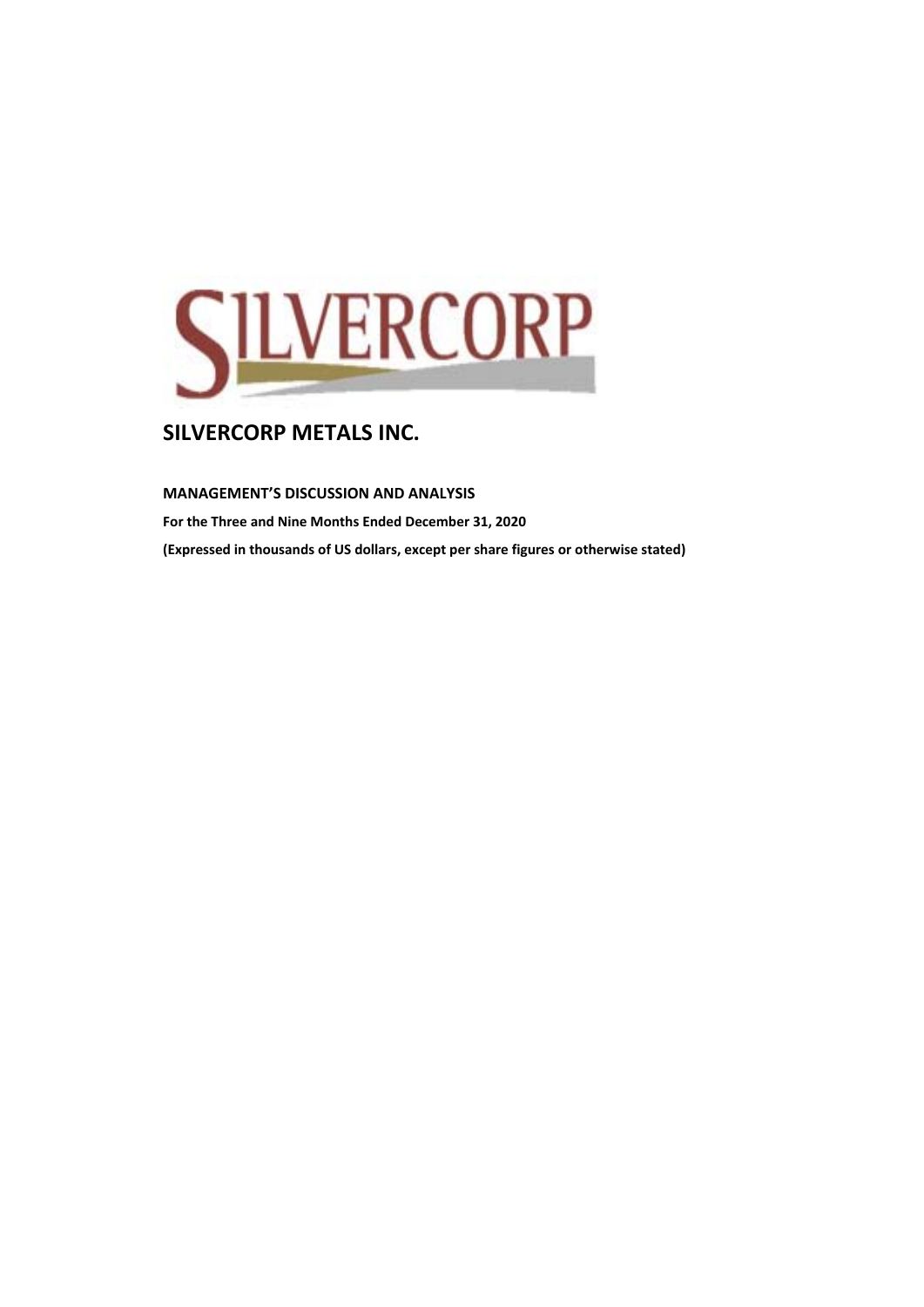# **Table of Contents**

| 1.  |                                                                         |  |
|-----|-------------------------------------------------------------------------|--|
| 2.  |                                                                         |  |
| 3.  |                                                                         |  |
| 4.  | Fiscal 2022 Production, Cash Cost, and Capital Expenditure Guidance  14 |  |
| 5.  |                                                                         |  |
| 6.  |                                                                         |  |
| 7.  |                                                                         |  |
| 8.  |                                                                         |  |
| 9.  |                                                                         |  |
| 10. |                                                                         |  |
|     |                                                                         |  |
|     |                                                                         |  |
|     |                                                                         |  |
|     |                                                                         |  |
|     |                                                                         |  |
|     |                                                                         |  |
|     | 17. Management's Report on Internal Control over Financial Reporting 35 |  |
|     |                                                                         |  |
|     |                                                                         |  |
|     |                                                                         |  |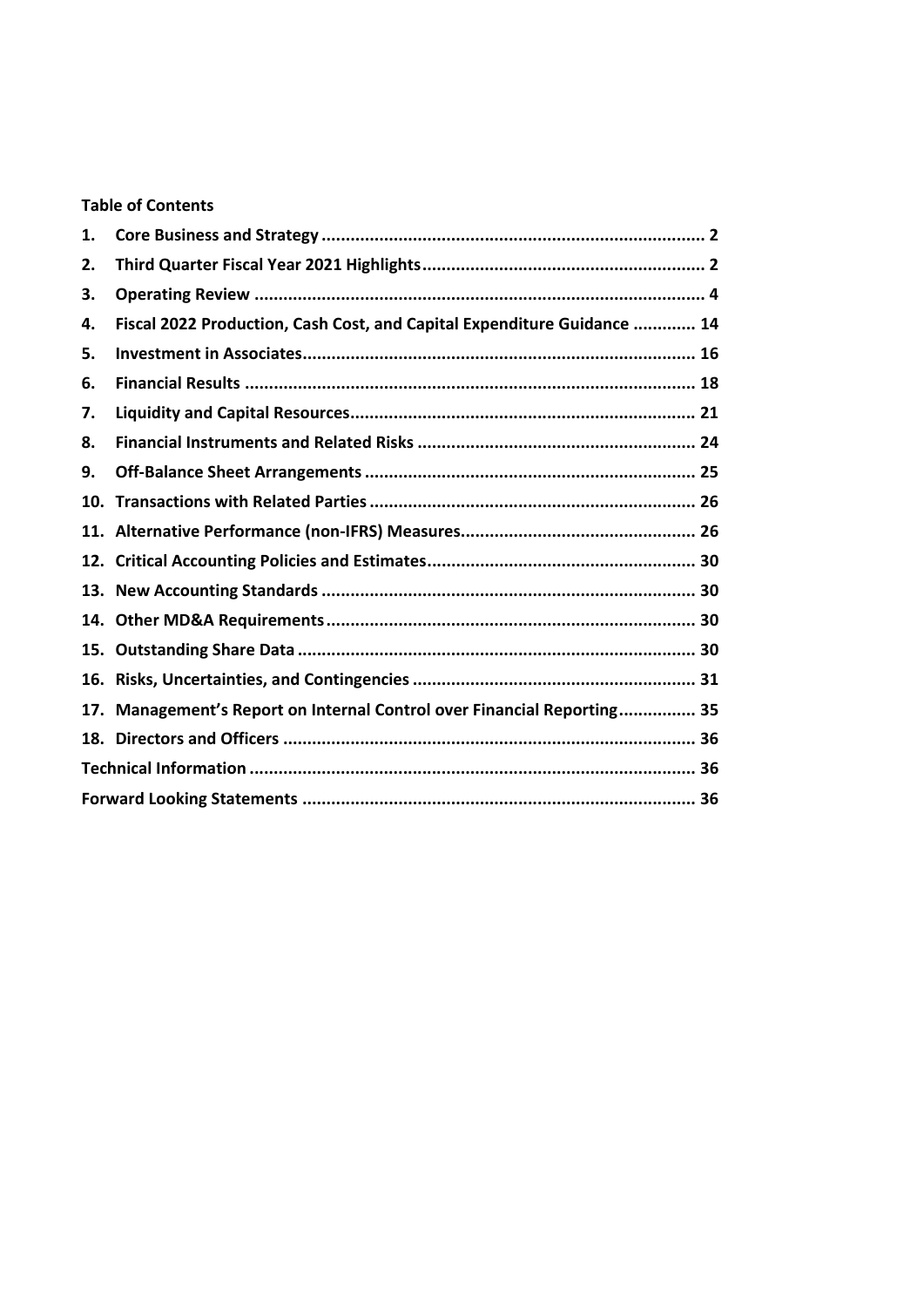### **Management's Discussion and Analysis For the Three and Nine Months Ended December 31, 2020 (Expressed in thousands of U.S. dollars, unless otherwise stated)**

*This Management's Discussion and Analysis ("MD&A") is intended to help the reader understand the significant factors that have affected Silvercorp Metals Inc. and its subsidiaries' (collectively, "Silvercorp" or the "Company") performance and such factors that may affect its future performance. This MD&A should be read in conjunction with the Company's unaudited condensed consolidated financial statements for the three and nine months ended December 31, 2020 and the related notes contained therein. In addition, the following should be read in conjunction with the audited consolidated financial statements of the Company for the year ended March 31, 2020, the related MD&A, the Annual Information Form (available on SEDAR at www.sedar.com), and the annual report on Form 40‐F (available on EDGAR at www.sec.gov). The Company reports its financial position, results of operations and cash flow*  in accordance with International Financial Reporting Standards ("IFRS") as issued by the International Accounting Standards Board ("IASB"). Silvercorp's *significant accounting policies are set out in Note 2 of the unaudited condensed consolidated financial statements for the three and nine months ended December 31, 2020, as well as Note 2 to the audited consolidated financial statements for the year ended March 31, 2020. This MD&A refers to various alternative performance (non‐IFRS) measures such as total and cash cost per ounce of silver, net of by‐product credits, all‐in & all‐in sustaining cost per ounce of silver, net of by‐product credits, and production costs per tonne. Alternative performance (non‐IFRS) measures do not have standardized meanings under IFRS. Accordingly, alternative performance (non‐IFRS) measures should not be considered in isolation or as a substitute for measures of performance prepared in accordance with IFRS. To facilitate a better understanding of these measures as calculated by the Company, we have provided*  detailed descriptions and reconciliations, in section 11 of this MD&A.

This MD&A is prepared as of February 3, 2021 and expressed in thousands of U.S. dollars, except share, per share, unit cost, and production data, or unless otherwise stated. Figures may not add up precisely due to rounding.

### **1. Core Business and Strategy**

Silvercorp is a profitable Canadian mining company currently producing silver, gold, lead, and zinc metals in concentrates from mines in China. The Company's goal is to continuously create healthy returns to shareholders through efficient management, organic growth and the acquisition of profitable projects. Silvercorp balances profitability, social and environmental relationships, employees' wellbeing, and sustainable development. Silvercorp operates several silver-leadzinc mines at the Ying Mining District in Henan Province, China and the GC silver-lead-zinc mine in Guangdong Province, China. The Company's common shares are traded on the Toronto Stock Exchange and NYSE American under the symbol "SVM".

### **2. Third Quarter Fiscal Year 2021 Highlights**

- Mined 279,445 tonnes of ore, up 6% compared to the prior year quarter, with ore milled of 260,648 tonnes, a decrease of 2% compared to the prior year quarter;
- Sold approximately 1.6 million ounces of silver, 800 ounces of gold, 16.8 million pounds of lead, and 9.0 million pounds of zinc, representing increases of 14% and 7% in gold and zinc sold and decreases of 4% and 11% in silver and lead sold compared to the prior year quarter;
- Revenue of \$53.3 million, up 20% or \$8.8 million compared to \$44.5 million in the prior year quarter;
- Net income attributable to equity shareholders of \$8.4 million or \$0.05 per share, up 33% compared to \$6.3 million or \$0.04 per share in the prior year quarter;
- Cash cost per ounce of silver<sup>1</sup>, net of by-product credits, of negative \$2.76, compared to negative \$1.21 in the prior year quarter;
- All-in sustaining cost per ounce of silver<sup>1</sup>, net of by-product credits, of \$6.92, compared to \$7.21 in the prior year quarter;
- Gain on equity investments of \$0.6 million;
- Cash flow from operations of \$23.9 million compared to \$24.9 million in the prior year quarter;
- Paid dividends of \$2.2 million, or \$0.0125 per share, to equity shareholders;
- Acquired a 26.99% interest in Whitehorse Gold Corp. ("WHG") at total cost of \$1.3 million, having a fair market value of \$35.5 million as at December 31, 2020, as result of (a) receiving 5,740,286 WHG common shares under a spin‐out transaction completed by New Pacific Metals Corp. ("NUAG"), and (b) subscribing for 5,774,000 WHG common shares under a private placement;

<sup>&</sup>lt;sup>1</sup> Alternative performance (non-IFRS) measure. Please refer to section 11 for reconciliation.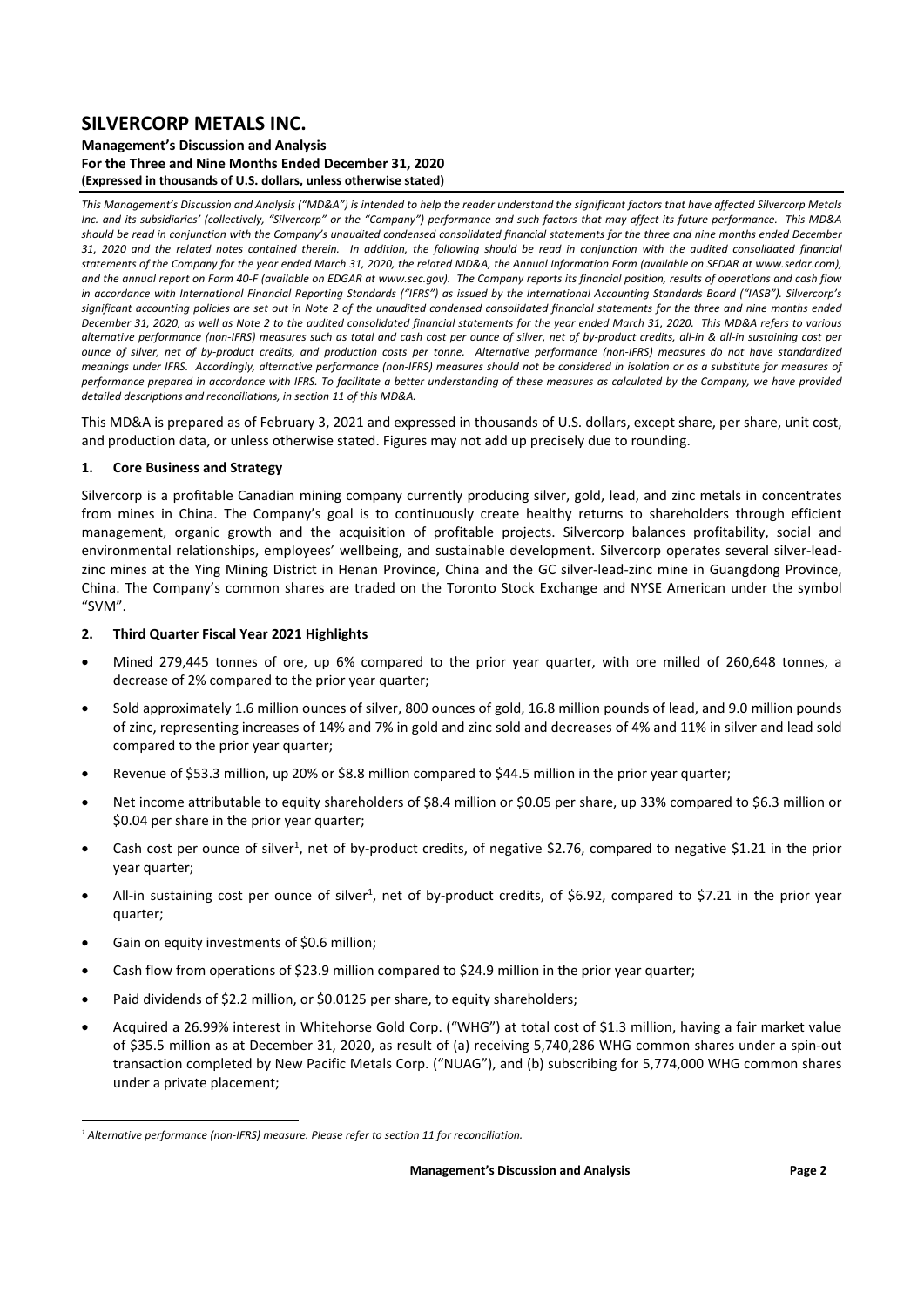**Management's Discussion and Analysis For the Three and Nine Months Ended December 31, 2020 (Expressed in thousands of U.S. dollars, unless otherwise stated)** 

- Won an online auction to acquire the exploration rights to the Zhonghe Silver Project from the Henan provincial government of China, with the mineral rights transfer contract pending the clearance of the project area as not being in military area by the related authorities;
- Acquired a 45% interest in the La Yesca Silver Project in Mexico for approximately \$7.6 million;
- Investment in NUAG with a carrying value of \$50.8 million and market value of \$277.0 million and other investments of \$18.8 million as at December 31,2020; and
- Strong balance sheet with \$204.1 million in cash and cash equivalents and short-term investments, an increase of \$4.0 million or 2% compared to \$200.1 million as at September 30, 2020. This does not include the investments in associates and equity investment in other companies, having a total market value of \$331.3 million as at December 31, 2020.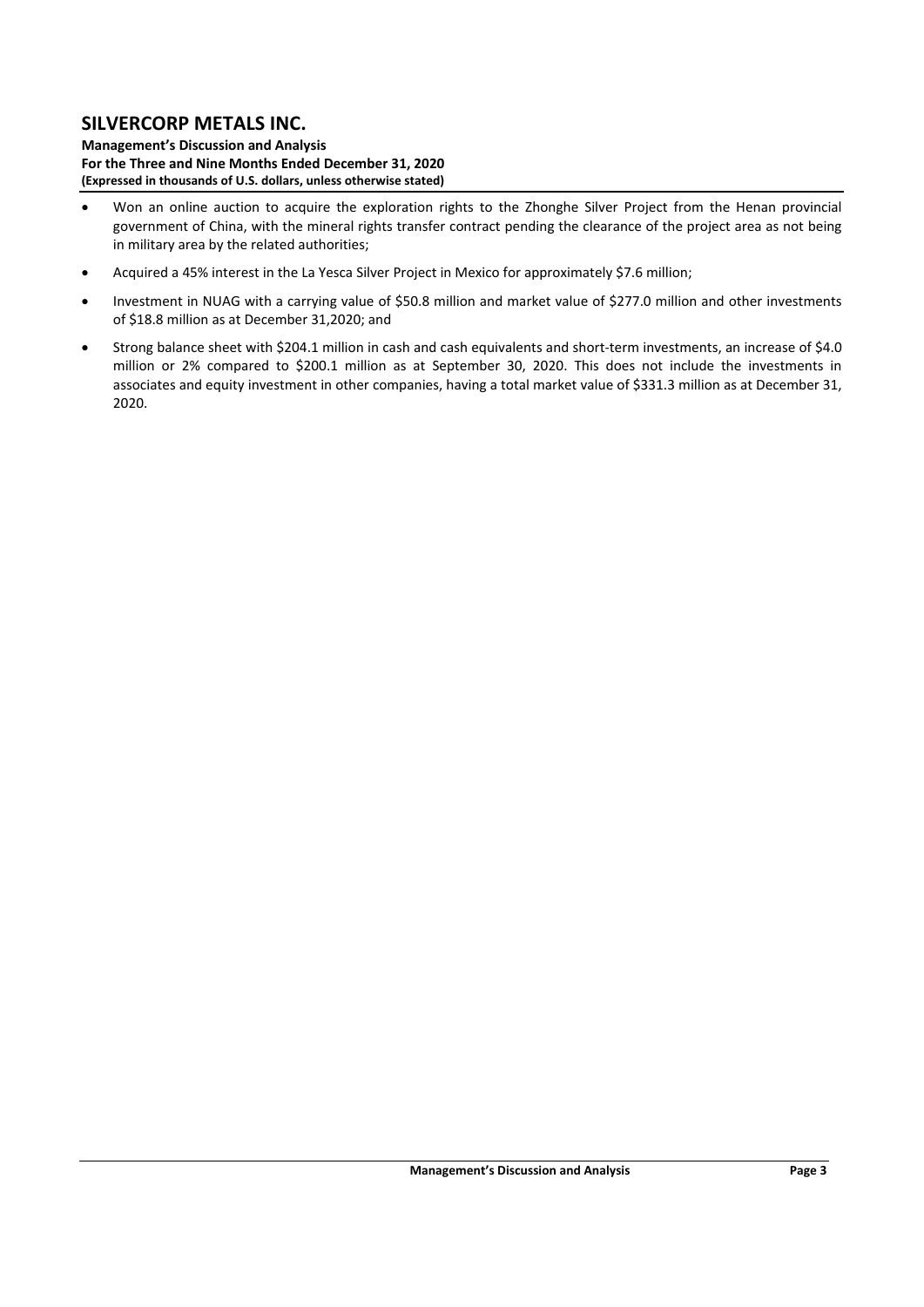**Management's Discussion and Analysis For the Three and Nine Months Ended December 31, 2020 (Expressed in thousands of U.S. dollars, unless otherwise stated)** 

### **3. Operating Review**

### **(a) Consolidated Operating Performance**

The following table summarizes the consolidated operational information for the three and nine months ended December 31, 2020 and 2019:

| <b>Consolidated</b>                                                                        | Three months ended December 31, |               |                |         |         | Nine months ended December 31, |  |
|--------------------------------------------------------------------------------------------|---------------------------------|---------------|----------------|---------|---------|--------------------------------|--|
|                                                                                            | 2020                            | 2019          | <b>Changes</b> | 2020    |         | 2019 Changes                   |  |
| <b>Production Data</b>                                                                     |                                 |               |                |         |         |                                |  |
| <b>Mine Data</b>                                                                           |                                 |               |                |         |         |                                |  |
| Ore Mined (tonne)                                                                          | 279,445                         | 262,586       | 6%             | 801,853 | 779,235 | 3%                             |  |
| Ore Milled (tonne)                                                                         | 260,648                         | 264,860       | $-2%$          | 786,907 | 789,684 | 0%                             |  |
|                                                                                            |                                 |               |                |         |         |                                |  |
| <b>Head Grades</b>                                                                         |                                 |               |                |         |         |                                |  |
| Silver (gram/tonne)                                                                        | 216                             | 228           | -5%            | 222     | 241     | -8%                            |  |
| Lead (%)                                                                                   | 3.2                             | 3.7           | $-13%$         | 3.5     | 3.7     | -6%                            |  |
| Zinc (%)                                                                                   | 1.8                             | 1.7           | 7%             | 1.7     | 1.7     | $-1%$                          |  |
|                                                                                            |                                 |               |                |         |         |                                |  |
| <b>Recovery Rates</b>                                                                      |                                 |               |                |         |         |                                |  |
| Silver (%)                                                                                 | 92.3                            | 93.5          | $-1%$          | 92.9    | 93.6    | $-1%$                          |  |
| Lead (%)                                                                                   | 95.3                            | 95.2          | 0%             | 95.1    | 94.8    | 0%                             |  |
| Zinc (%)                                                                                   | 82.4                            | 80.2          | 3%             | 79.9    | 77.4    | 3%                             |  |
|                                                                                            |                                 |               |                |         |         |                                |  |
| <b>Cost Data</b>                                                                           |                                 |               |                |         |         |                                |  |
| Mining cost per tonne of ore mined (\$)<br>$+$                                             | 78.90                           | 78.65         | 0%             | 76.66   | 76.31   | 0%                             |  |
| Cash mining cost per tonne of ore mined (\$)                                               | 58.79                           | 57.54         | 2%             | 57.18   | 55.13   | 4%                             |  |
| Depreciation and amortization charges per tonne of ore mined (\$)                          | 20.11                           | 21.11         | -5%            | 19.48   | 21.18   | -8%                            |  |
|                                                                                            |                                 |               |                |         |         |                                |  |
| Unit shipping costs (\$)<br>$\begin{array}{c} + \end{array}$                               | 2.59                            | 2.61          | $-1%$          | 2.55    | 2.66    | -4%                            |  |
| Milling costs per tonne of ore milled (\$)<br>$\begin{array}{c} + \end{array}$             | 13.23                           | 13.58         | -3%            | 11.79   | 12.85   | -8%                            |  |
| Cash milling costs per tonne of ore milled (\$)                                            | 11.66                           | 12.01         | -3%            | 10.29   | 11.14   | $-8%$                          |  |
| Depreciation and amortization charges per tonne of ore milled (\$)                         | 1.57                            | 1.57          | 0%             | 1.50    | 1.71    | $-12%$                         |  |
|                                                                                            |                                 |               |                |         |         |                                |  |
| Cash production cost per tonne of ore processed (\$)<br>$\ddot{}$                          | 73.04                           | 72.16         | 1%             | 70.02   | 68.93   | 2%                             |  |
| All-in sustaining cost per tonne of ore processed (\$)<br>$\begin{array}{c} + \end{array}$ | 129.09                          | 121.49        | 6%             | 122.02  | 117.12  | 4%                             |  |
|                                                                                            |                                 |               |                |         |         |                                |  |
| Cash cost per ounce of Silver, net of by-product credits (\$)<br>$\ddot{}$                 | (2.76)                          | (1.21)        | $-128%$        | (2.08)  | (2.06)  | $-1%$                          |  |
| All-in sustaining cost per ounce of silver, net of by-product credits (\$)<br>$\ddot{}$    | 6.92                            | 7.21          | $-4%$          | 6.48    | 5.64    | 15%                            |  |
|                                                                                            |                                 |               |                |         |         |                                |  |
| Concentrate inventory                                                                      |                                 |               |                |         |         |                                |  |
| Lead concentrate (tonne)                                                                   | 1,153                           | 3,815         | -70%           | 1,153   | 3,815   | -70%                           |  |
| Zinc concentrate (tonne)                                                                   | 611                             | 270           | 126%           | 611     | 270     | 126%                           |  |
|                                                                                            |                                 |               |                |         |         |                                |  |
| <b>Sales Data</b>                                                                          |                                 |               |                |         |         |                                |  |
| <b>Metal Sales</b>                                                                         |                                 |               |                |         |         |                                |  |
| Silver (in thousands of ounces)                                                            | 1,647                           | 1,709         | $-4%$          | 5,259   | 5,458   | -4%                            |  |
| Gold (in thousands of ounces)                                                              | 0.8                             | 0.7           | 14%            | 4.1     | 2.8     | 46%                            |  |
| Lead (in thousands of pounds)                                                              | 16,806                          | 18,779        | $-11%$         | 56,242  | 55,690  | 1%                             |  |
| Zinc (in thousands of pounds)                                                              | 8,965                           | 8,353         | 7%             | 23,334  | 22,342  | 4%                             |  |
|                                                                                            |                                 |               |                |         |         |                                |  |
| Revenue                                                                                    |                                 |               |                |         |         |                                |  |
| Silver (in thousands of \$)                                                                | 30,720                          | 24,040<br>890 | 28%<br>37%     | 89,951  | 75,037  | 20%<br>74%                     |  |
| Gold (in thousands of \$)                                                                  | 1,222                           |               |                | 5,717   | 3,286   |                                |  |
| Lead (in thousands of $\zeta$ )                                                            | 12,853                          | 14,133        | -9%            | 41,614  | 45,513  | -9%                            |  |
| Zinc (in thousands of \$)                                                                  | 7,923                           | 5,039         | 57%            | 17,314  | 14,236  | 22%                            |  |
| Other (in thousands of \$)                                                                 | 578                             | 406           | 42%            | 1,777   | 1,898   | <u>-6%</u>                     |  |
|                                                                                            | 53,296                          | 44,508        | 20%            | 156,373 | 139,970 | 12%                            |  |
| Average Selling Price, Net of Value Added Tax and Smelter Charges                          |                                 |               |                |         |         |                                |  |
| Silver (\$ per ounce)                                                                      | 18.65                           | 14.07         | 33%            | 17.10   | 13.75   | 24%                            |  |
| Gold (\$ per ounce)                                                                        | 1,528                           | 1,271         | 20%            | 1,394   | 1,174   | 19%                            |  |
| Lead (\$ per pound)                                                                        | 0.76                            | 0.75          | 1%             | 0.74    | 0.82    | -10%                           |  |
| Zinc (\$ per pound)                                                                        | 0.88                            | 0.60          | 47%            | 0.74    | 0.64    | 16%                            |  |

+ Alternative performance (Non-IFRS) measures, see section 11 for reconciliation.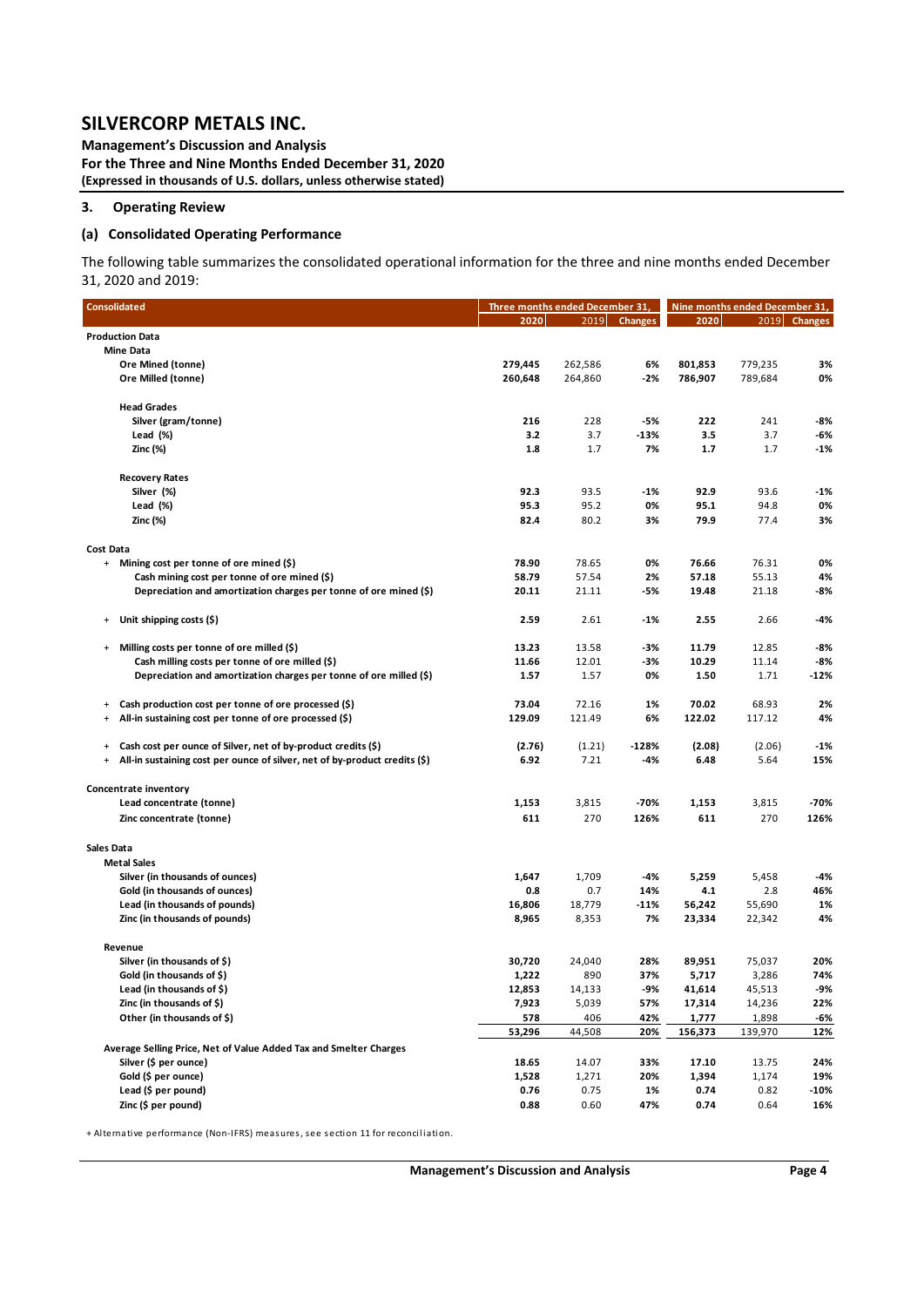**Management's Discussion and Analysis For the Three and Nine Months Ended December 31, 2020 (Expressed in thousands of U.S. dollars, unless otherwise stated)** 

### (i) **Mine and Mill Production**

For the three months ended December 31, 2020 ("Q3 Fiscal 2021"), on a consolidated basis, the Company mined 279,445 tonnes of ore, up 6% or 16,859 tonnes compared to 262,586 tonnes in the three months ended December 31, 2019 ("Q3 Fiscal 2020"). Ore milled was 260,648 tonnes, a decrease of 2% or 4,212 tonnes, compared to 264,860 tonnes in Q3 Fiscal 2020. The decrease was mainly due to a 7% decrease in the ore milled at the Ying Mining District caused by power rationing in December 2020, as the local government is subject to an annual environmental emissions KPI assessment.

For the nine months ended December 31, 2020, on a consolidated basis, the Company mined 801,853 tonnes of ore, up 3% or 22,618 tonnes, compared to 779,235 tonnes mined in the same prior vear period. Ore milled was 786,907 tonnes, a slight decrease of 2,777 tonnes, compared to 789,684 tonnes in the same prior year period.

### (ii) **Metal Sales**

In Q3 Fiscal 2021, the Company sold approximately 1.6 million ounces of silver, 800 ounces of gold, 16.8 million pounds of lead, and 9.0 million pounds of zinc, an increase of 14% and 7% in gold and zinc sold, and a decrease of 4% and 11% in silver and lead sold, compared to 1.7 million ounces of silver, 700 ounces of gold, 18.8 million pounds of lead, and 8.4 million pounds of zinc in Q3 Fiscal 2020.

For the nine months ended December 31, 2020, the Company sold approximately 5.3 million ounces of silver, 4,100 ounces of gold, 56.2 million pounds of lead, and 23.3 million pounds of zinc, an increase of 46%, 1%, and 4% in gold, lead, and zinc sold, and a decrease of 4% in silver sold, compared to 5.5 million ounces of silver, 2,800 ounces of gold, 55.7 million pounds of lead, and 22.3 million pounds of zinc sold in the same prior year period.

As at December 31, 2020, the Company had inventories of 1,153 tonnes of silver‐lead concentrate and 611 tonnes of zinc concentrate, compared to 1,327 tonnes of silver‐lead concentrate and 635 tonnes of zinc concentrate as at September 30, 2020.

### (iii) **Per Tonne Production Costs1**

In Q3 Fiscal 2021, the consolidated total mining and cash mining costs were \$78.90 and \$58.79 per tonne, up 0% and 2% compared to \$78.65 and \$57.54 per tonne, respectively, in Q3 Fiscal 2020. The increase in per tonne cash mining cost was mainly due to an increase of \$0.4 million in labour costs and \$0.9 million in mining contractor costs.

The consolidated total milling and cash milling costs in Q3 Fiscal 2021 were \$13.23 and \$11.66 per tonne, down 3% and 3% compared to \$13.58 and \$12.01 per tonne, respectively, in Q3 Fiscal 2020. The decrease in per tonne cash milling cost was mainly due to a decrease of \$0.2 million in mill administration costs.

Correspondingly, the consolidated cash production cost per tonne of ore processed in Q3 Fiscal 2021 was \$73.04, up 1% compared to \$72.16 in Q3 Fiscal 2020. The consolidated all-in sustaining production cost per tonne of ore processed was \$129.09, up 6% compared to \$121.49 in Q3 Fiscal 2020, but within the Company's annual cost guidance. The increase in all‐ in sustaining production cost per tonne was mainly due to an increase of \$1.4 million in mine and corporate general and administrative expenses and a \$0.3 million increase in sustaining capital expenditures.

For the nine months ended December 31, 2020, the consolidated total mining costs and cash mining costs were \$76.66 and \$57.18 per tonne, respectively, compared to \$76.31 and \$55.13 per tonne in the same prior year period. The increase in per tonne cash mining cost was mainly due to i) an increase of \$0.4 million in labour costs, ii) an increase of \$0.6 million in raw material costs and iii) an increase of \$1.3 million in mining contractor costs.

For the nine months ended December 31, 2020, the consolidated total milling cost and cash milling cost were \$11.79 and \$10.29, respectively, compared to \$12.85 and \$11.14 per tonne in the same prior year period.

Correspondingly, the consolidated cash production cost per tonne of ore processed for the nine months ended December 31, 2020 was \$70.02, up 2% compared to \$68.93 in the same prior year period. The all-in sustaining production cost per tonne of ore processed was \$122.02, up 4% compared to \$117.12 in the same prior year period. The increase was mainly

<sup>&</sup>lt;sup>1</sup> Alternative performance (non-IFRS) measure. Please refer to section 11 for reconciliation.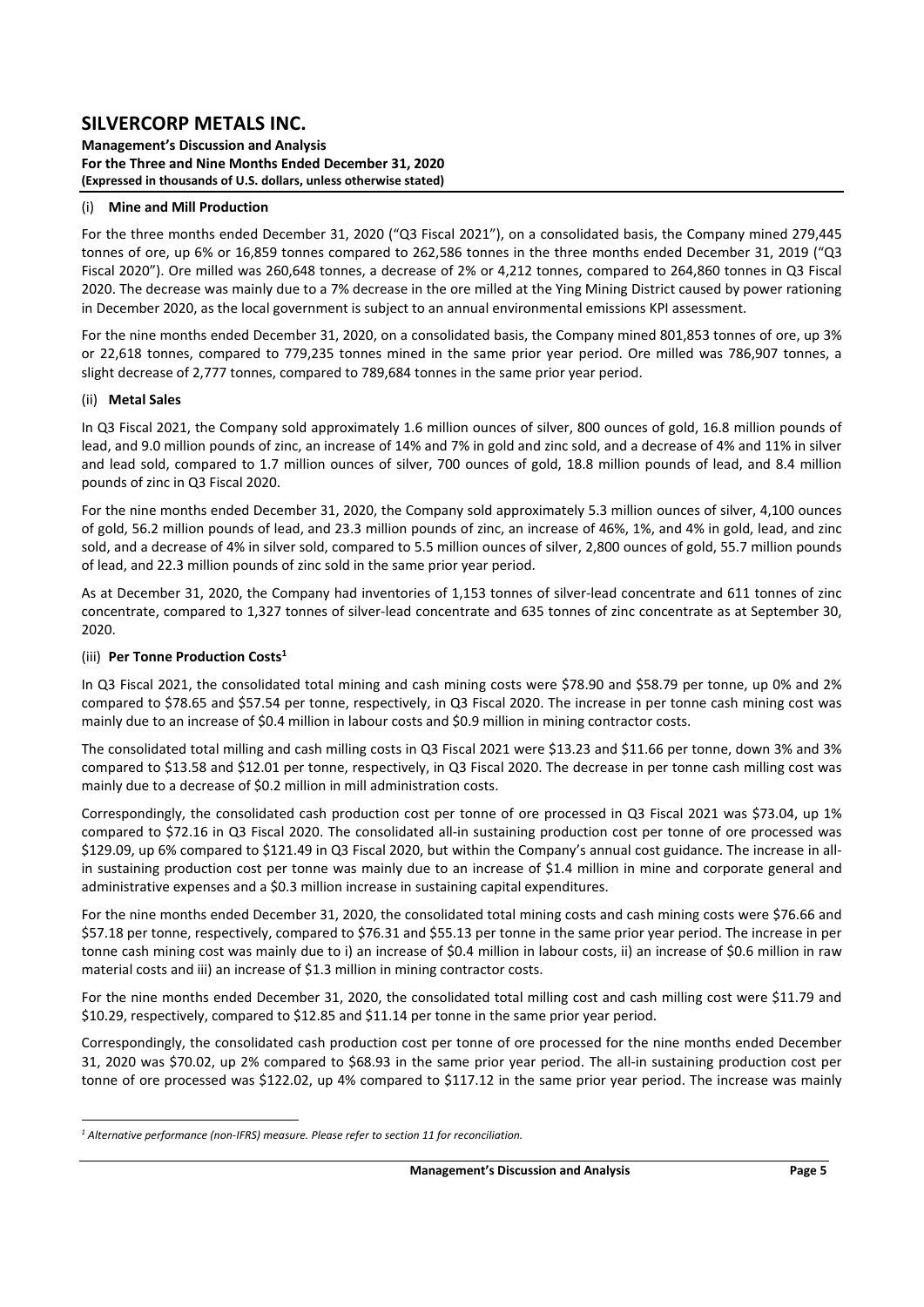**Management's Discussion and Analysis For the Three and Nine Months Ended December 31, 2020 (Expressed in thousands of U.S. dollars, unless otherwise stated)** 

due to the increase in per tonne cash mining costs as discussed above and an increase of \$1.0 million in sustaining capital expenditures.

### (iv) **Costs per Ounce of Silver, Net of By‐Product Credits1**

In Q3 Fiscal 2021, the consolidated cash cost per ounce of silver, net of by-product credits, was negative \$2.76, compared to negative \$1.21, in Q3 Fiscal 2020. The decrease in cash cost per ounce of silver, net of by-product credits, was mainly due to an increase of \$2.1 million in by-product sales, offset by an increase of 1% in per tonne production costs.

In Q3 Fiscal 2021, the consolidated all-in sustaining cost per ounce of silver, net of by-product credits, was \$6.92 compared to \$7.21 in Q3 Fiscal 2020. The decrease was mainly due to the decrease in cash cost per ounce of silver, net of by-product credits as discussed above offset by an increase of \$0.3 million in sustaining capital expenditures.

For the nine months ended December 31, 2020, the consolidated cash cost per ounce of silver, net of by-product credits, was negative \$2.08, compared to negative \$2.06 in the same prior year period. The consolidated all-in sustaining cost per ounce of silver, net of by-product credits was \$6.48 compared to \$5.64 in the same prior year period. The increase was mainly due to i) an increase of 2% in per tonne production costs; ii) an increase of \$1.0 million in sustaining capital expenditures; and iii) a decrease of 4% in silver sold.

### (v) **Exploration and Development**

In Q3 Fiscal 2021, on a consolidated basis, approximately 74,070 metres or \$1.8 million worth of diamond drilling (Q3 Fiscal 2020 – 32,948 metres or \$1.1 million) and 10,624 metres or \$3.8 million worth of preparation tunnelling (Q3 Fiscal 2020 – 11,656 metres or \$3.1 million) were completed and expensed as mining preparation costs. In addition, approximately 24,916 metres or \$1.0 million of surface diamond drilling (Q3 Fiscal 2020 – nil) and 21,829 metres or \$9.4 million worth of horizontal tunnels, raises, ramps and declines (Q3 Fiscal 2020 - 20,107 metres or \$7.1 million) were completed and capitalized.

For the nine months ended December 31, 2020, on a consolidated basis, approximately 154,748 metres or \$4.2 million worth of diamond drilling (same prior year period – 93,544 metres or \$3.0 million) and 27,622 metres or \$7.4 million worth of preparation tunnelling (same prior year period – 37,224 metres or \$9.6 million) were completed and expensed as mining preparation costs. In addition, approximately 63,400 metres or \$2.9 million worth of surface diamond drilling (same prior year period – nil) and 74,418 metres or \$26.7 million worth of horizontal tunnels, raises, ramps and declines (same prior year period – 63,736 metres or \$22.0 million) were completed and capitalized.

\_\_\_\_\_\_\_\_\_\_\_\_\_\_\_\_\_\_\_\_\_\_\_\_\_\_\_\_\_

<sup>&</sup>lt;sup>1</sup> Alternative performance (non-IFRS) measure. Please refer to section 11 for reconciliation.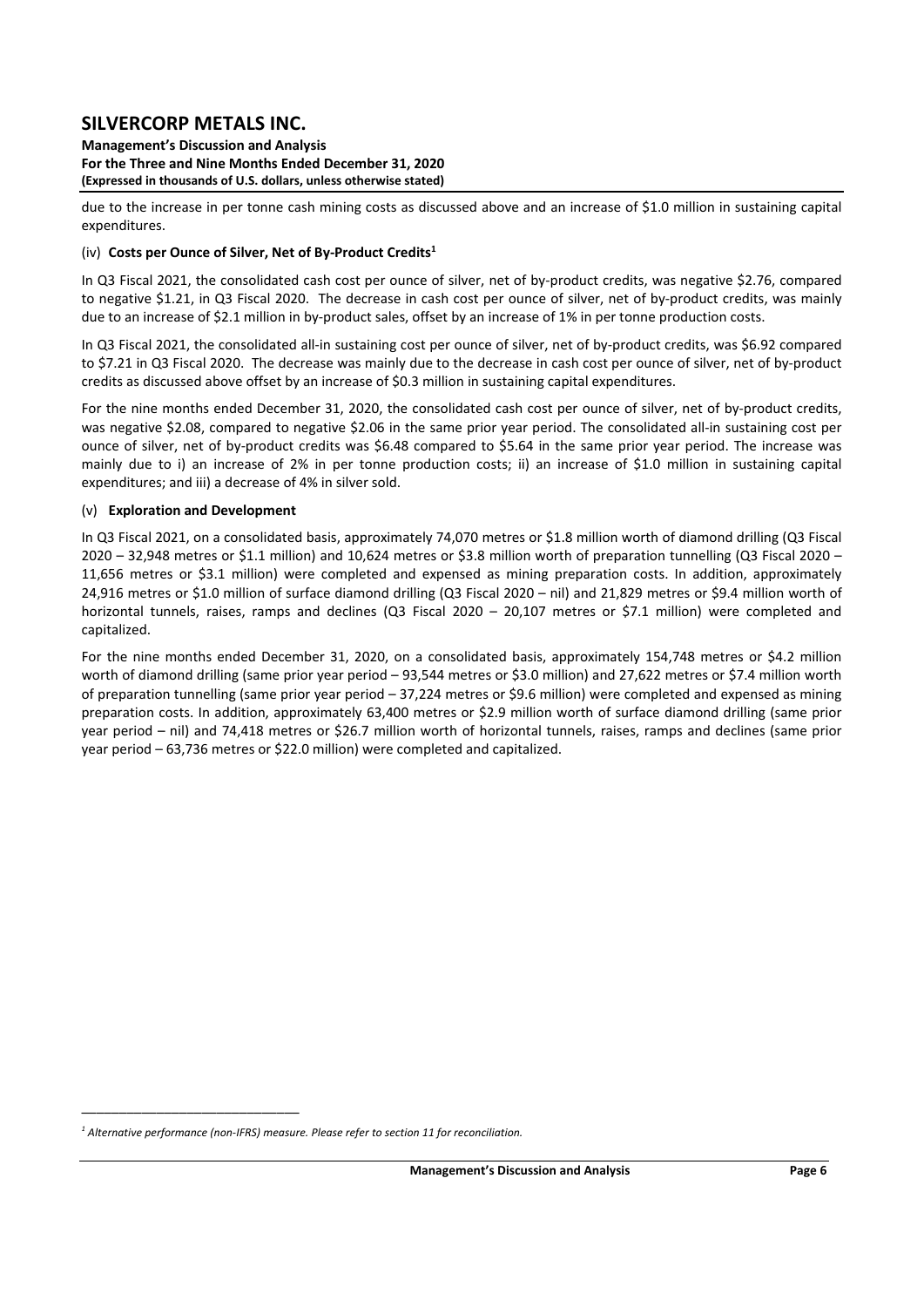**Management's Discussion and Analysis For the Three and Nine Months Ended December 31, 2020 (Expressed in thousands of U.S. dollars, unless otherwise stated)** 

#### **(b) Individual Mine Performance**

#### *(i) Ying Mining District*

The following table summarizes the operational information at the Ying Mining District for the three and nine months ended December 31, 2020 and 2019. The Ying Mining District is the Company's primary source of production, and consists of several mines, including the SGX, HPG, TLP, LME, LMW, and HZG mines.

| <b>Ying Mining District</b>                                                             | Three months ended December 31, |         | Nine months ended December 31, |         |         |              |
|-----------------------------------------------------------------------------------------|---------------------------------|---------|--------------------------------|---------|---------|--------------|
|                                                                                         | 2020                            | 2019    | <b>Changes</b>                 | 2020    |         | 2019 Changes |
|                                                                                         |                                 |         |                                |         |         |              |
| <b>Production Data</b>                                                                  |                                 |         |                                |         |         |              |
| <b>Mine Data</b>                                                                        |                                 |         |                                |         |         |              |
| Ore Mined (tonne)                                                                       | 182,268                         | 176,149 | 3%                             | 537,464 | 528,818 | 2%           |
| Ore Milled (tonne)                                                                      | 162,905                         | 175,488 | $-7%$                          | 519,677 | 532,317 | $-2%$        |
|                                                                                         |                                 |         |                                |         |         |              |
| <b>Head Grades</b>                                                                      |                                 |         |                                |         |         |              |
| Silver (gram/tonne)                                                                     | 297                             | 296     | 0%                             | 293     | 311     | $-6%$        |
| Lead (%)                                                                                | 4.3                             | 4.6     | $-7%$                          | 4.4     | 4.6     | $-4%$        |
| Zinc (%)                                                                                | 0.8                             | 0.9     | $-11%$                         | 0.8     | 0.9     | $-11%$       |
| <b>Recovery Rates</b>                                                                   |                                 |         |                                |         |         |              |
| Silver (%)                                                                              | 93.9                            | 96.1    | $-2%$                          | 94.4    | 96.1    | $-2%$        |
| Lead (%)                                                                                | 96.4                            | 96.3    | 0%                             | 96.2    | 95.9    | 0%           |
| Zinc (%)                                                                                | 63.3                            | 70.3    | $-10%$                         | 61.7    | 62.6    | $-1%$        |
|                                                                                         |                                 |         |                                |         |         |              |
| <b>Cost Data</b>                                                                        |                                 |         |                                |         |         |              |
| Mining cost per tonne of ore mined (\$)<br>$\ddot{}$                                    | 94.03                           | 91.91   | 2%                             | 91.47   | 89.67   | 2%           |
| Cash mining cost per tonne of ore mined (\$)                                            | 68.02                           | 64.69   | 5%                             | 66.67   | 62.33   | 7%           |
| Depreciation and amortization charges per tonne of ore mined (\$)                       | 26.01                           | 27.22   | -4%                            | 24.80   | 27.34   | -9%          |
|                                                                                         |                                 |         |                                |         |         |              |
| Unit shipping costs (\$)<br>$\ddot{}$                                                   | 3.98                            | 3.89    | 2%                             | 3.80    | 3.92    | -3%          |
|                                                                                         |                                 |         |                                |         |         |              |
| Milling costs per tonne of ore milled (\$)<br>$\ddot{}$                                 | 12.94                           | 12.76   | 1%                             | 10.97   | 11.74   | $-7%$        |
| Cash milling cost per tonne of ore milled (\$)                                          | 11.09                           | 10.99   | 1%                             | 9.30    | 9.98    | $-7%$        |
| Depreciation and amortization charges per tonne of ore milled (\$)                      | 1.85                            | 1.77    | 5%                             | 1.67    | 1.76    | -5%          |
|                                                                                         |                                 |         |                                |         |         |              |
| Cash production cost per tonne of ore processed (\$)<br>+                               | 83.09                           | 79.57   | 4%                             | 79.77   | 76.23   | 5%           |
| All-in sustaining cost per tonne of ore processed (\$)<br>$\ddot{}$                     | 133.07                          | 126.43  | 5%                             | 127.40  | 124.31  | 2%           |
|                                                                                         |                                 |         |                                |         |         |              |
| Cash cost per ounce of Silver, net of by-product credits (\$)<br>$\ddot{}$              | (1.12)                          | (0.72)  | -56%                           | (0.71)  | (1.40)  | 49%          |
| All-in sustaining cost per ounce of Silver, net of by-product credits (\$)<br>$\ddot{}$ | 5.24                            | 5.57    | -6%                            | 5.31    | 4.55    | 17%          |
| <b>Concentrate inventory</b>                                                            |                                 |         |                                |         |         |              |
| Lead concentrate (tonne)                                                                | 871                             | 3,625   | -76%                           | 871     | 3,625   | -76%         |
| Zinc concentrate (tonne)                                                                | 62                              | 190     | $-67%$                         | 62      | 190     | $-67%$       |
|                                                                                         |                                 |         |                                |         |         |              |
| <b>Sales Data</b>                                                                       |                                 |         |                                |         |         |              |
| <b>Metal Sales</b>                                                                      |                                 |         |                                |         |         |              |
| Silver (in thousands of ounces)                                                         | 1,446                           | 1,475   | $-2%$                          | 4,674   | 4,848   | $-4%$        |
| Gold (in thousands of ounces)                                                           | 0.8                             | 0.7     | 14%                            | 2.9     | 2.8     | 4%           |
| Lead (in thousands of pounds)                                                           | 14,207                          | 14,912  | $-5%$                          | 47,571  | 46,137  | 3%           |
| Zinc (in thousands of pounds)                                                           | 2,241                           | 2,882   | $-22%$                         | 5,662   | 6,400   | $-12%$       |
|                                                                                         |                                 |         |                                |         |         |              |
| Revenue                                                                                 |                                 |         |                                |         |         |              |
| Silver (in thousands of \$)                                                             | 28,013                          | 21,437  | 31%                            | 82,625  | 68,648  | 20%          |
| Gold (in thousands of \$)                                                               | 1,194                           | 890     | 34%                            | 4,164   | 3,286   | 27%          |
| Lead (in thousands of \$)                                                               | 10,892                          | 11,112  | $-2%$                          | 35,386  | 37,750  | $-6%$        |
| Zinc (in thousands of \$)                                                               | 2,114                           | 1,836   | 15%                            | 4,556   | 4,460   | 2%           |
| Other (in thousands of \$)                                                              | 273                             | 406     | -33%                           | 1,112   | 1,609   | $-31%$       |
|                                                                                         | 42,486                          | 35,681  | 19%                            | 127,843 | 115,753 | 10%          |
| Average Selling Price, Net of Value Added Tax and Smelter Charges                       |                                 |         |                                |         |         |              |
| Silver (\$ per ounce)                                                                   | 19.37                           | 14.53   | 33%                            | 17.68   | 14.16   | 25%          |
| Gold (\$ per ounce)                                                                     | 1,493                           | 1,271   | 17%                            | 1,436   | 1,174   | 22%          |
| Lead (\$ per pound)                                                                     | 0.77                            | 0.75    | 3%                             | 0.74    | 0.82    | $-10%$       |
| Zinc (\$ per pound)                                                                     | 0.94                            | 0.64    | 47%                            | 0.80    | 0.70    | 14%          |
|                                                                                         |                                 |         |                                |         |         |              |

+ Alternative Performance (Non‐IFRS) measures, see section 11 for reconciliation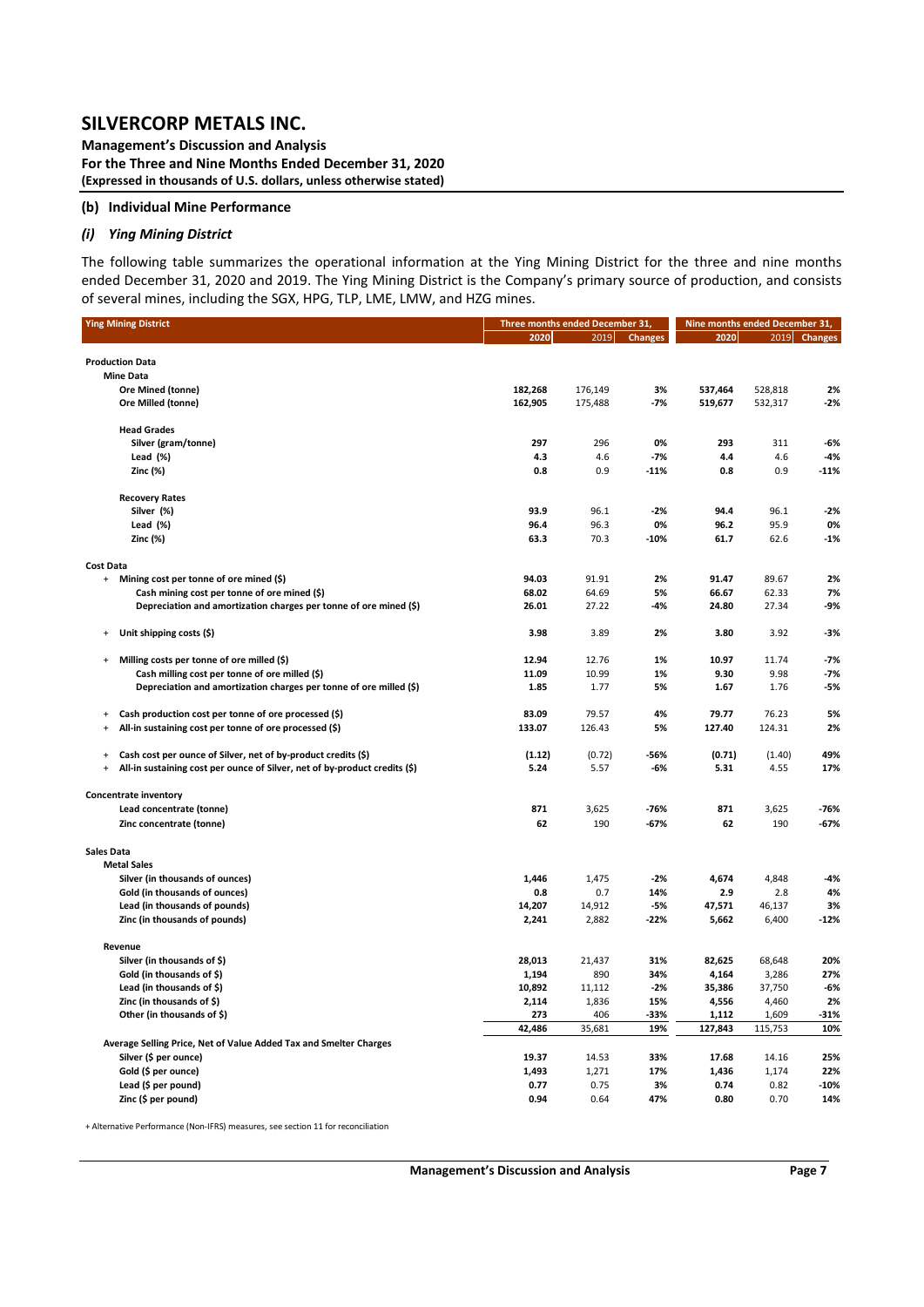**Management's Discussion and Analysis For the Three and Nine Months Ended December 31, 2020 (Expressed in thousands of U.S. dollars, unless otherwise stated)** 

### **i) Q3 Fiscal 2021 vs. Q3 Fiscal 2020**

In Q3 Fiscal 2021, the total ore mined at the Ying Mining District was 182,268 tonnes, up 3% or 6,119 tonnes compared to 176,149 tonnes in Q3 Fiscal 2020. Ore milled was 162,905 tonnes, a decrease of 7% compared to 175,488 tonnes in Q3 Fiscal 2020. The decrease in ore milled was mainly a result of the milling operations being temporarily suspended for seven days due to power rationing in December 2020 as the local government is subject to an annual environmental emissions KPI assessment.

Head grades were 297 grams per tonne ("g/t") for silver, 4.3% for lead, and 0.8% for zinc, compared to 296 g/t for silver, 4.6% for lead, and 0.9% for zinc in Q3 Fiscal 2020.

In Q3 Fiscal 2021, the Ying Mining District sold approximately 1.4 million ounces of silver, 800 ounces of gold, 14.2 million pounds of lead, and 2.2 million pounds of zinc, compared to 1.5 million ounces of silver, 700 ounces of gold, 14.9 million pounds of lead, and 2.9 million pounds of zinc in Q3 Fiscal 2020.

Total and cash mining costs per tonne at the Ying Mining District in Q3 Fiscal 2021 were \$94.03 and \$68.02 per tonne, respectively, compared to \$91.91 and \$64.69 per tonne in Q3 Fiscal 2020. The increase in the per tonne cash mining cost was mainly due to an increase of \$0.2 million in labour costs and \$0.6 million in mining contractor costs.

Total and cash milling costs per tonne at the Ying Mining District in Q3 Fiscal 2021 were \$12.94 and \$11.09, respectively, compared to \$12.76 and \$10.99 in Q3 Fiscal 2020. The slight increase in per tonne milling costs was mainly due to less ore milled resulting in higher fixed costs allocation.

Correspondingly, the cash production cost per tonne of ore processed in Q3 Fiscal 2021 at the Ying Mining District was \$83.09, compared to \$79.57 in Q3 Fiscal 2020. The all-in sustaining production cost per tonne of ore processed was \$133.07, up 5% compared to \$126.43 in Q3 Fiscal 2020, but below the Company's annual cost guidance. The increase was mainly due to the increase in per tonne cash production costs as discussed above.

In Q3 Fiscal 2021, the cash cost per ounce of silver, net of by-product credits, at the Ying Mining District was negative \$1.12 compared to negative \$0.72 in Q3 Fiscal 2020. All-in sustaining cost per ounce of silver, net of by-product credits, was \$5.24 compared to \$5.57 in Q3 Fiscal 2020. The decrease was mainly due to an increase of \$0.2 million in by-product sales, offset by a decrease of 2% in silver sold.

In Q3 Fiscal 2021, approximately 57,401 metres or \$1.2 million worth of diamond drilling (Q3 Fiscal 2020 – 22,576 metres or \$0.7 million) and 6,623 metres or \$2.8 million worth of preparation tunnelling (Q3 Fiscal 2020 - 5,329 metres or \$1.8 million) were completed and expensed as mining preparation costs at the Ying Mining District. In addition, approximately 24,916 metres or \$1.0 million worth of surface diamond drilling (Q3 Fiscal 2020 – nil) and 19,014 metres or \$8.3 million worth of horizontal tunnels, raises, ramps and declines (Q3 Fiscal 2020 – 22,105 metres or \$10.5 million) were completed and capitalized.

### **ii) Nine months ended December 31, 2020 vs. nine months ended December 31, 2019**

For the nine months ended December 31, 2020, a total of 537,464 tonnes of ore were mined at the Ying Mining District, up 2% or 8,646 tonnes compared to 528,818 tonnes in the same prior year period. Ore milled was 519,677 tonnes, down 2% compared to 532,317 tonnes in the same prior year period. Average head grades of ore processed were 293 g/t for silver, 4.4% for lead, and 0.8% for zinc compared to 311 g/t for silver, 4.6% for lead, and 0.9% for zinc, in the same prior year period.

During the same time period, the Ying Mining District sold approximately 4.7 million ounces of silver, 2,900 ounces of gold, 47.6 million pounds of lead, and 5.7 million pounds of zinc, compared to 4.8 million ounces of silver, 2,800 ounces of gold, 46.1 million pounds of lead, and 6.4 million pounds of zinc in the same prior year period.

For the nine months ended December 31, 2020, the cash mining cost at the Ying Mining District was \$66.67 per tonne, up 7% compared to \$62.33 in the same prior year period. The increase in the per tonne cash mining cost was mainly due to an increase of \$1.3 million in mining contractor's costs. The cash milling cost was \$9.30 per tonne, a decrease of 7% compared to \$9.98 in the same prior year period.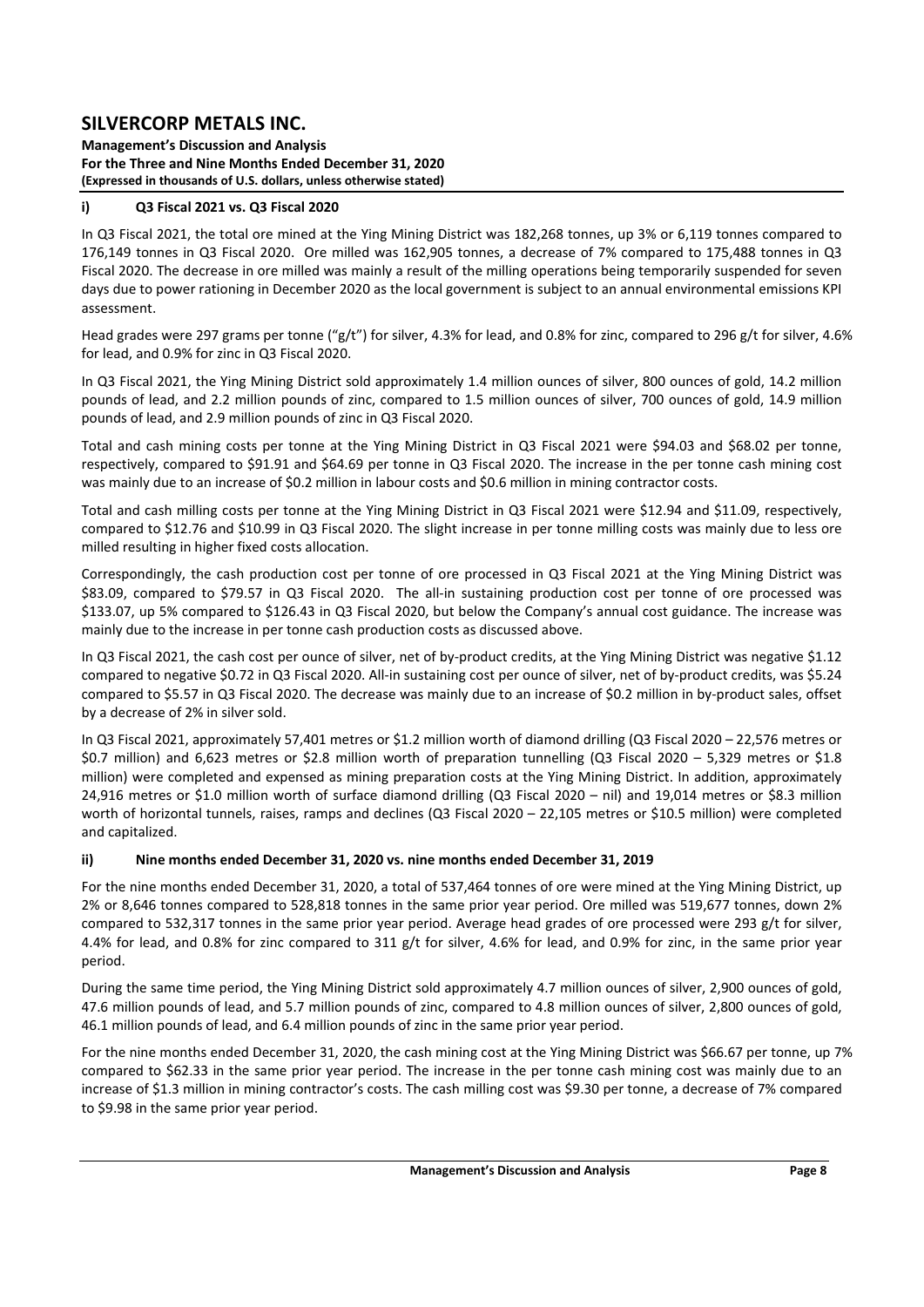#### **Management's Discussion and Analysis For the Three and Nine Months Ended December 31, 2020 (Expressed in thousands of U.S. dollars, unless otherwise stated)**

Correspondingly, the cash production cost per tonne of ore processed was \$79.77, up 5% compared to \$76.23 in the same prior year period. The all‐in sustaining cash production cost per tonne of ore processed was \$127.40, up 2%, compared to \$124.31 in the same prior year period, but below the Company's annual cost guidance.

For the nine months ended December 31, 2020, the cash cost per ounce of silver and all-in sustaining cost per ounce of silver, net of by-product credits, at the Ying Mining District, were negative \$0.71 and \$5.31 respectively, compared to negative \$1.40 and \$4.55 in the same prior year period. The increase was mainly due to i) the increase in per tonne production costs as discussed above; ii) a decrease of \$1.8 million in by-product credits; and iii) a decrease of 4% in silver sold.

For the nine months ended December 31, 2020, approximately 117,773 metres or \$2.5 million worth of underground diamond drilling (same prior year period - 73,231 metres or \$2.1 million) and 17,786 metres or \$5.6 million worth of preparation tunnelling (same prior year period – 17,278 metres or \$5.1 million) were completed and expensed as mining preparation costs at the Ying Mining District. In addition, approximately 63,400 metres or \$2.9 million worth of surface diamond drilling (same prior year period – nil) and 63,936 metres or \$23.4 million worth of horizontal tunnels, raises, and declines (same prior year period – 62,661 metres or \$24.3 million) were completed and capitalized.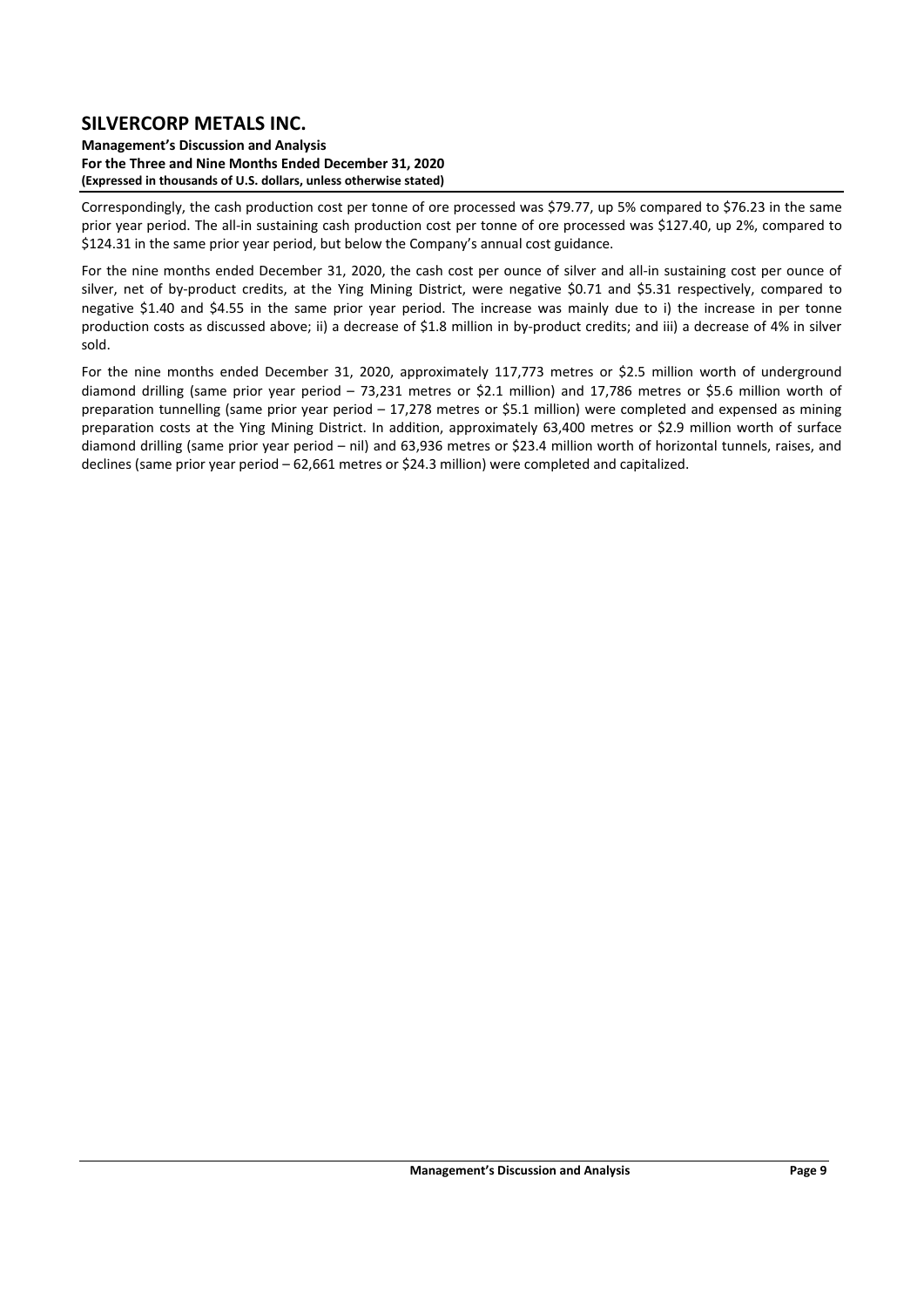**Management's Discussion and Analysis For the Three and Nine Months Ended December 31, 2020 (Expressed in thousands of U.S. dollars, unless otherwise stated)** 

### *(ii) GC Mine*

The following table summarizes the operational information at the GC Mine for the three and nine months ended December 31, 2020 and 2019:

| <b>GC Mine</b>                                                                          | Three months ended December 31, |        |                | Nine months ended December 31 |         |              |
|-----------------------------------------------------------------------------------------|---------------------------------|--------|----------------|-------------------------------|---------|--------------|
|                                                                                         | 2020                            | 2019   | <b>Changes</b> | 2020                          |         | 2019 Changes |
|                                                                                         |                                 |        |                |                               |         |              |
| <b>Production Data</b>                                                                  |                                 |        |                |                               |         |              |
| <b>Mine Data</b>                                                                        |                                 |        |                |                               |         |              |
| Ore Mined (tonne)                                                                       | 97,177                          | 86,437 | 12%            | 264,389                       | 250,417 | 6%           |
| Ore Milled (tonne)                                                                      | 97,743                          | 89,372 | 9%             | 267,230                       | 257,367 | 4%           |
| <b>Head Grades</b>                                                                      |                                 |        |                |                               |         |              |
| Silver (gram/tonne)                                                                     | 82                              | 96     | $-15%$         | 85                            | 97      | $-12%$       |
| Lead (%)                                                                                | 1.4                             | 2.0    | -30%           | 1.7                           | 1.9     | $-11%$       |
| Zinc (%)                                                                                | 3.5                             | 3.3    | 6%             | 3.4                           | 3.3     | 3%           |
| <b>Recovery Rates</b>                                                                   |                                 |        |                |                               |         |              |
| Silver (%) *                                                                            | 82.6                            | 78.0   | 6%             | 82.6                          | 76.9    | 7%           |
| Lead (%)                                                                                | 89.6                            | 90.4   | $-1%$          | 89.5                          | 89.2    | 0%           |
| Zinc (%)                                                                                | 89.7                            | 85.5   | 5%             | 88.2                          | 85.8    | 3%           |
| Cost Data                                                                               |                                 |        |                |                               |         |              |
| + Mining cost per tonne of ore mined (\$)                                               | 50.53                           | 51.60  | -2%            | 46.56                         | 48.07   | -3%          |
| Cash mining cost per tonne of ore mined (\$)                                            | 41.47                           | 42.96  | -3%            | 37.89                         | 39.91   | $-5%$        |
| Depreciation and amortization charges per tonne of ore mined (\$)                       | 9.06                            | 8.64   | 5%             | 8.67                          | 8.16    | 6%           |
|                                                                                         |                                 |        |                |                               |         |              |
| Milling cost per tonne of ore milled (\$)<br>$\ddot{}$                                  | 13.72                           | 15.20  | $-10%$         | 13.39                         | 15.14   | $-12%$       |
| Cash milling cost per tonne of ore milled (\$)                                          | 12.60                           | 14.01  | $-10%$         | 12.22                         | 13.53   | $-10%$       |
| Depreciation and amortization charges per tonne of ore milled (\$)                      | 1.12                            | 1.19   | -6%            | 1.17                          | 1.61    | $-27%$       |
| Cash production cost per tonne of ore processed (\$)<br>$\ddot{}$                       | 54.07                           | 56.97  | -5%            | 50.11                         | 53.44   | -6%          |
| All-in sustaining cost per tonne of ore processed (\$)<br>$\ddot{}$                     | 78.63                           | 71.03  | 11%            | 71.58                         | 67.14   | 7%           |
| Cash cost per ounce of Silver, net of by-product credits (\$)<br>$\ddot{}$              | (14.43)                         | (4.33) | $-233%$        | (11.21)                       | (7.30)  | -54%         |
| All-in sustaining cost per ounce of Silver, net of by-product credits (\$)<br>$\ddot{}$ | (1.05)                          | 2.18   | 148%           | (0.10)                        | (0.33)  | 70%          |
| Concentrate inventory                                                                   |                                 |        |                |                               |         |              |
| Lead concentrate (tonne)                                                                | 282                             | 190    | 48%            | 282                           | 190     | 48%          |
| Zinc concentrate (tonne)                                                                | 549                             | 80     | 586%           | 549                           | 80      | 586%         |
|                                                                                         |                                 |        |                |                               |         |              |
| <b>Sales Data</b><br><b>Metal Sales</b>                                                 |                                 |        |                |                               |         |              |
| Silver (in thousands of ounces)                                                         | 201                             | 234    | $-14%$         | 585                           | 610     | -4%          |
| Lead (in thousands of pounds)                                                           | 2,599                           | 3,867  | $-33%$         | 8,671                         | 9,553   | -9%          |
| Zinc (in thousands of pounds)                                                           | 6,724                           | 5,471  | 23%            | 17,672                        | 15,942  | 11%          |
| Revenue                                                                                 |                                 |        |                |                               |         |              |
| Silver (in thousands of \$)                                                             | 2,707                           | 2,603  | 4%             | 7,326                         | 6,389   | 15%          |
| Lead (in thousands of \$)                                                               | 1,961                           | 3,021  | -35%           | 6,228                         | 7,763   | $-20%$       |
| Zinc (in thousands of \$)                                                               | 5,809                           | 3,203  | 81%            | 12,758                        | 9,776   | 31%          |
| Other (in thousands of \$)                                                              | 305                             |        | 0%             | 665                           | 289     | 130%         |
|                                                                                         | 10,782                          | 8,827  | 22%            | 26,977                        | 24,217  | 11%          |
| Average Selling Price, Net of Value Added Tax and Smelter Charges                       |                                 |        |                |                               |         |              |
| Silver (\$ per ounce) **                                                                | 13.47                           | 11.12  | 21%            | 12.52                         | 10.47   | 20%          |
| Lead (\$ per pound)                                                                     | 0.75                            | 0.78   | -4%            | 0.72                          | 0.81    | -11%         |
| Zinc (\$ per pound)                                                                     | 0.86                            | 0.59   | 46%            | 0.72                          | 0.61    | 18%          |

\* Silver recovery i ncludes silver recovered i n lea d concentra te a nd silver recovered i n zi nc concentra te.

\*\* Silver in zinc concentrate is subjected to higher smelter and refining charges which lowers the net silver selling price.

+ Al terna tive Performa nce (Non‐IFRS) mea sures, see section 11 for reconcilia tion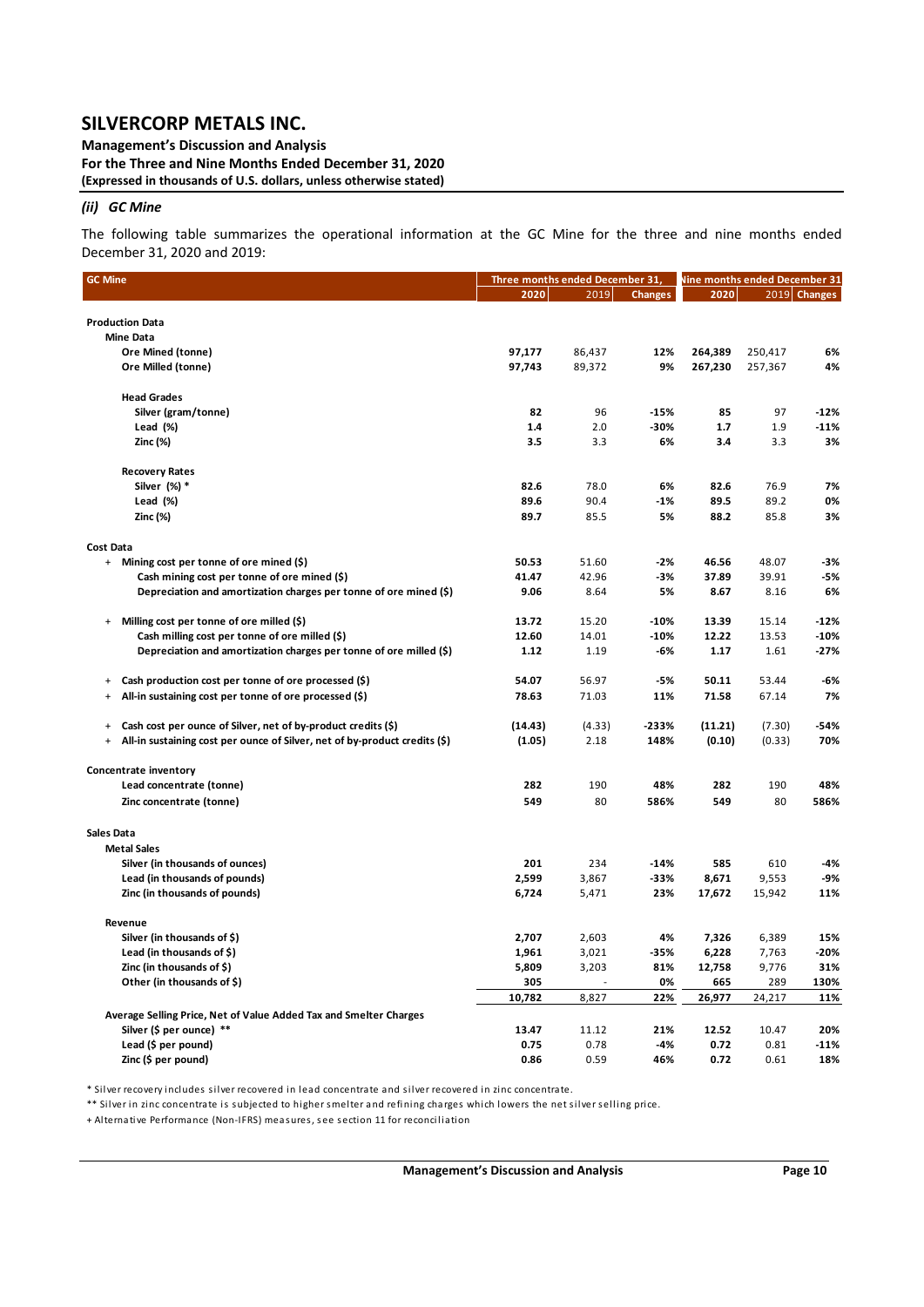**Management's Discussion and Analysis For the Three and Nine Months Ended December 31, 2020 (Expressed in thousands of U.S. dollars, unless otherwise stated)** 

### **i) Q3 Fiscal 2021 vs. Q3 Fiscal 2020**

In Q3 Fiscal 2021, the total ore mined at the GC Mine was 97,177 tonnes, up 12% or 10,740 tonnes, compared to 86,437 tonnes in Q3 Fiscal 2020. Ore milled was 97,743 tonnes, up 9% or 8,371 tonnes, compared to 89,372 tonnes in Q3 Fiscal 2020.

Average head grades of ore processed at the GC Mine were 82 g/t for silver, 1.4% for lead, and 3.5% for zinc, compared to 96 g/t for silver, 2.0% for lead, and 3.3% for zinc in Q3 Fiscal 2020. Recovery rates of ore processed were 82.6% for silver, 89.6% for lead, and 89.7% for zinc, compared to 78.0% for silver, 90.4% for lead, and 85.5% for zinc in Q3 Fiscal 2020.

In Q3 Fiscal 2021, GC Mine sold approximately 201 thousand ounces of silver, 2.6 million pounds of lead, and 6.7 million pounds of zinc, compared to 234 thousand ounces of silver, 3.9 million pounds of lead, and 5.5 million pounds of zinc in Q3 Fiscal 2020.

Total and cash mining costs per tonne at the GC Mine in Q3 Fiscal 2021 were \$50.53 and \$41.47 per tonne, a decrease of 2% and 3%, respectively, compared to \$51.60 and \$42.96 per tonne in Q3 Fiscal 2020. The decrease in the cash mining cost was mainly due to a \$0.2 million decrease in mining preparation costs. Total and cash milling costs per tonne at the GC Mine in Q3 Fiscal 2021 were \$13.72 and \$12.60, a decrease of 10% and 10%, respectively, compared to \$15.20 and \$14.01 in Q3 Fiscal 2020.

Correspondingly, the cash production cost per tonne of ore processed in Q3 Fiscal 2021 at the GC Mine was \$54.07, down 5% compared to \$56.97 in Q3 Fiscal 2020. The all‐in sustaining production cost per tonne of ore processed was \$78.63, up 11% compared to \$71.03 in Q3 Fiscal 2020. The increase was mainly due to an increase of \$1.1 million in sustaining capital expenditures.

In Q3 Fiscal 2021, the cash cost per ounce of silver, net of by-product credits, at the GC Mine was negative \$14.43 compared to negative \$4.33 in Q3 Fiscal 2020. The decrease was mainly due to the decrease in per tonne production costs as discussed above and an increase of \$1.9 million in by-product sales.

In Q3 Fiscal 2021, all-in sustaining cost per ounce of silver, net of by-product credits, at the GC Mine was negative \$1.05 compared to \$2.18 in Q3 Fiscal 2020. The decrease was mainly due to the decrease in cash cost per ounces of silver offset by an increase of \$1.0 million in sustaining capital expenditures.

In Q3 Fiscal 2021, approximately 17,029 metres or \$0.6 million worth of underground diamond drilling (Q3 Fiscal 2020 – 6,402 metres or \$0.3 million) and 4,001 metres or \$1.0 million worth of tunnelling (Q3 Fiscal 2020 – 6,599 metres or \$1.5 million) were completed and expensed as mining preparation costs at the GC Mine. In addition, approximately 2,815 metres or \$1.1 million worth of horizontal tunnels, raises, ramps and declines (Q3 Fiscal 2020 – 532 metres or \$0.3 million) were completed and capitalized.

### **ii) Nine months ended December 31, 2020 vs. nine months ended December 31, 2019**

For the nine months ended December 31, 2020, a total of 264,389 tonnes of ore were mined and 267,230 tonnes were milled at the GC Mine, up 6% and 4%, respectively, compared to 250,417 tonnes mined and 257,367 tonnes milled in the same prior year period. Average head grades of ore milled were 85 g/t for silver, 1.7% for lead, and 3.4% for zinc compared to 97 g/t for silver, 1.9% for lead, and 3.3% for zinc, in the same prior year period.

During the same time period, the GC Mine sold approximately 585 thousand ounces of silver, 8.7 million pounds of lead, and 17.7 million pounds of zinc, compared to 610 thousand ounces of silver, 9.6 million pounds of lead, and 15.9 million pounds of zinc in the same prior year period.

For the nine months ended December 31, 2020, the cash mining cost at the GC Mine was \$37.89 per tonne, a decrease of 5% compared to \$39.91 per tonne in the same prior year period. The cash milling cost was \$12.22 per tonne, a decrease of 10% compared to \$13.53 in the same prior year period. Correspondingly, the cash production cost per tonne of ore processed at the GC Mine was \$50.11, a decrease of 6% compared to \$53.44 in the same prior year period. The all-in sustaining production cost per tonne of ore processed was \$71.58, an increase of 7% compared to \$67.14 in the same prior year period.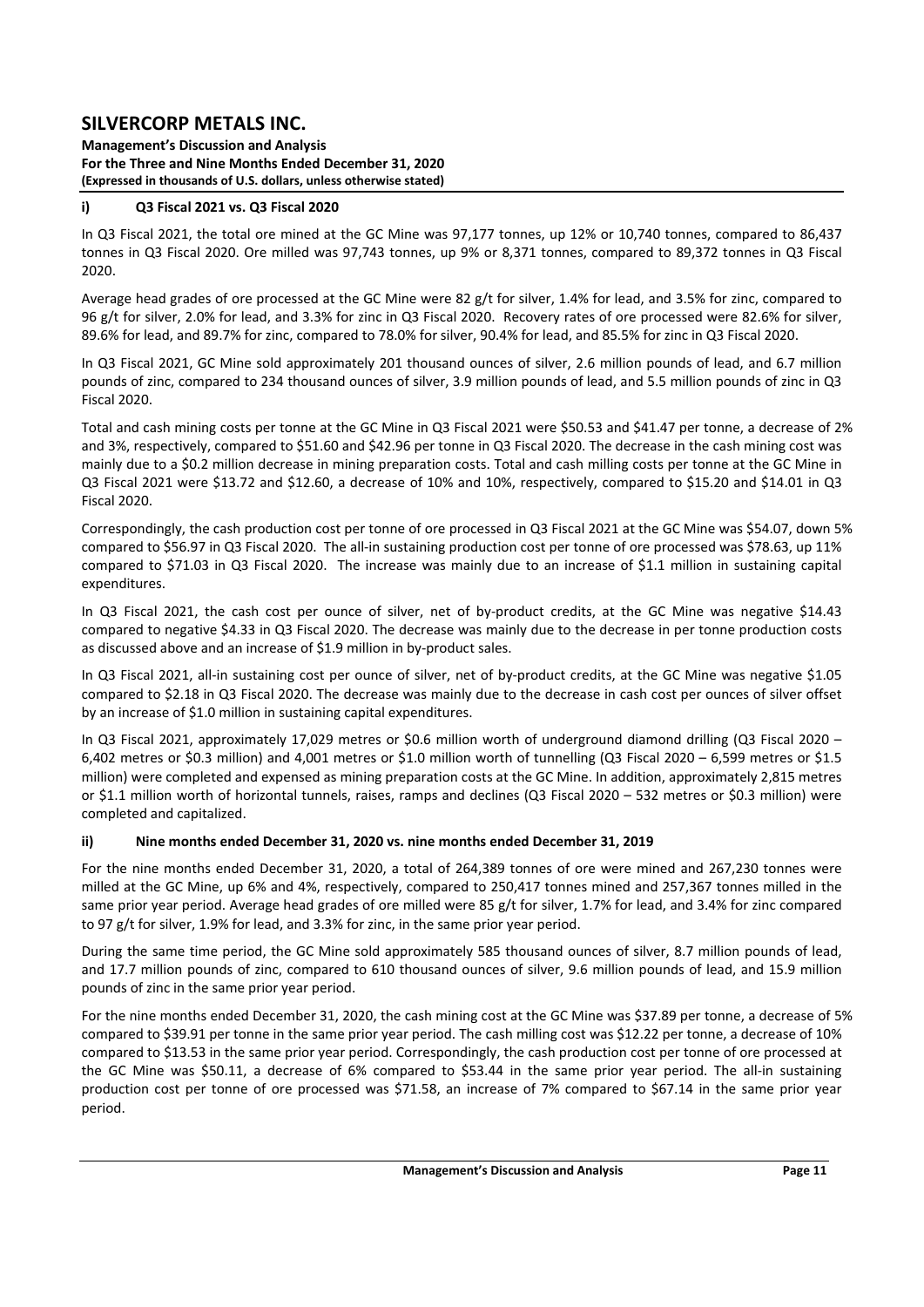#### **Management's Discussion and Analysis For the Three and Nine Months Ended December 31, 2020 (Expressed in thousands of U.S. dollars, unless otherwise stated)**

For the nine months ended December 31, 2020, the cash cost per ounce of silver and all-in sustaining cost per ounce of silver, net of by-product credits, at the GC Mine were negative \$11.21 and negative \$0.10 respectively, compared to negative \$7.30 and negative \$0.33 in the same prior year period.

For the nine months ended December 31, 2020, approximately 36,975 metres or \$1.7 million worth of underground diamond drilling (same prior year period – 20,313 metres or \$0.9 million) and 9,836 metres or \$1.8 million of tunnelling (same prior year period – 18,962 metres or \$4.5 million) were completed and expensed as mining preparation costs at the GC Mine. In addition, approximately 10,482 metres or \$3.3 million of horizontal tunnels, raise, and declines (same prior year period – 1,476 metres or \$1.0 million) were completed and capitalized.

### *(iii) BYP Mine*

The BYP Mine was placed on care and maintenance in August 2014 due to required capital upgrades to sustain ongoing production and the market environment.

The Company is carrying out activities to apply for new mining licenses, but the process has taken longer than expected. No guarantee can be given that the new mining licenses for the BYP Mine will be issued, or if they are issued, that they will be issued under reasonable operational and/or financial terms, or in a timely manner, or that the Company will be in a position to comply with all conditions that are imposed. An updated *National Instrument 43-101 - Standards of Disclosure of Mineral Projects* ("NI 43‐101") Technical Report on the BYP Mine, with an effective date of April 30, 2019, was completed by RPM Global Asia Limited and filed under the Company's SEDAR profile at www.sedar.com.

### **(c) Annual Operating Outlook**

All references to Fiscal 2021 Guidance in this MD&A refer to the "Fiscal 2021 Production, Cash Cost Guidance" section in the Company's Fiscal 2020 Annual MD&A dated May 20, 2020 ("Fiscal 2021 Guidance") filed under the Company's SEDAR profile at www.sedar.com.

## (i) Production and Production Costs

The following table summarizes the actual production and production costs in the first nine months of Fiscal 2021 compared to the Fiscal 2021 Guidance:

|                                                        |                   |               | <b>Head grades</b>  |             |               | <b>Metal production</b> |               | <b>Production costs</b> |               |
|--------------------------------------------------------|-------------------|---------------|---------------------|-------------|---------------|-------------------------|---------------|-------------------------|---------------|
|                                                        | Ore processed     | <b>Silver</b> | Lead                | <b>Zinc</b> | <b>Silver</b> | Lead                    | Zinc          | Cash cost               | <b>AISC</b>   |
|                                                        | (tonnes)          | (g/t)         | (%)                 | (%)         | (Koz)         | (Klbs)                  | (Klbs)        | (S/t)                   | (5/t)         |
| <b>First Nine Months of Fiscal 2021 Actual Results</b> |                   |               |                     |             |               |                         |               |                         |               |
| Ying Mining District                                   | 519,677           | 293           | 4.4                 | 0.8         | 4,532         | 47,382                  | 5,420         | 79.77                   | 127.40        |
| GC Mine                                                | 267.230           | 85            | 1.7                 | 3.4         | 604           | 8,892                   | 17,919        | 50.11                   | 71.58         |
| Consolidated                                           | 786.907           | 222           | 3.5                 | 1.7         | 5,135         | 56.274                  | 23,340        | 70.02                   | 122.02        |
|                                                        |                   |               |                     |             |               |                         |               |                         |               |
| <b>Fiscal 2021 Guidance</b>                            |                   |               |                     |             |               |                         |               |                         |               |
| Ying Mining District                                   | 640.000 - 660.000 | 292           | 4.3                 | 0.9         | 5,600-5,800   | 56,600-58,000           | 7.000-8.000   | 74.7-82.5               | 133.5 - 140.5 |
| GC Mine                                                | 290.000 - 310.000 | 96            | 1.7                 | 3.3         | 600-700       | 9,500-10,500            | 17.500-18.700 | 52.2-57.5               | $78.5 - 82.9$ |
| Consolidated                                           | 930.000 - 970.000 | 229-231       | $3.5 - 3.5$ 1.6-1.7 |             | 6,200-6,500   | 66,100-68,500           | 24,500-26,700 | 66.6-73.6               | 122.6-135.5   |
|                                                        |                   |               |                     |             |               |                         |               |                         |               |
| % of Fiscal 2021 Guidance*                             |                   |               |                     |             |               |                         |               |                         |               |

**Consolidated 83% 97% 100% 103% 81% 84% 91% 100% 95%** \* Percentage cacula ted ba sed on mid‐point of the rela ted Fi s cal 2021 Guida nce

Based on the year-to-date production levels, production costs and the expected production for the remainder of the year, the Company reaffirms its Fiscal 2021 Guidance.

Ying Mining District 80% 100% 102% 89% 80% 83% 72% 101% 93% GC Mine 89% 89% 100% 103% 93% 89% 99% 91% 89%

(ii) Development and Capital Expenditures

The following table summarizes the development work and capitalized expenditures in the first nine months of Fiscal 2021 compared to the Fiscal 2021 Guidance.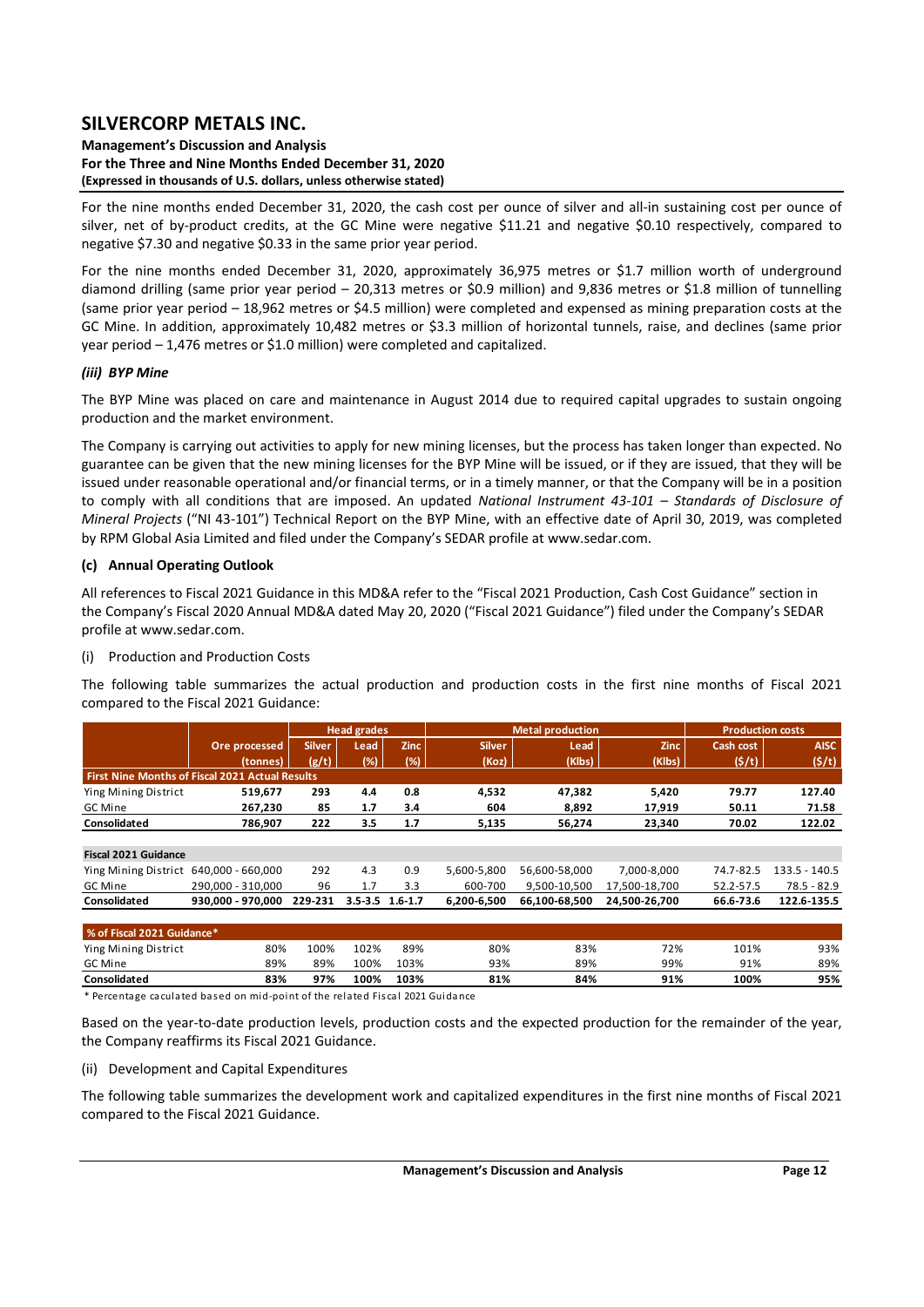### **Management's Discussion and Analysis**

**For the Three and Nine Months Ended December 31, 2020 (Expressed in thousands of U.S. dollars, unless otherwise stated)** 

|                                                 |       |    |                        |        |                            |                        |               | <b>Capitalized Development and Expenditures</b> |                        |     |          | <b>Expensed</b><br><b>Tunneling</b> | <b>Expensed Drilling</b>    |
|-------------------------------------------------|-------|----|------------------------|--------|----------------------------|------------------------|---------------|-------------------------------------------------|------------------------|-----|----------|-------------------------------------|-----------------------------|
|                                                 |       |    |                        |        |                            | <b>Exploration and</b> |               | <b>Equipment &amp;</b>                          |                        |     |          | <b>Mining</b>                       |                             |
|                                                 |       |    | Ramp Development       |        | <b>Development Tunnels</b> |                        |               | <b>Facilities</b>                               | <b>Total</b>           |     |          | <b>Preparation</b>                  | <b>Exploration Drilling</b> |
|                                                 |       |    | (Metres) (\$ Thousand) |        | (Metres) (\$ Thousand)     |                        | (\$ Thousand) |                                                 | (Metres) (\$ Thousand) |     | (Metres) | (Metres)                            |                             |
| First nine months of Fiscal 2021 Actual Results |       |    |                        |        |                            |                        |               |                                                 |                        |     |          |                                     |                             |
| Ying Mining District                            | 8,415 | Ŝ  | 5,110                  | 55,521 | - S                        | 18,291                 | Ś.            | 8,122                                           | 63,936                 | - Ś | 31,523   | 17,786                              | 117,773                     |
| GC Mine                                         | 940   |    | 676                    | 9,542  |                            | 2,603                  |               | 639                                             | 10,482                 |     | 3,918    | 9,836                               | 36,975                      |
| Consolidated                                    | 9,355 | S  | 5,786                  | 65,063 |                            | 20,894                 | s             | 8,761                                           | 74,418                 | s   | 35,441   | 27,622                              | 154,748                     |
|                                                 |       |    |                        |        |                            |                        |               |                                                 |                        |     |          |                                     |                             |
| <b>Fiscal 2021 Guidance</b>                     |       |    |                        |        |                            |                        |               |                                                 |                        |     |          |                                     |                             |
| Ying Mining District                            | 6,700 | -S | 5,500                  | 81,300 | Ŝ                          | 26.900                 | Ŝ             | 4,600                                           | 88,000                 | Ŝ.  | 37,000   | 21,100                              | 79,300                      |
| GC Mine                                         | 1,600 |    | 1,400                  | 11,000 |                            | 3,200                  |               | 800                                             | 12,600                 |     | 5,400    | 13,500                              | 25,700                      |
| Consolidated                                    | 8,300 |    | 6,900                  | 92,300 |                            | 30,100                 | s             | 5,400                                           | 100,600                |     | 42,400   | 34,600                              | 105,000                     |
|                                                 |       |    |                        |        |                            |                        |               |                                                 |                        |     |          |                                     |                             |
| % of Fiscal 2021 Guidance                       |       |    |                        |        |                            |                        |               |                                                 |                        |     |          |                                     |                             |
| Ying Mining District                            | 126%  |    | 93%                    | 68%    |                            | 68%                    |               | 177%                                            | 73%                    |     | 85%      | 84%                                 | 149%                        |
| GC Mine                                         | 59%   |    | 48%                    | 87%    |                            | 81%                    |               | 80%                                             | 83%                    |     | 73%      | 73%                                 | 144%                        |

*\*Not including the capitalized expenditures for the surface diamond drilling ad described below.* 

Based on the year‐to‐date capital expenditures and the expected capital expenditures for the remainder of the year (save for the capital expenditures being incurred to build an aggregate plant and additional surface drilling as described below, which was not included in Fiscal 2021 Guidance), the Company reaffirms the Fiscal 2021 Guidance.

The Company spent approximately \$3.3 million (approximately RMB ¥22.9 million) in constructing a 1,000,000 tonnes per year aggregate plant to crush and recycle the waste rock from the Ying Mining District with the goal of supplying the resulting products to the local construction market. The construction of the plant has been completed and it is currently under commissioning. The profits from the aggregate plant, after capital recovery, will be shared between the local government, the local communities, and employees. This investment demonstrates our ongoing commitment and efforts to minimize our operations' impacts on the environment and our commitment to create a sustainable contribution to the communities where our people work and live.

The Company is currently undertaking extensive drilling programs at the Ying Mining District and GC Mine with two main objectives: i) areas with existing development and access are being re‐examined to potentially define additional resources and reserves, which may lead to a substantial reduction in mining and sustaining capital costs associated with the tonnes identified, and ii) areas which may have been overlooked for potential gold mineralization are being tested for different alteration styles from the typical silver-lead zones. The drilling programs include underground diamond drilling and surface diamond drilling. Costs related to underground diamond drilling are expensed as part of mining preparation costs, and costs related to surface diamond drilling, which were not included in Fiscal 2021 Guidance, are capitalized. For the nine months ended December 31, 2020, approximately 50,785 metres or \$2.9 million worth of surface diamond drilling were completed and capitalized.

## **(d) La Yesca Acquisition**

In December 2020, the Company and its subsidiary New Infini Silver Inc. ("New Infini") entered into a framework agreement (the "Agreement") with various arm's length vendors (the "Vendors"), whereby New Infini agreed to acquire a 100% interest in the La Yesca Silver Project ("La Yesca") through the indirect purchase of all of the issued and outstanding shares of Infini Resources, S.A. de C.V., a Mexican company which owns La Yesca.

La Yesca is a silver-polymetallic, epithermal-type project located approximately 100 kilometres ("km") (185 km by road) northwest of Guadalajara, the second-largest city in Mexico. The concessions comprising La Yesca cover an area of approximately 47.7 km<sup>2</sup>. In total, 7,649 metres from 25 drill holes have previously been completed, all of which intersected mineralization.

Agreement details are summarized as follows:

 In December 2020, Silvercorp's 100% subsidiary New Infini acquired 100% interest in Infini SA, a Mexican corporation which holds 100% interest in the La Yesca project for \$9.25 million cash payment and a 45% interest in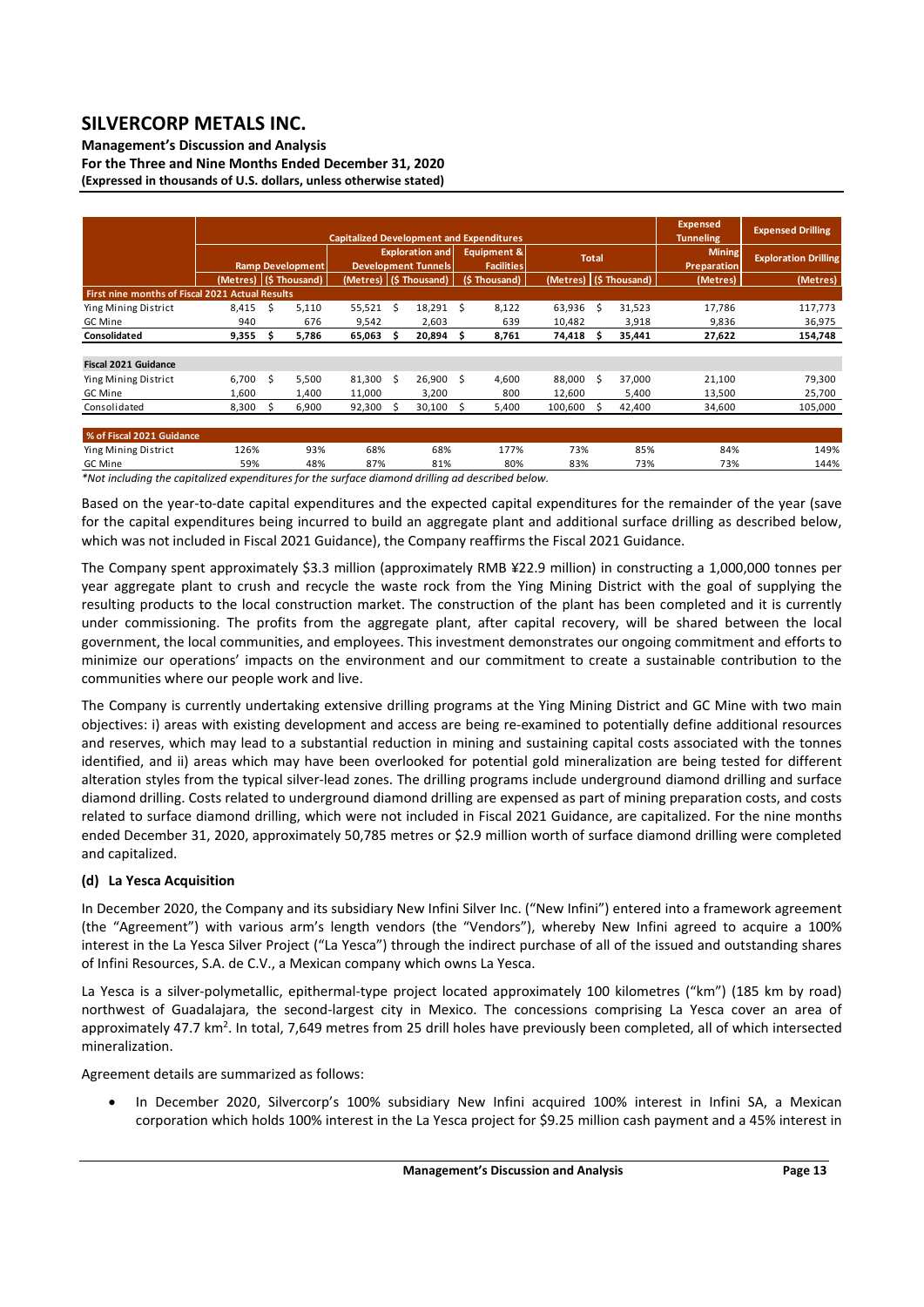**Management's Discussion and Analysis For the Three and Nine Months Ended December 31, 2020 (Expressed in thousands of U.S. dollars, unless otherwise stated)** 

New Infini shares to the vendors (the "Vendors");

- Of the cash payment of \$9.25 million, Silvercorp provided \$7.57 million and a group of Silvercorp's directors, officers, employees, and consultants (the "Management team") provided \$1.68 million in return for their interests of 45% and 10%, respectively, in New Infini;
- Through New Infini, Silvercorp assumed management and control of Infini SA, and became the operator of the Project;
- Upon closing of the Agreement, New Infini paid \$8.25 million and issued 45% New Infini shares to the Vendors; Shares") to the Vendors;
- Within 90 days of closing of the Agreement, New Infini would make second cash payment of \$1.0 million, less any liabilities contemplated under the Agreement to the Vendors; and
- A "Discovery payment" of up to \$30.0 million calculated on the basis of \$0.20 per ounce of Ag resources as defined by National Instrument 43‐101 Standards of Disclosure for Mineral Projects paid by New Infini to the Vendors subject to certain permitting considerations.

Subsequent to December 31, 2020, New Infini finished a private placement and raised \$4.0 million by issuing 8,000,000 shares of New Infini at \$0.50 per share The Company purchased additional 3,000,000 shares for \$1.5 million. Upon completion of the private placement, New Infini has a total of 48,000,000 shares issued and outstanding, of which the Company owns 21,000,000 shares or 43.75%, the Vendors own 18,600,000 shares or 38.75%, and the Management team has 8,400,000 shares or 17.5%.

### **(e) Zhonghe Silver Project Acquisition**

On December 17, 2020, the Company, through its subsidiary, Henan Found, won an online auction to acquire the exploration rights to the Zhonghe Silver Project (the "Zhonghe Project") from the Henan provincial government. The Zhonghe Project covers an area of 4.96 square km, approximately 50 km (75 km by road) northeast of the Company's Ying Mining District, also located in Luoning County. The final winning bid submitted by the Company was approximately \$76.0 million (RMB 495.0 million) (the "Purchase Price").

The Company will enter into a mineral rights transfer contract with the Department of Natural Resources of Henan Province and will make an initial payment of approximately \$15.2 million, once the project area is cleared by the relevant authorities as a non-military area. The initial payment represents 20% of the Purchase Price.

The balance of the Purchase Price is due only if the exploration rights to the Zhonghe Project are converted into a mining license and shall be paid annually over the duration of the term of the mining license.

### **4. Fiscal 2022 Production, Cash Cost, and Capital Expenditure Guidance**

In Fiscal 2022, the Company expects to process approximately 960,000 – 1,010,000 tonnes of ore, yielding 6.4 million to 6.7 million ounces of silver, 65.7 million to 68.9 million pounds of lead, and 26.9 million to 28.5 million pounds of zinc. Fiscal 2022 production guidance represents an anticipated increase of approximately 3% in silver production, and 7% to 10% in zinc production compared to the current Fiscal 2021 guidance. In Fiscal 2022, lead production is expected to be similar to the current Fiscal 2021 guidance.

|                             |                                                       |       | <b>Head grades</b> |        |               | <b>Metal production</b> |               | <b>Production costs</b> |                 |  |  |  |
|-----------------------------|-------------------------------------------------------|-------|--------------------|--------|---------------|-------------------------|---------------|-------------------------|-----------------|--|--|--|
|                             | Ore processed                                         |       | Lead .             | Zinc 1 | <b>Silver</b> | Lead                    | <b>Zinc</b>   | Cash cost*              | AISC*           |  |  |  |
|                             | (tonnes)                                              | (g/t) | (%)                | (%)    | (Moz)         | (Mlbs)                  | (Mlbs)        | (5/t)                   | (5/t)           |  |  |  |
|                             | <b>Fiscal 2022 production and cash costs guidance</b> |       |                    |        |               |                         |               |                         |                 |  |  |  |
| <b>Ying Mining District</b> | 670.000-700.000                                       | 290   | 4.2                | 0.9    | $5.8 - 6.0$   | $57.2 - 59.8$           | $7.8 - 8.1$   | $87.1 - 91.7$           | $134.2 - 141.2$ |  |  |  |
| GC Mine                     | 290.000-310.000                                       | 86    | 1.5                | 3.6    | $0.6 - 0.7$   | $8.5 - 9.1$             | $19.1 - 20.4$ | $55.7 - 59.6$           | $81.3 - 85.6$   |  |  |  |
| Consolidated                | 960,000-1,010,000                                     | 223   | 3.3                | 1.7    | $6.4 - 6.7$   | $65.7 - 68.9$           | $26.9 - 28.5$ | 77.7 - 82.6             | 130.7 - 141.7   |  |  |  |

*\*Both AISC and cash costs are non‐IFRS measures. AISC refers to all‐in sustaining costs per tonne of ore processed. Cash costs refer to cash production costs per tonne of ore processed. Foreign exchange rates assumptions used are: US\$1 = CAD\$1.30, US\$1 = RMB¥6.50.*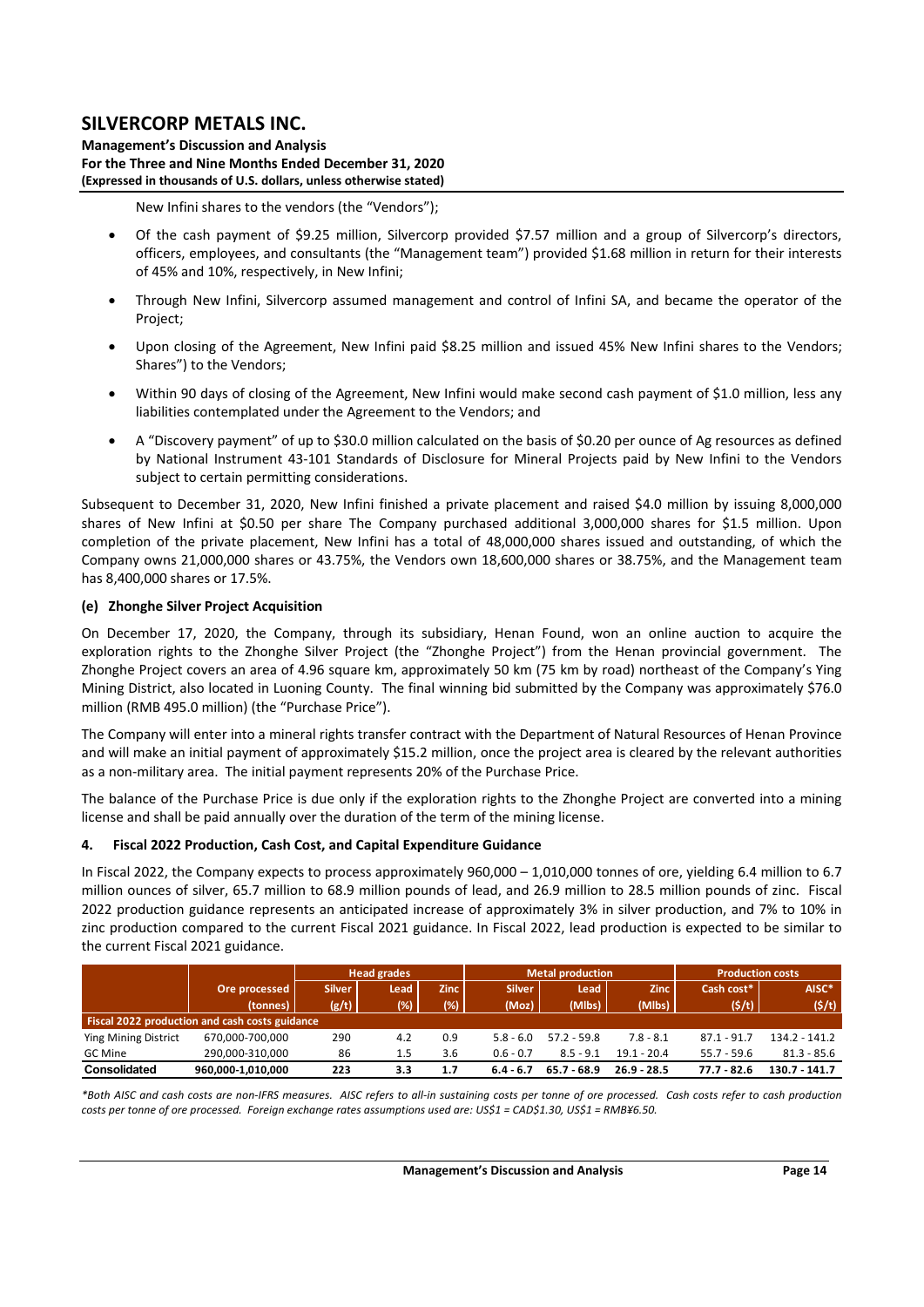### **Management's Discussion and Analysis For the Three and Nine Months Ended December 31, 2020 (Expressed in thousands of U.S. dollars, unless otherwise stated)**

The Company has been consistently active in exploring its existing mining permit areas through drilling and tunneling, with the objective of replacing the depleted ore. In recent years, the Company has embarked on a capital investment program at both of its mining operations with the objective of adding facilities and infrastructure that will enhance the environmental friendliness, safety, efficiency and future profitability of the mines. This program includes the excavation of additional access ramps and tunnels which are expected to facilitate the efficient movement of ore, equipment and personnel within the mines, as well as provide access to new areas of mineralization that may be suitable for mining in current and future periods. Depending on the extent of each project and the rate of development progress, the spending associated with these projects may be spread across several reporting periods until they are complete.

For Fiscal 2022, the Company plans to i) complete 6,600 metres of ramp development tunneling at estimated capitalized expenditures of \$5.6 million, representing a 20% decrease in meterage and a 19% decrease in total cost compared to Fiscal 2021 guidance; ii) complete 62,500 metres of exploration and other development tunneling at estimated capitalized expenditures of \$21.8 million, representing a 32% decrease in meterage and a 28% decrease in total cost compared to Fiscal 2021 guidance, and iii) spend \$7.3 million on equipment and facilities, an increase of 35% compared to Fiscal 2021 guidance. In addition, the Company plans to complete 50,000 metres of surface diamond drilling at estimated capitalized expenditures of \$3.5 million. The total capital expenditures are budgeted at \$38.2 million, representing a decrease of 10% compared to Fiscal 2021 annual guidance. The Company also plans to complete and expense 33,600 metres of mining preparation tunneling and 206,900 metres of underground diamond drilling. The table below summarizes the work plan and estimated capital expenditures in Fiscal 2022.

|                      |          |                  |                                                      | <b>Capitalized Development Work and Expenditures</b> |        |     |                                                   |              |                | <b>Expensed</b>                |
|----------------------|----------|------------------|------------------------------------------------------|------------------------------------------------------|--------|-----|---------------------------------------------------|--------------|----------------|--------------------------------|
|                      |          |                  |                                                      |                                                      |        |     | Surface Diamond Equipment                         |              | <b>Mining</b>  | <b>Preparation Underground</b> |
|                      |          | Ramp Development | <b>Exploration and</b><br><b>Development Tunnels</b> |                                                      |        |     | Drilling & Facilities                             | <b>Total</b> | <b>Tunnels</b> | drilling                       |
|                      | (Metres) | (\$ Million)     |                                                      | (Metres) (\$ Million)                                |        |     | (Metres) (\$ Million)   (\$ Million)  \$ Million) |              | (Metres)       | (Metres)                       |
| Ying Mining District | 6,100    | 5.2              | 52,200                                               | 18.8                                                 | 50,000 | 3.5 | 6.3                                               | 33.8         | 23,400         | 148,400                        |
| GC Mine              | 500      | 0.4              | 10,300                                               | 3.0                                                  |        |     | 1.0                                               | 4.4          | 10,200         | 58,500                         |
| Consolidated         | 6.600    | 5.6              | 62,500                                               | 21.8                                                 | 50.000 | 3.5 | 7.3                                               | 38.2         | 33,600         | 206,900                        |

### (a) Ying Mining District

In Fiscal 2022, the Company plans to mine and process 670,000 to 700,000 tonnes of ore at the Ying Mining District averaging 290 g/t silver, 4.2% lead, and 0.9% zinc with expected metal production of 5.8 million to 6.0 million ounces of silver, 57.2 million to 59.8 million pounds of lead, and 7.8 million to 8.1 million pounds of zinc. Fiscal 2022 production guidance at the Ying Mining District represents increases of approximately 4% to 6% in ore production, 3% to 4% in silver production, 1% to 3% in lead production, and 1% to 11% in zinc production compared to its Fiscal 2021 guidance.

The cash production costs are expected to be \$87.1 to \$91.7 per tonne of ore, and the all-in sustaining costs are estimated at \$134.2 to \$141.2 per tonne of ore processed.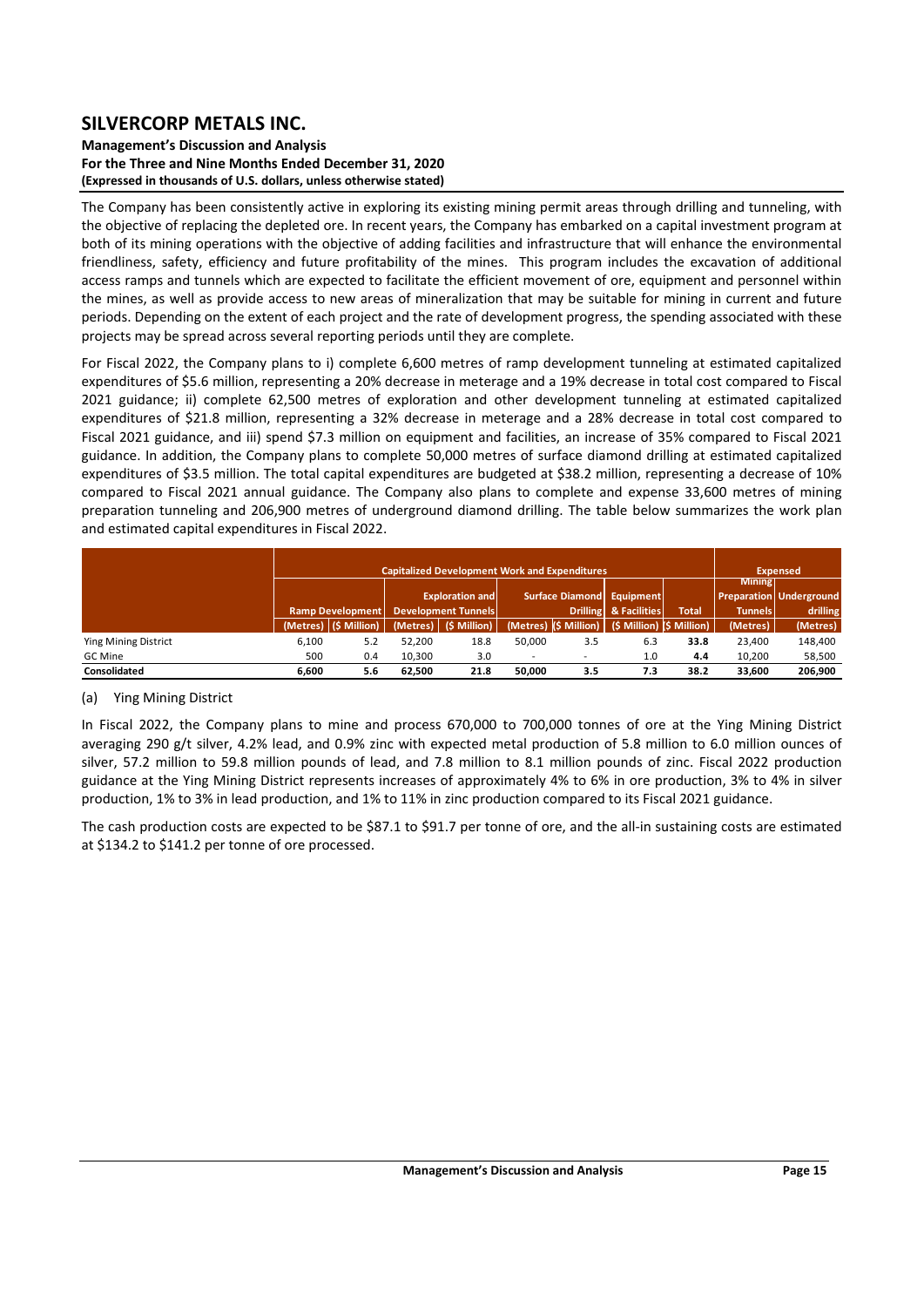### **Management's Discussion and Analysis For the Three and Nine Months Ended December 31, 2020 (Expressed in thousands of U.S. dollars, unless otherwise stated)**

In Fiscal 2022, the Ying Mining District plans to i) complete 6,100 metres of ramp development tunneling at estimated capital expenditures of \$5.2 million, representing a 9% decrease in meterage and 5% decrease in total cost compared to its Fiscal 2021 guidance; ii) complete 52,200 metres of exploration and other development tunneling at estimated capital expenditures of \$18.8 million, representing a 36% decrease in meterage and 30% decrease in total cost compared to its Fiscal 2021 guidance; and iii) spend \$6.3 million on equipment and facilities, an increase of 37% compared to its Fiscal 2021 guidance. In addition, the Company plans to complete 50,000 metres of surface diamond drilling at estimated capitalized expenditures of \$3.5 million. The total capital expenditures at the Ying Mining District are budgeted at \$33.8 million, a decrease of 9% compared to its Fiscal 2021 guidance. The Ying Mining District also plans to complete and expense 23,400 metres of mining preparation tunneling and 148,400 metres of diamond drilling, representing an increase of 11% and 87%, respectively, compared to Fiscal 2021 guidance.

## (b) GC Mine

In Fiscal 2022, the Company plans to mine and process 290,000 to 310,000 tonnes of ore at the GC Mine averaging 86  $g/t$ silver, 1.5% lead, and 3.6% zinc with expected metal production of 0.6 million to 0.7 million ounces of silver, 8.5 million to 9.1 million pounds of lead and 19.1 million to 20.4 million pounds of zinc. Fiscal 2022 production guidance at the GC Mine represents similar ore production and silver production, an increase of approximately 9% in zinc production, but a 10% to 13% decrease in lead production due to lower head grade compared to its Fiscal 2021 annual guidance.

The cash production costs are expected to be \$55.7 to \$59.6 per tonne of ore, and the all-in sustaining costs are estimated at \$81.3 to \$85.6 per tonne of ore processed.

In Fiscal 2022, the GC Mine plans to i) complete 500 metres of ramp development tunneling at estimated capital expenditures of \$0.4 million, representing a 69% decrease in meterage and a decrease of 71% in total cost compared to its Fiscal 2021 guidance; ii) complete 10,300 metres of exploration and development tunneling at estimated capital expenditures of \$3.0 million, a 6% decrease in meterage and total cost; and iii) spend \$1.0 million on equipment and facilities, an increase of 70% compared to its Fiscal 2021 guidance. The total capital expenditures at the GC Mine are budgeted at \$4.4 million, a decrease of 19% compared to its Fiscal 2021 guidance. The GC Mine also plans to complete and expense 10,200 metres of mining preparation tunneling and 58,500 metres of underground diamond drilling.

## (c) Other Development Plans

In Fiscal 2022, the Company plans to commence a Phase I 10,000 metre drilling program at the La Yesca Silver Project, which the drilling program is pending the receipt of the necessary drilling permits from the respective Mexican government agencies. As a result, the budget for the drill program has not yet been finalized.

The Company plans to initiate an extensive drilling campaign at the Zhonghe Project. The Company will formalize the plan and provide an update on the cost estimates with respect to the Zhonghe Project once the mineral rights transfer contract is executed.

The Company is in the process applying for permits to build a third tailings facility near the existing tailings facilities at the Ying Mining District. The Company is also considering plans to expand the current milling capacity or build a new mill for future production expansion at the Ying Mining District. There is potential to consolidate mineral properties near the Ying Mining District, or to process ore from Zhonghe Project during its development stage. The Company will provide further update when plans and costs estimates are formalized.

### **5. Investment in Associates**

(a) Investment in New Pacific Metals Corp.

New Pacific Metals Corp. ("NUAG") is a Canadian public company listed on the Toronto Stock Exchange (symbol: NUAG). NUAG is a related party of the Company by way of two common directors and one common officer, and the Company accounts for its investment in NUAG using the equity method as it is able to exercise significant influence over the financial and operating policies of NUAG.

On June 9, 2020, the Company participated in an underwritten offering of common shares of NUAG and acquired an additional 1,320,710 common shares of NUAG for a cost of \$5.8 million.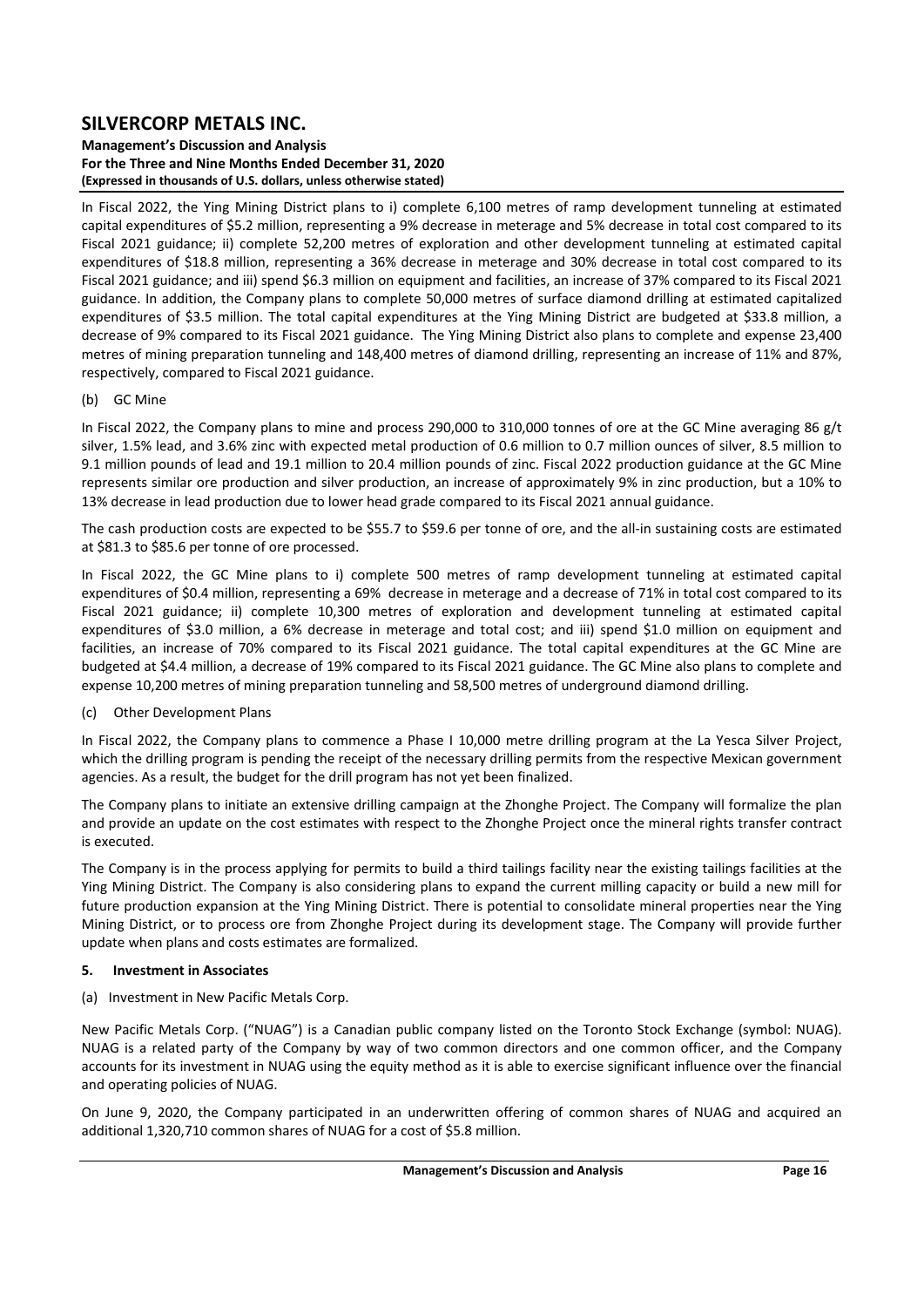#### **Management's Discussion and Analysis For the Three and Nine Months Ended December 31, 2020 (Expressed in thousands of U.S. dollars, unless otherwise stated)**

On July 22, 2020, NUAG announced the spin-out by way of a plan of arrangement (the "Arrangement") of its then whollyowned subsidiary, Whitehorse Gold Corp. ("WHG"), which owns 100% Skukum Gold Project (formerly "Tagish Lake Gold Project") located in Yukon, Canada. Upon completion of the Arrangement on November 18, 2020, NUAG and WHG became two separate entities, and NUAG distributed all of the WHG common shares held by NUAG to its shareholders on a pro rata basis. WHG common shares were listed on the TSX Venture Exchange.

As at December 31, 2020, the Company owned 43,917,216 common shares of NUAG (March 31, 2020 – 42,596,506), representing an ownership interest of 28.6% (March 31, 2020 – 28.8%). The summary of the investment in NUAG common shares and its market value as at the respective balance sheet dates are as follows:

|                                                 |            |    |         |      | Value of NUAG's     |
|-------------------------------------------------|------------|----|---------|------|---------------------|
|                                                 | Number of  |    |         |      | common shares per   |
|                                                 | shares     |    | Amount  |      | quoted market price |
| Balance April 1, 2019                           | 39,346,300 | Ś  | 38,703  | - \$ | 69,783              |
| Purchase from open market                       | 502,600    |    | 861     |      |                     |
| Exercise of warrants                            | 1,500,000  |    | 2,349   |      |                     |
| Participation in public offering                | 1,247,606  |    | 3,820   |      |                     |
| Share of net loss                               |            |    | (1,276) |      |                     |
| Share of other comprehensive income             |            |    | 1,077   |      |                     |
| Dilution gain                                   |            |    | 723     |      |                     |
| Disposal of common shares held by the associate |            |    | 1,127   |      |                     |
| Foreign exchange impact                         |            |    | (2,829) |      |                     |
| Balance March 31, 2020                          | 42,596,506 | \$ | 44,555  | \$   | 148,624             |
| Participation in public offering                | 1,320,710  |    | 5,805   |      |                     |
| WHG Spin-out                                    |            |    | (1,793) |      |                     |
| Share of net loss                               |            |    | (986)   |      |                     |
| Share of other comprehensive loss               |            |    | (1,960) |      |                     |
| Foreign exchange impact                         |            |    | 5,221   |      |                     |
| Balance December 31, 2020                       | 43,917,216 | Ś  | 50,842  | Ś    | 276,983             |

(b) Investment in Whitehorse Gold Corp.

WHG is a Canadian public company listed on the TSX Venture Exchange (symbol: WHG). The Company accounts for its investment in WHG using the equity method as it is able to exercise significant influence over the financial and operating policies of WHG.

On November 18, 2020, the Company received 5,740,286 WHG common shares distributed by NUAG to the Company under the Arrangement. In connection with the Arrangement, WHG conducted a non‐brokered private placement financing. The Company participated in WHG's private placement and acquired an additional 5,774,000 common shares of WHG for a cost of \$1.3 million.

As at December 31, 2020, the Company owned 11,514,286 common shares of WHG (March 31, 2020 – nil), representing an ownership interest of 26.99% (March 31, 2020 - nil). The summary of the investment in WHG common shares and its market value as at the respective balance sheet dates are as follows:

|                                      |               |            | Value of WHG's      |
|--------------------------------------|---------------|------------|---------------------|
|                                      | Number of     |            | common shares per   |
|                                      | shares        | Amount     | quoted market price |
| Balance April 1, 2020                |               |            |                     |
| Distributed by NUAG for WHG spin-out | 5,740,286     | 1,793      |                     |
| Participation in private placement   | 5,774,000     | 1,326      |                     |
| Share of other net loss              |               | (52)       |                     |
| Foreign exchange impact              |               | 79         |                     |
| Balance December 31, 2020            | 11,514,286 \$ | $3,146$ \$ | 35,541              |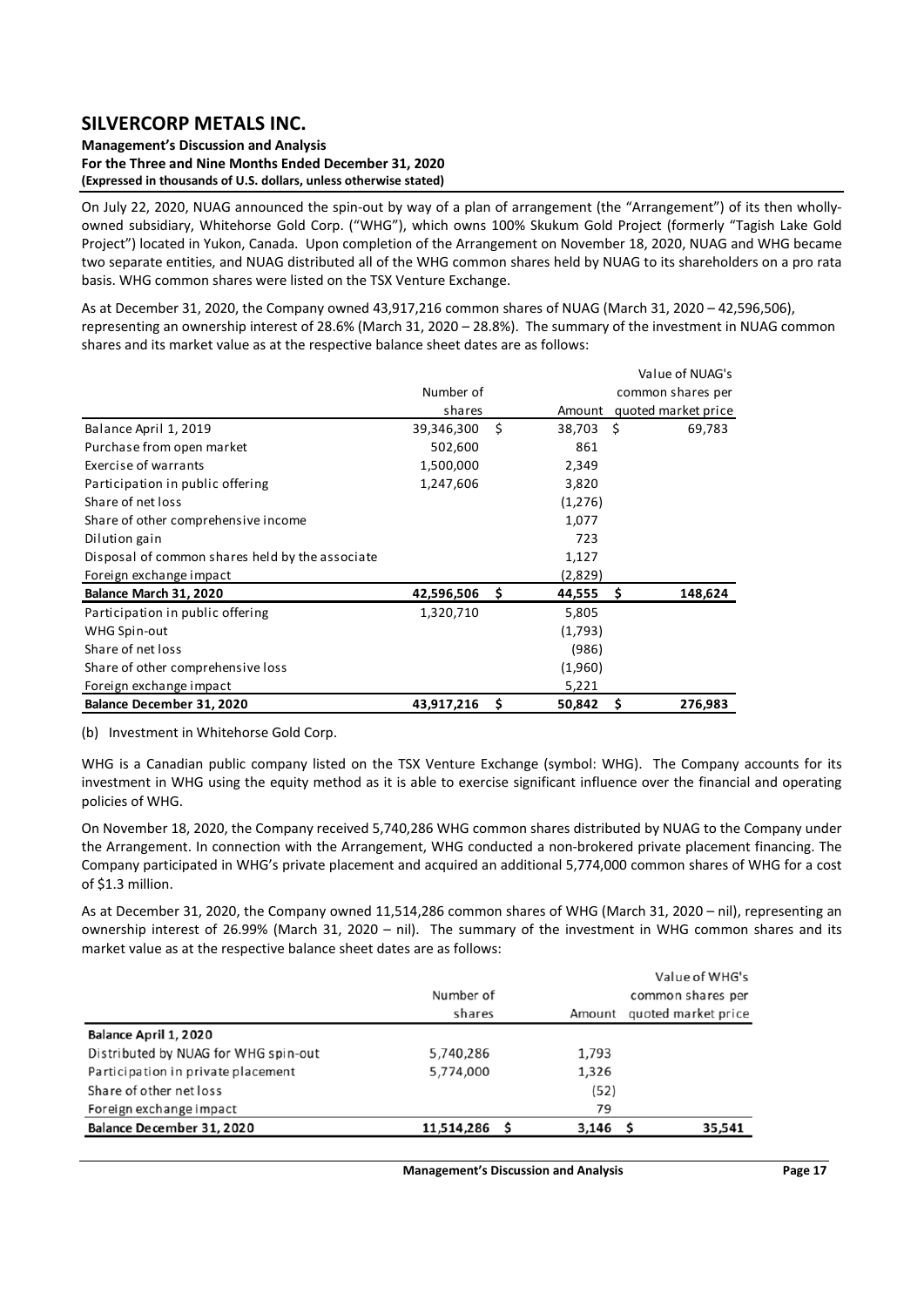**Management's Discussion and Analysis For the Three and Nine Months Ended December 31, 2020 (Expressed in thousands of U.S. dollars, unless otherwise stated)** 

#### **6. Financial Results**

#### (a) Selected Annual and Quarterly Information

The following tables set out selected quarterly results for the past eleven as well as selected current year-to-date results and annual results for the past two years. The dominant factors affecting results presented below are the volatility of realized metal prices and the timing of sales.

| Fiscal 2021                                                                                                                                                                                              |                 | Quearter Ended |                          |              | Nine Months Ended |
|----------------------------------------------------------------------------------------------------------------------------------------------------------------------------------------------------------|-----------------|----------------|--------------------------|--------------|-------------------|
| (In thousands of USD, other than per share amounts)                                                                                                                                                      | Jun 30, 2020    | Sep 30, 2020   | Dec 31, 2020             |              | Dec 31, 2020      |
| Revenue                                                                                                                                                                                                  | \$<br>46,705 \$ | 56,372 \$      | 53,296                   |              | \$<br>156,373     |
| Income from mine operations                                                                                                                                                                              | 19,285          | 26,672         | 24,801                   |              | 70,758            |
| Expenses and foreign exchange                                                                                                                                                                            | (1,677)         | (4,666)        | (6, 771)                 |              | (13, 114)         |
| Gain on equity investments                                                                                                                                                                               | 5,466           | 2,771          | 600                      |              | 8,837             |
| Finance items                                                                                                                                                                                            | 800             | 657            | (295)                    |              | 1,162             |
| Net income                                                                                                                                                                                               | 18,492          | 19,557         | 12,289                   |              | 50,338            |
| Net income attributable to equity holders of the Company                                                                                                                                                 | 15,491          | 15,472         | 8,392                    |              | 39,355            |
| Basic earnings per share                                                                                                                                                                                 | 0.09            | 0.09           | 0.05                     |              | 0.23              |
| Diluted earnings per share                                                                                                                                                                               | 0.09            | 0.09           | 0.05                     |              | 0.22              |
| Cash dividend declared                                                                                                                                                                                   | 2,178           |                | 2,190                    |              | 4,368             |
|                                                                                                                                                                                                          |                 |                |                          |              |                   |
| Cash dividend declared per share                                                                                                                                                                         | 0.0125          |                | 0.0125                   |              | 0.03              |
| Other financial information                                                                                                                                                                              |                 |                |                          |              |                   |
| Total assets                                                                                                                                                                                             |                 |                |                          |              | 655,893           |
| <b>Total liabilities</b>                                                                                                                                                                                 |                 |                |                          |              | 104,060           |
| Total attributable shareholders' equity                                                                                                                                                                  |                 |                |                          |              | 459,044           |
| Fiscal 2020                                                                                                                                                                                              |                 |                | Quarter ended            |              | Year ended        |
| (In thousands of USD, other than per share amounts)                                                                                                                                                      | Jun 30, 2019    | Sep 30, 2019   | Dec 31, 2019             | Mar 31, 2020 | Mar 31, 2020      |
| Revenue                                                                                                                                                                                                  | \$<br>45,576 \$ | 49,886 \$      | 44,508 \$                | 18,859       | \$<br>158,829     |
| Income from mine operations*                                                                                                                                                                             | 17,733          | 22,668         | 15,769                   | 3,204        | 59,374            |
| Expenses and foreign exchange*                                                                                                                                                                           | (3,873)         | (2,550)        | (4, 326)                 | 1,337        | (9, 412)          |
| Dilution gain on investment in associate                                                                                                                                                                 | 723             |                |                          | $\sim$       | 723               |
| Gain on disposal of mineral rights and properties                                                                                                                                                        | 1,477           |                |                          |              | 1,477             |
| Finance items                                                                                                                                                                                            | 754             | 682            | 988                      | (474)        | 1,950             |
| Net income                                                                                                                                                                                               | 17,301          | 15,661         | 8,716                    | 3,525        | 45,203            |
| Net income attributable to equity holders of the Company                                                                                                                                                 | 12,607          | 12,221         | 6,283                    | 3,163        | 34,274            |
| Basic earnings per share                                                                                                                                                                                 | 0.07            | 0.07           | 0.04                     | 0.02         | 0.20              |
| Diluted earnings per share                                                                                                                                                                               | 0.07            | 0.07           | 0.04                     | 0.02         | 0.20              |
| Cash dividend declared                                                                                                                                                                                   | 2,125           | ÷,             | 2,162                    |              | 4,287             |
| Cash dividend declared per share                                                                                                                                                                         | 0.0125          |                | 0.0125                   |              | 0.03              |
| Other financial information                                                                                                                                                                              |                 |                |                          |              |                   |
| <b>Total assets</b>                                                                                                                                                                                      |                 |                |                          |              | 512,760           |
| <b>Total liabilities</b>                                                                                                                                                                                 |                 |                |                          |              | 73,788            |
| Total attributable shareholders' equity                                                                                                                                                                  |                 |                |                          |              | 368,682           |
| Fiscal 2019                                                                                                                                                                                              |                 |                | Quarter ended            |              | Year ended        |
| (In thousands of USD, other than per share amounts)                                                                                                                                                      | Jun 30, 2018    | Sep 30, 2018   | Dec 31, 2018             | Mar 31, 2019 | Mar 31, 2019      |
| Revenue                                                                                                                                                                                                  | \$45,125        | \$48,091       | \$42,351                 | \$34,952     | \$<br>170,519     |
| Income from mine operations*                                                                                                                                                                             | 21,919          | 19,485         | 15,967                   | 13,562       | 70,932            |
| Expenses and foreign exchange*                                                                                                                                                                           | (1,905)         | (3,308)        | (796)                    | (4,029)      | (10, 037)         |
| Impairment reveral                                                                                                                                                                                       |                 |                | $\overline{\phantom{a}}$ | 9,178        | 9,178             |
|                                                                                                                                                                                                          |                 |                |                          | 706          |                   |
| Finance items                                                                                                                                                                                            | 661             | 663            | 815                      |              | 2,845             |
| Net (loss) income                                                                                                                                                                                        | 14,176          | 11,077         | 10,853                   | 15,941       | 52,047            |
| Net income attributable to equity holders of the Company                                                                                                                                                 | 10920           | 8,037          | 8,660                    | 12,107       | 39,724            |
| Basic earnings per share                                                                                                                                                                                 | 0.07            | 0.05           | 0.05                     | 0.07         | 0.24              |
| Diluted (loss) earnings per share                                                                                                                                                                        | $0.06\,$        | 0.05           | $0.05\,$                 | 0.07         | 0.23              |
| Cash dividend declared                                                                                                                                                                                   | 2,096           | $\blacksquare$ | 2,112                    |              | 4,208             |
| Cash dividend declared per share (CAD)                                                                                                                                                                   | 0.0125          |                | 0.0125                   |              | 0.025             |
| Other financial information                                                                                                                                                                              |                 |                |                          |              |                   |
| Total assets                                                                                                                                                                                             |                 |                |                          |              | 499,076           |
| <b>Total liabilities</b>                                                                                                                                                                                 |                 |                |                          |              | 85,895            |
| Total attributable shareholders' equity                                                                                                                                                                  |                 |                |                          |              | 347,446           |
| *Certain financial information was reclassified to conform with the current quarter's presentation. The reclassification has no impact on the Company's<br>financial position and financial performance. |                 |                |                          |              |                   |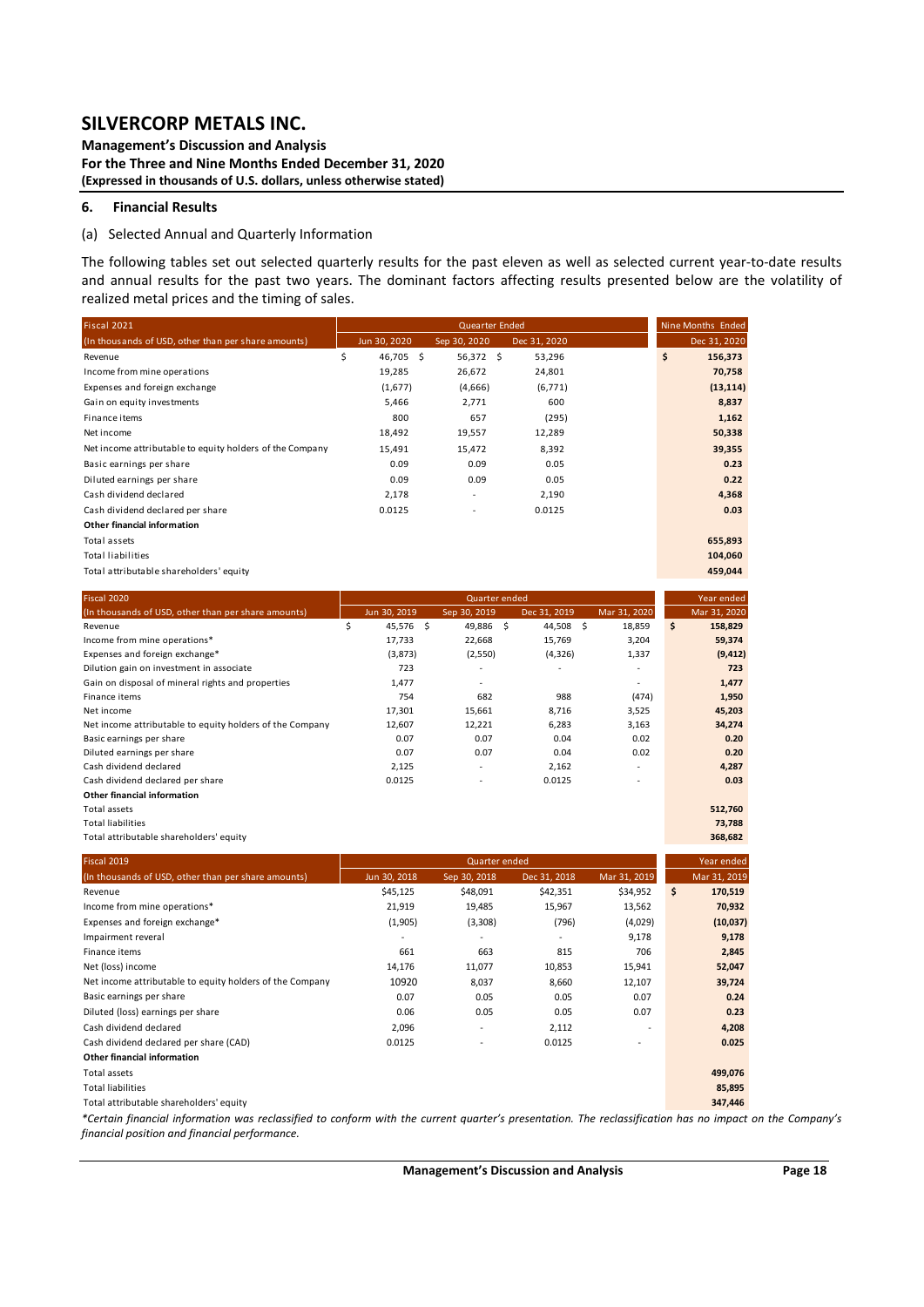**Management's Discussion and Analysis For the Three and Nine Months Ended December 31, 2020 (Expressed in thousands of U.S. dollars, unless otherwise stated)** 

#### (b) Financial Results

**Net income attributable to equity shareholders of the Company** in Q3 Fiscal 2021 was \$8.4 million, or \$0.05 per share, up 33% compared to \$6.3 million, or \$0.04 per share in Q3 Fiscal 2020.

Compared to Q3 Fiscal 2020, the Company's financial results in Q3 Fiscal 2021 were mainly impacted by the following: i) an increase of 33%, 20%, 1% and 47% in the net realized selling prices for silver, gold, lead and zinc; ii) an increase of 14% and 7% in the amount of gold and zinc sold, offset by i) a decrease of 4% and 11% in the amount of silver and lead sold; ii) a \$3.0 million in foreign exchange loss, and iii) a \$1.4 million finance costs.

Net income attributable to the shareholders of the Company for the nine months ended December 31, 2020 was \$39.4 million, or \$0.23 per share, an increase of \$8.2 million, compared to \$31.1 million or \$0.18 per share in the same prior year period.

Revenue in Q3 Fiscal 2021 was \$53.3 million, up 20% or \$8.8 million compared to \$44.5 million in Q3 Fiscal 2020. The increase was mainly due to i) an increase of \$10.5 million in revenue arising from the increase in the net realized selling prices for silver, gold, lead and zinc; ii) an increase of \$0.7 million in revenue arising from the increase in the amount of gold and zinc sold; offset by iii) a decrease of \$2.6 million arising from the decrease in the amount of silver and lead sold. Silver, gold and base metal sales represented \$30.7 million, \$1.2 million, and \$21.4 million, respectively, compared to silver, gold and base metals sales of \$24.0 million, \$0.9 million, and \$19.6 million, respectively, in Q3 Fiscal 2020. Revenue from the Ying Mining District in Q3 Fiscal 2021 was \$42.5 million, up 19% compared to \$35.7 million in Q3 Fiscal 2020. Revenue from the GC Mine in Q3 Fiscal 2021 was \$10.8 million, up 22% compared to \$8.8 million in Q3 Fiscal 2020.

For the nine months ended December 31, 2020, revenue was \$156.4 million, up 12% or \$16.4 million, compared to \$140.0 million in the same prior year period. Silver, gold, and base metals sales represented \$90.0 million, \$5.7 million, and \$60.7 million, respectively, compared to silver, gold and base metals sales of \$75.0 million, \$3.3 million, and \$61.6 million, respectively, in the same prior year period.

Fluctuation in sales revenue is mainly dependent on metal sales and realized metal prices. The net realized selling price is calculated using the Shanghai Metal Exchange ("SME") price, less smelter charges, recovery, and value added tax ("VAT"). The metal prices quoted on SME, excluding gold, include VAT. The following table is a comparison among the Company's net realized prices, prices quoted on SME, and prices quoted on London Metal Exchange ("LME"):

|                             | Silver (in US\$/ounce) |  |                  |       | Gold (in US\$/ounce) |       |         |      | Lead (in US\$/pound) |      |           | Zinc (in US\$/pound) |         |  |         |
|-----------------------------|------------------------|--|------------------|-------|----------------------|-------|---------|------|----------------------|------|-----------|----------------------|---------|--|---------|
|                             | 03 2021                |  | 03 2020          |       | Q3 2021              |       | Q3 2020 |      | 03 2021              |      | Q3 2020   |                      | 03 2021 |  | Q3 2020 |
| Net realized selling prices | 18.65                  |  | 14.07 S          |       | $1.528 \pm 5$        |       | 1.271   |      | 0.76                 | - \$ | $0.75$ \$ |                      | 0.88    |  | 0.60    |
| <b>SME</b>                  | 22.06                  |  | $17.61 \text{ }$ |       | 1,800                |       | 1,437   |      | 0.98                 |      | 1.07      |                      | 1.24    |  | 1.28    |
| <b>LME</b>                  | 21.81<br>16.41 S       |  |                  | 1,832 |                      | 1,430 |         | 0.83 |                      | 0.89 |           | 1.06                 |         |  |         |

**Production costs** expensed in Q3 Fiscal 2021 were \$18.0 million, a decrease of \$0.4 million, compared to \$18.4 million in Q3 Fiscal 2020. The production costs expensed represent approximately 247,000 tonnes of ore processed and expensed at a cost of \$73.04 per tonne compared to approximately 255,000 tonnes at \$72.16 per tonne in Q3 Fiscal 2020.

For the nine months ended December 31, 2020, production costs expensed were \$55.5 million, an increase of \$1.8 million, compared to \$53.7 million in the same prior year period.

**Mineral resource taxes** in Q3 Fiscal 2021 were \$1.3 million, compared to \$1.3 million in Q3 Fiscal 2020.

For the nine months ended December 31, 2020, mineral resources taxes were \$4.1 million, compared to \$4.0 million in the same prior year period.

Government fees and other taxes in Q3 Fiscal 2021 were \$0.8 million, compared to \$0.8 million in Q3 Fiscal 2020. Government fees and other taxes are comprised of environmental protection fees, surtaxes on VAT, land usage levies, stamp duties and other miscellaneous levies, duties and taxes imposed by the state and local Chinese governments.

For the nine months ended December 31, 2020, government fee and other taxes were \$2.0 million, compared to \$1.9 million in the same prior year period.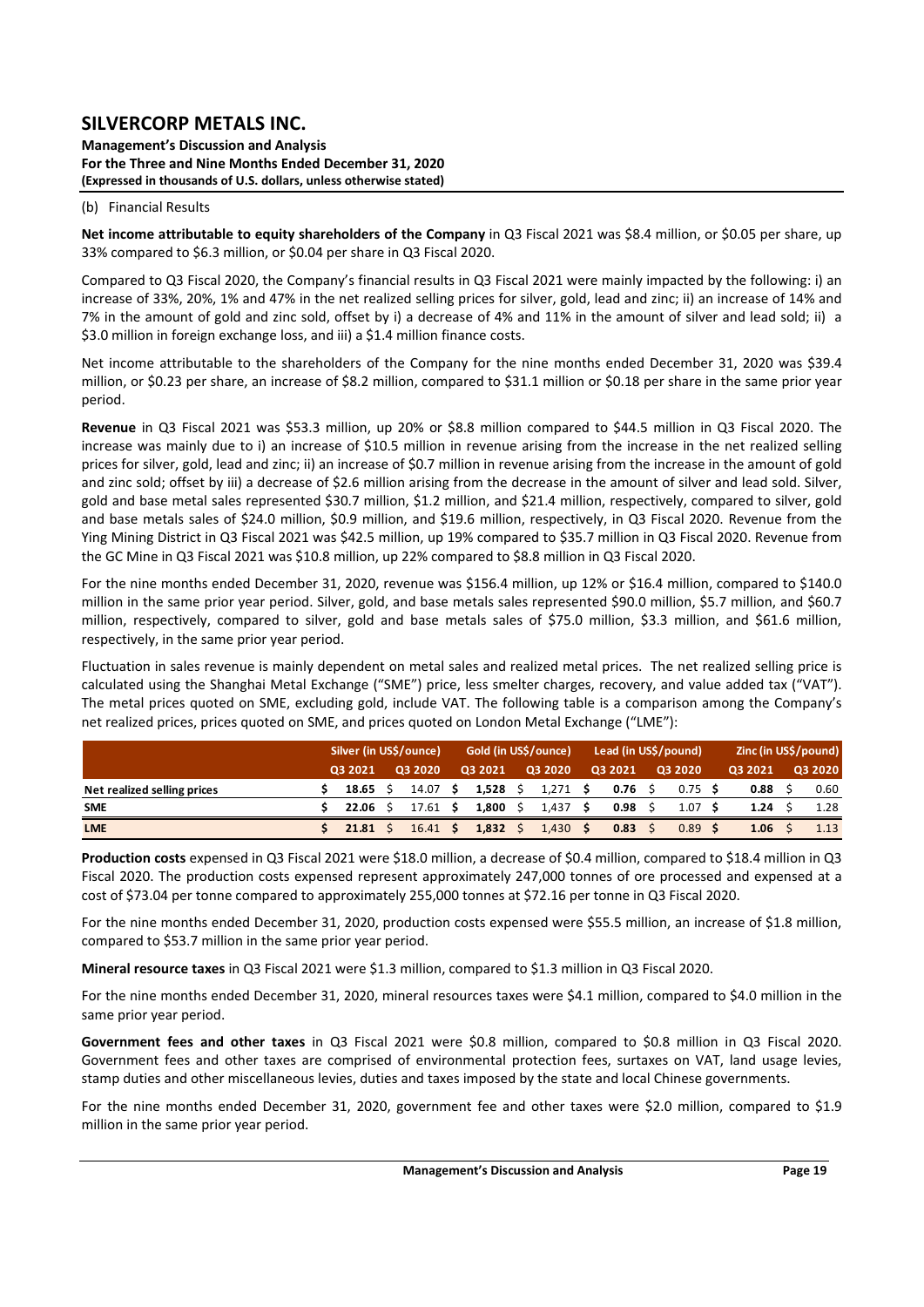#### **Management's Discussion and Analysis For the Three and Nine Months Ended December 31, 2020 (Expressed in thousands of U.S. dollars, unless otherwise stated)**

**Income from mine operations** in Q3 Fiscal 2021 was \$24.8 million or 47% of revenue, compared to \$15.8 million or 35% of revenue in Q3 Fiscal 2020. Income from mine operations at the Ying Mining District was \$21.7 million or 51% of revenue, compared to \$14.5 million or 41% of revenue in Q3 Fiscal 2020. Income from mine operations at the GC Mine was \$3.3 million or 31% of revenue, compared to \$1.4 million or 16% of revenue in Q3 Fiscal 2020.

Income from mine operations for the nine months ended December 31, 2020 was \$70.8 million or 45% of revenue, compared to \$56.2 million or 40% of revenue. Income from mine operations at the Ying Mining District was \$62.4 million or 49% of revenue, compared to \$51.1 million or 44% of revenue in the same prior year period. Income from mine operations at the GC Mine was \$8.1 million or 30% of revenue, compared to \$5.4 million or 22% of revenue in the same prior year period.

**General and administrative expenses** in Q3 Fiscal 2021 were \$6.3 million, an increase of \$1.4 million, compared to \$4.9 million in Q3 Fiscal 2020. The increase was mainly due to an increase of \$0.7 million in salaries and benefits and \$0.3 million in share‐based compensation.

General and administrative expenses for the nine months ended December 31, 2020 were \$16.2 million, an increase of \$2.0 million, compared to \$14.2 million in the same prior year period. The increase was mainly due to an increase of \$0.6 million in salaries and benefits and \$0.9 million in share‐based compensation.

General and administrative expenses include corporate administrative expenses and mine administrative expenses. Items included in general and administrative expenses are as follows:

|                                    | Three months ended December 31, 2020 |                |       |  | Three months ended December 31, 2019 |                          |       |       |
|------------------------------------|--------------------------------------|----------------|-------|--|--------------------------------------|--------------------------|-------|-------|
|                                    | Corporate                            | <b>Mines</b>   | Total |  | Corporate                            | Mines                    | Total |       |
| Amortization and depreciation      | 139                                  | 329S           | 468   |  | 118                                  | 265 <sup>5</sup>         |       | 383   |
| Office and administrative expenses | 531                                  | 896            | 1.427 |  | 563                                  | 815                      |       | 1,378 |
| Professional Fees                  | 198                                  | 118            | 316   |  | 67                                   | 105                      |       | 172   |
| Salaries and benefits              | 1.442                                | 1.417          | 2,859 |  | 970                                  | 1.163                    |       | 2,133 |
| Share-based compensation           | 1,215                                | $\overline{a}$ | 1,215 |  | 850                                  | $\overline{\phantom{0}}$ |       | 850   |
|                                    | 3,525                                | 2.760          | 6,285 |  | 2,568                                | 2.348                    |       | 4,916 |

|                                    |           |       |              | Nine months ended December 31, 2020 |  |           | Nine months ended December 31, 2019 |                  |       |       |  |        |  |  |  |  |  |  |
|------------------------------------|-----------|-------|--------------|-------------------------------------|--|-----------|-------------------------------------|------------------|-------|-------|--|--------|--|--|--|--|--|--|
|                                    | Corporate |       | <b>Mines</b> | Total                               |  | Corporate |                                     | Mines            | Total |       |  |        |  |  |  |  |  |  |
| Amortization and depreciation      |           | 391   | S            | 922 <sub>5</sub>                    |  | 1,313     |                                     | 325 <sub>5</sub> |       | 798   |  | 1,123  |  |  |  |  |  |  |
| Office and administrative expenses |           | 1,559 |              | 2,227                               |  | 3.786     |                                     | 1,787            |       | 2,065 |  | 3,852  |  |  |  |  |  |  |
| Professional Fees                  |           | 561   |              | 345                                 |  | 906       |                                     | 333              |       | 412   |  | 745    |  |  |  |  |  |  |
| Salaries and benefits              |           | 3.574 |              | 3,662                               |  | 7,236     |                                     | 3,234            |       | 3.413 |  | 6,647  |  |  |  |  |  |  |
| Share-based compensation           |           | 2,911 |              | ٠                                   |  | 2,911     |                                     | 1,825            |       | -     |  | 1,825  |  |  |  |  |  |  |
|                                    |           | 8,996 |              | 7,156                               |  | 16,152    |                                     | 7,504            |       | 6,688 |  | 14,192 |  |  |  |  |  |  |

**Property evaluation and business development expenses** in Q3 Fiscal 2021 were \$0.2 million, compared to \$0.2 million in Q3 Fiscal 2020.

Property evaluation and business development expenses for the nine months ended December 31, 2020 were a recovery of \$3.7 million, compared to an expense of \$0.2 million in the same prior year period. On April 26, 2020, the Company entered into a definitive agreement with Guyana Goldfields Inc. ("Guyana Goldfield"), subsequently amended on May 16, 2020 (collectively, the "Arrangement Agreement") to acquire all of the issued and outstanding shares of Guyana Goldfield. On June 10, 2020, Guyana Goldfield terminated the Arrangement Agreement and paid the Company a break fee of \$6.5 million (CAD\$9.0 million). Net of expenses of \$2.5 million, a gain of \$4.0 million on this transaction was recorded as a recovery of property evaluation and business development expenses.

**Foreign exchange loss** in Q3 Fiscal 2021 was \$3.0 million, an increase of \$1.7 million compared to \$1.3 million in Q3 Fiscal 2020. The foreign exchange loss is mainly driven by the appreciation of the Canadian dollar against the US dollar.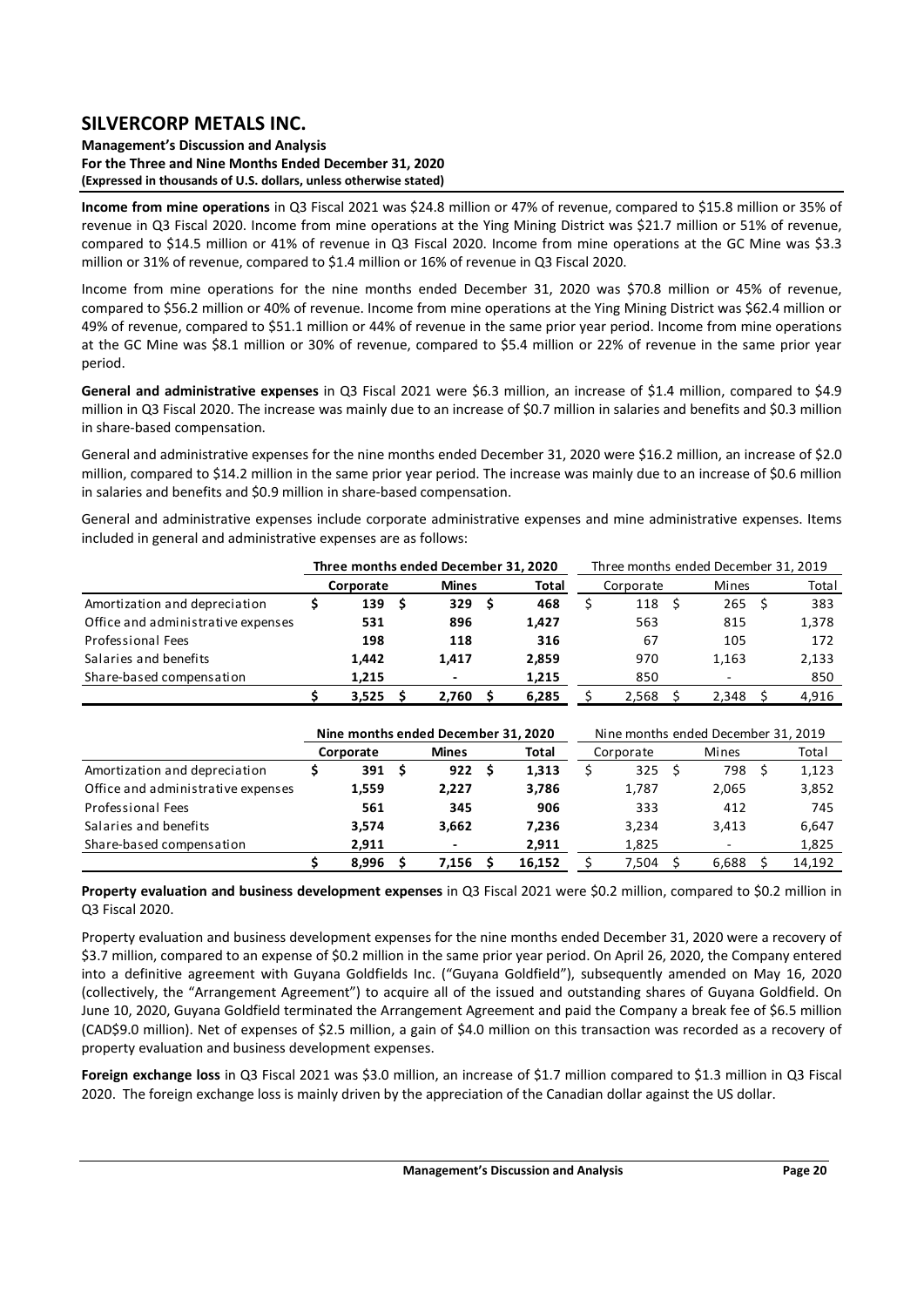**Management's Discussion and Analysis For the Three and Nine Months Ended December 31, 2020 (Expressed in thousands of U.S. dollars, unless otherwise stated)** 

Foreign exchange loss for the nine months ended December 31, 2020 was \$7.0 million, compared to \$1.3 million in the same prior year period.

**Share of loss in associates** in Q3 Fiscal 2021 was \$0.6 million (Q3 Fiscal 2020 – \$0.3 million), representing the Company's equity share of the loss in NUAG and WHG.

Share of loss in an associate for the nine months ended December 31, 2020 was \$1.0 million, compared to \$0.8 million in the same prior year period.

**Gain on equity investments** recorded in profit in Q3 Fiscal 2021 was \$0.6 million, compared to \$nil in Q3 Fiscal 2020.

Gain on equity investments recorded in profit for the nine months ended December 31, 2020 was \$8.8 million, compared to \$nil in the same prior year period. A total gain of \$21.7 million on equity investments was reported for the nine months ended December 31, 2020 (same prior year period ‐ \$2.7 million), of which \$8.8 million was recorded in profit (same prior year period ‐ \$nil) and \$12.9 million was recorded in other comprehensive income (same prior year period ‐ \$2.7 million) as the Company made elections to account for equity investments on an instrument-by-instrument basis.

**Finance income** in Q3 Fiscal 2021 was \$1.1 million compared to \$1.1 million in Q3 Fiscal 2020. The Company invests in high yield debt instruments. Finance income for the nine months ended December 31, 2020 was \$2.8 million, compared to \$2.9 million in the same prior year period.

Finance costs in Q3 Fiscal 2021 and the nine months ended December 31, 2020 were \$1.4 million and \$1.6 million, respectively, compared to \$0.1 million in Q3 Fiscal 2020 and \$0.4 million for the nine months ended December 31, 2019. Items included in finance costs are summarized below:

|                                                       |                          | Three months ended December 31, |       | Nine months ended December 31, |      |
|-------------------------------------------------------|--------------------------|---------------------------------|-------|--------------------------------|------|
| <b>Finance costs</b>                                  | 2020                     | 2019                            | 2020  |                                | 2019 |
| Interest on bank loan                                 | $\overline{\phantom{a}}$ |                                 |       |                                | 45   |
| Interest on lease obligation                          | 23                       | 29                              | 73    |                                | 84   |
| Expected credit loss of bonds                         | 1,335                    |                                 | 1,376 |                                | $\,$ |
| Unwinding of discount of environmental rehabilitation |                          |                                 |       |                                |      |
| provision                                             | 45                       | 105                             | 185   |                                | 316  |
|                                                       | 1,403                    | 134                             | 1,634 |                                | 445  |

**Income tax expenses** in Q3 Fiscal 2021 and the nine months ended December 31, 2020 were \$6.0 million and \$17.3 million, respectively, compared to \$3.7 million in Q3 Fiscal 2020 and \$8.4 million for the nine months ended December 31, 2019. Items included in income tax expenses are summarized below:

|                    | Three months ended December 31, |       | Nine months ended December 31, |       |  |  |  |
|--------------------|---------------------------------|-------|--------------------------------|-------|--|--|--|
| Income tax expense | 2020                            | 2019  | 2020                           | 2019  |  |  |  |
| Current            | 4,553                           | 2,786 | 14,277                         | 5,498 |  |  |  |
| Deferred           | 1.493                           | 929   | 3.028                          | 2,868 |  |  |  |
|                    | 6,046                           | 3,715 | 17,305                         | 8,366 |  |  |  |

### **7. Liquidity and Capital Resources**

| As at                     | December 31, 2020 | March 31, 2020 | <b>Changes</b> |
|---------------------------|-------------------|----------------|----------------|
| Cash and cash equivalents | 103,347           | 65,777         | 37,570         |
| Short-term investment     | 100,774           | 76,742         | 24,032         |
|                           | 204.121 S         | 142.519        | 61.602         |
| Working capital           | 168,748           | 130,351        | 38,397         |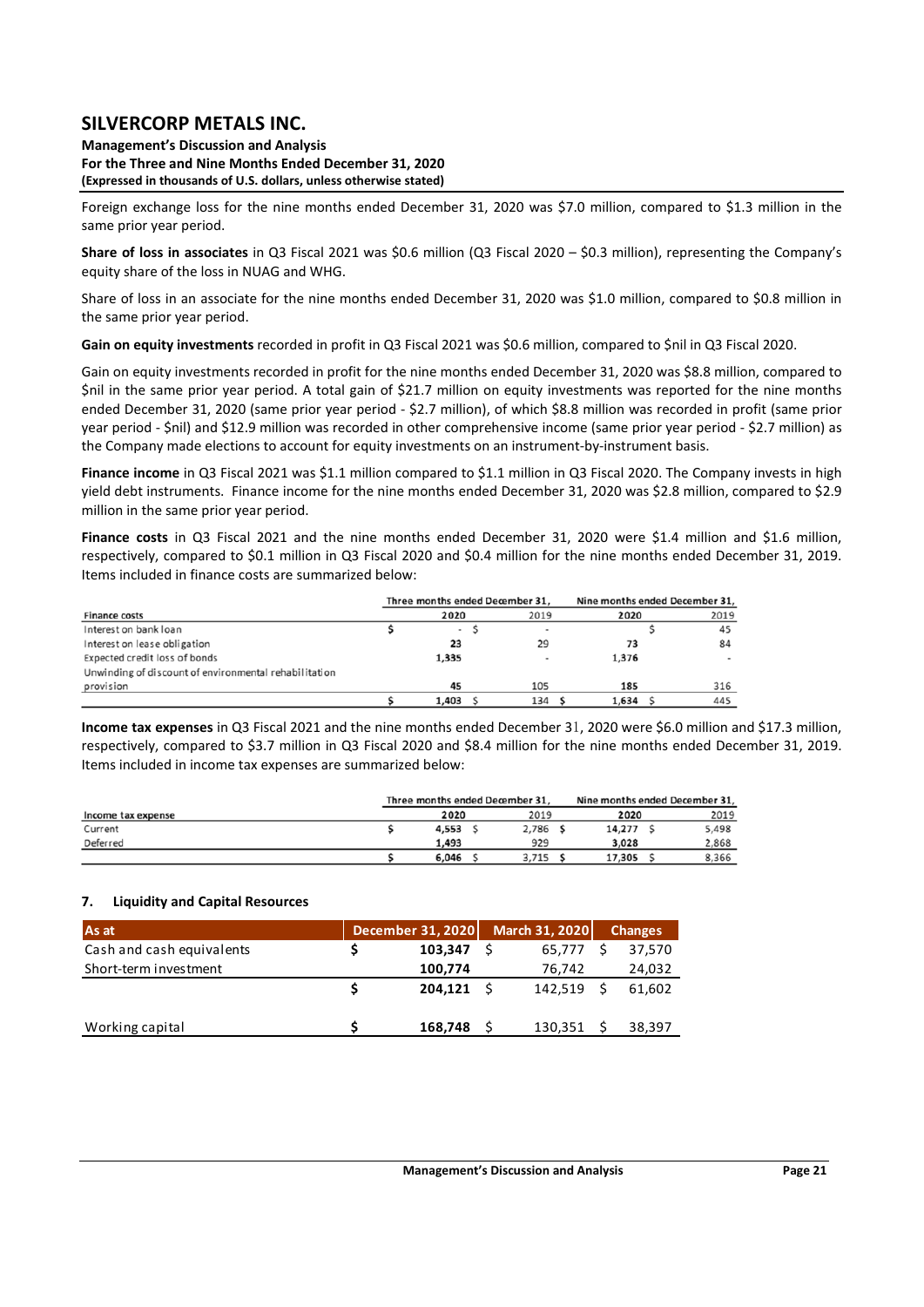**Management's Discussion and Analysis** 

**For the Three and Nine Months Ended December 31, 2020 (Expressed in thousands of U.S. dollars, unless otherwise stated)** 

|                                                             |           |           | Three months ended December 31, Nine months ended December 31, |             |           |                |
|-------------------------------------------------------------|-----------|-----------|----------------------------------------------------------------|-------------|-----------|----------------|
|                                                             | 2020      | 2019      | <b>Changes</b>                                                 | 2020        | 2019      | <b>Changes</b> |
| Cash flow                                                   |           |           |                                                                |             |           |                |
| Cash provided by operating activities                       | 23.938    | \$24,852  | (914)                                                          | 83.681<br>S | \$70.968  | \$12,713       |
| Cash used in investing activities                           | (18,480)  | (22, 736) | 4,256                                                          | (51, 403)   | (73, 726) | 22,323         |
| Cash used in financing activities                           | (2, 136)  | 2,596     | (4, 732)                                                       | (3,714)     | (2,368)   | (1, 346)       |
| Increase (decrease) in cash and cash equivalents            | 3.322     | 4.712     | (1,390)                                                        | 28,564      | (5, 126)  | 33,690         |
| Effect of exchange rate changes on cash and cash equivalent | 4,705     | 1,090     | 3,615                                                          | 9,006       | (421)     | 9,427          |
| Cash and cash equivalents, beginning of the period          | 95,320    | 56,092    | 39,228                                                         | 65,777      | 67,441    | (1,664)        |
| Cash and cash equivalents, end of the period                | \$103,347 | \$61,894  | 41,453                                                         | \$103,347   | \$61,894  | \$41,453       |

**Cash and cash equivalents and short‐term investments** as at December 31, 2020 were \$204.1 million, an increase of \$61.6 million or 43%, compared to \$142.5 million as at March 31, 2020.

Working capital<sup>1</sup> as at December 31, 2020 was \$168.7 million, an increase of \$38.4 million or 29%, compared to \$130.4 million as at March 31, 2020.

**Cash flow provided by operating activities** in Q3 Fiscal 2021 was \$23.9 million, a decrease of \$1.0 million, compared to \$24.9 million in Q3 Fiscal 2020. The decrease was mainly due to i) higher income taxes paid; ii) negative impact from change in non-cash operating working capital, offset by iii) higher operating income. Cash flow provided by operating activities comprised primarily of:

- \$20.9 million from operating activities before changes in non‐cash working capital, an increase of \$1.4 million, compared to \$19.5 million in Q3 Fiscal 2020; and
- \$3.0 million from a reduction in non-cash working capital, compared to \$5.4 million from a decrease in non-cash working capital in Q3 Fiscal 2020.

For the nine months ended December 31, 2020, cash flow provided by operating activities was \$83.7 million, up 18% compared to \$71.0 million in the same prior year period. Before changes in non-cash operating working capital, cash flow provided by operating activities for the nine months ended December 31, 2020 was \$70.9 million, compared to \$66.3 million in the same prior year period.

**Cash flow used in investing activities** in Q3 Fiscal 2021 was \$18.4 million, a decrease of \$4.3 million compared to \$22.7 million in Q3 Fiscal 2020. The increase was mainly due to the cash used for acquisition activities offset by the increase in proceeds on disposal of other investments. Cash flow used in investing activities comprised primarily of:

- \$12.4 million spent on mineral exploration and development expenditures (Q3 Fiscal 2020 ‐ \$7.9 million);
- \$6.6 million spent on the acquisition of La Yesca (Q3 Fiscal 2020 ‐ \$nil);
- \$3.0 million spent to acquire plant and equipment (Q3 Fiscal 2020 \$1.9 million);
- \$1.3 million spent on other investments (Q3 Fiscal 2020 \$2.1 million);
- \$1.3 million spent on investment in associate (Q3 Fiscal 2020 ‐ \$3.8 million); offset by
- \$6.1 million received from the net redemption of short-term investments (Q3 Fiscal 2020 net spend \$11.9 million); and
- \$0.01 million proceeds from the disposal of other investments (Q3 Fiscal 2020 ‐ \$4.9 million).

For the nine months ended December 31, 2020, cash flow used in investing activities was \$51.4 million (same prior year period ‐ \$73.7 million) and comprised primarily of:

• \$29.1 million spent on mineral exploration and development expenditures (same prior year period ‐ \$21.9 million);

<sup>&</sup>lt;sup>1</sup> Alternative performance (non-IFRS) measure. Please refer to section 11 for reconciliation.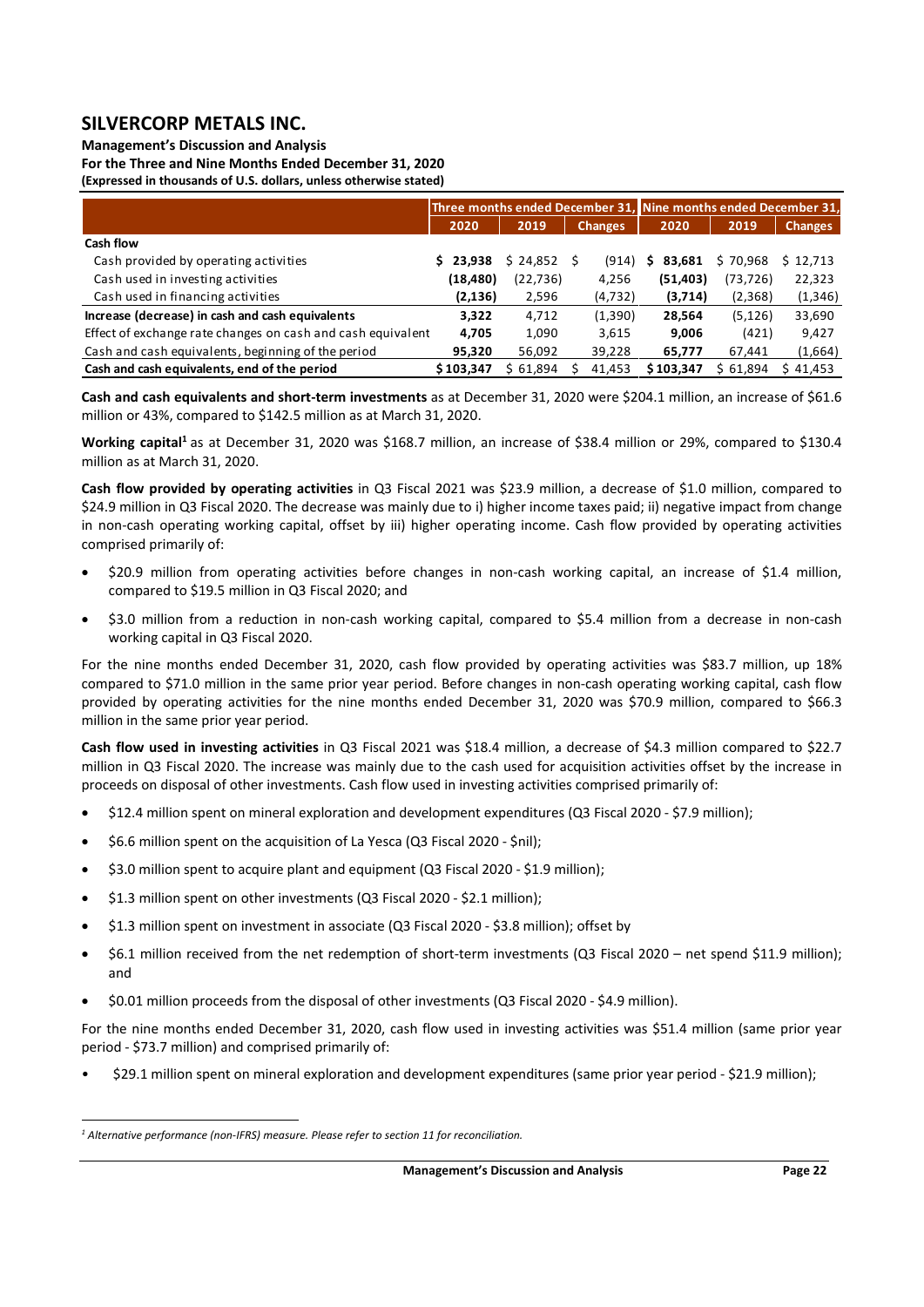**Management's Discussion and Analysis For the Three and Nine Months Ended December 31, 2020 (Expressed in thousands of U.S. dollars, unless otherwise stated)** 

- \$6.6 million spent on the acquisition of La Yesca (same prior year period ‐ \$nil);
- \$6.0 million spent to acquire plant and equipment (same prior year period ‐ \$6.2 million);
- \$0.4 million payments for reclamation deposits (same prior year period ‐ \$1.6 million);
- \$12.7 million spent on other investments (same prior year period ‐ \$3.9 million);
- \$7.1 million spent on investment in associates (same prior year period ‐ \$7.0 million);
- \$9.3 million spent on the net purchase of short‐term investments (same prior year period ‐ \$45.5 million), offset by
- \$1.8 million cash from refund on reclamation deposit (same prior year period ‐ \$nil); and
- \$17.9 million proceeds from disposal of other investments (same prior year period ‐ \$6.1 million).

**Cash flow used in financing activities** in Q3 Fiscal 2021 was \$2.1 million, compared to cash flow provided from financing activities of \$2.6 million in Q3 Fiscal 2020. The decrease was mainly due to:

- \$0.1 million lease payment (Q3 Fiscal 2020 ‐ \$81);
- \$2.2 million cash dividends paid (Q3 Fiscal 2020 ‐ \$2.2 million); offset by
- \$0.2 million cash received arising from exercise of stock options (Q3 Fiscal 2020 ‐ \$1.9 million; and
- \$nil repayment received from related parties (Q3 Fiscal 2020 \$2.9 million) );

For nine months ended December 31, 2020, cash flow used in financing activities was \$3.7 million (same prior year period -\$2.4 million) and comprised primarily of:

- \$0.4 million lease payment (same prior year period ‐ \$0.4 million);
- \$nil repayment to a bank loan (same prior year period ‐ \$4.4 million);
- \$3.2 million distributions to non‐controlling interest shareholders (same prior year period ‐ \$3.3 million); and
- \$4.4 million cash dividend to the equity shareholders of the Company (same prior year period ‐ \$4.3 million); offset by
- \$1.4 million repayment received from a related party (same prior year period ‐ \$2.9); and
- \$2.8 million cash received arising from exercise of stock options (same prior year period ‐ \$7.0 million).

### **Capital Resources**

The Company's objective when managing capital is to maintain financial flexibility to continue as a going concern while optimizing growth and maximizing returns on investments from shareholders.

The Company monitors its capital structure and based on changes in operations and economic conditions, may adjust the structure by repurchasing shares, issuing new shares, issuing debt or retiring debt. The Company prepares annual budget to facilitate the management of its capital requirements. However, the Company does not have unlimited resources and its future capital requirements will depend on many factors, including, among others, cash flow from operations. To the extent that its existing resources and the funds generated by future income are insufficient to fund the Company's operations, the Company may need to raise additional funds through public or private debt or equity financing. If additional funds are raised through the issuance of equity securities, the percentage ownership of current shareholders will be reduced, and such equity securities may have rights, preferences or privileges senior to those of the holders of the Company's common shares. No assurance can be given that additional financing will be available or that, if available, can be obtained on terms favourable to the Company and its shareholders. If adequate funds are not available, the Company may be required to delay, limit or eliminate some or all of its proposed operations. The Company believes it has sufficient capital to meet its cash needs for the next 12 months, including the cost of compliance with continuing reporting requirements.

The Company is not subject to any externally imposed capital requirements.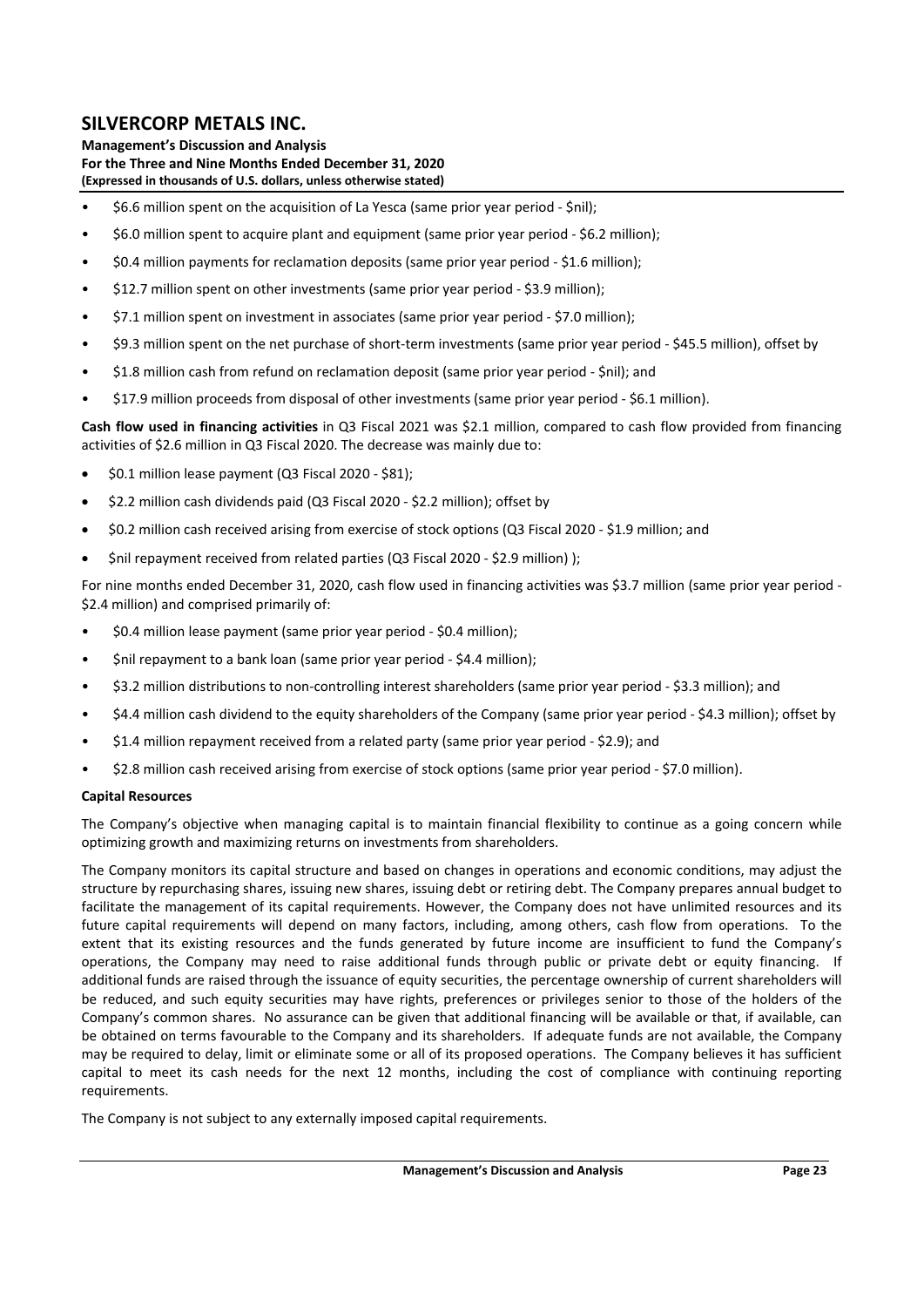#### **Management's Discussion and Analysis For the Three and Nine Months Ended December 31, 2020 (Expressed in thousands of U.S. dollars, unless otherwise stated)**

#### **8. Financial Instruments and Related Risks**

The Company manages its exposure to financial risks, including liquidity risk, foreign exchange risk, interest rate risk, credit risk and equity price risk in accordance with its risk management framework. The Company's Board of Directors (the "Board") has overall responsibility for the establishment and oversight of the Company's risk management framework and reviews the Company's policies on an ongoing basis.

#### (a) *Fair value*

The Company classifies its fair value measurements within a fair value hierarchy, which reflects the significance of the inputs used in making the measurements as defined in IFRS 13, Fair Value Measurement ("IFRS 13").

Level 1 – Unadjusted quoted prices at the measurement date for identical assets or liabilities in active markets.

Level 2 - Observable inputs other than quoted prices included in Level 1, such as quoted prices for similar assets and liabilities in active markets; quoted prices for identical or similar assets and liabilities in markets that are not active; or other inputs that are observable or can be corroborated by observable market data.

Level 3 – Unobservable inputs which are supported by little or no market activity.

The following tables set forth the Company's financial assets and liabilities that are measured at fair value level on a recurring basis within the fair value hierarchy as at December 31, 2020 and March 31, 2020 that are not otherwise disclosed. As required by IFRS 13, the assets and liabilities are classified in their entirety based on the lowest level of input that is significant to the fair value measurement.

|                                                   |    |           |   |                |      | Fair value as at December 31, 2020 |    |         |
|---------------------------------------------------|----|-----------|---|----------------|------|------------------------------------|----|---------|
| <b>Recurring measurements</b>                     |    | Level 1   |   | Level 2        |      | Level 3                            |    | Total   |
| <b>Financial assets</b>                           |    |           |   |                |      |                                    |    |         |
| Cash and cash equivalents                         | S  | 103,347   | S |                | - \$ | - \$                               |    | 103,347 |
| Short-term investments - money market instruments |    | 78,859    |   |                |      |                                    |    | 78,859  |
| Investments in public companies                   |    | 16,467    |   | $\blacksquare$ |      |                                    |    | 16,467  |
| Investments in private companies                  |    |           |   |                |      | 2,296                              |    | 2,296   |
|                                                   |    |           |   |                |      |                                    |    |         |
|                                                   |    |           |   |                |      | Fair value as at March 31, 2020    |    |         |
| <b>Recurring measurements</b>                     |    | Level 1   |   | Level 2        |      | Level 3                            |    | Total   |
| <b>Financial assets</b>                           |    |           |   |                |      |                                    |    |         |
| Cash and cash equivalents                         | \$ | 65,777 \$ |   |                | - \$ | $\sim 10$                          | Ŝ. | 65,777  |
| Short-term investments - money market instruments |    | 53,430    |   | $\blacksquare$ |      |                                    |    | 53,430  |
| Investments in public companies                   |    | 6,633     |   | ٠              |      |                                    |    | 6,633   |
| Investments in private companies                  |    |           |   |                |      | 2.117                              |    | 2.117   |

Fair value of the other financial instruments excluded from the table above approximates their carrying amount as at December 31, 2020 and March 31, 2020, due to the short-term nature of these instruments.

There were no transfers into or out of Level 3 during the three and nine months ended December 31, 2020 and 2019.

### (b)*Liquidity risk*

Liquidity risk is the risk that the Company will not be able to meet its short‐term business requirements. The Company has in place a planning and budgeting process to help determine the funds required to support the Company's normal operating requirements on an ongoing basis and its expansion plans.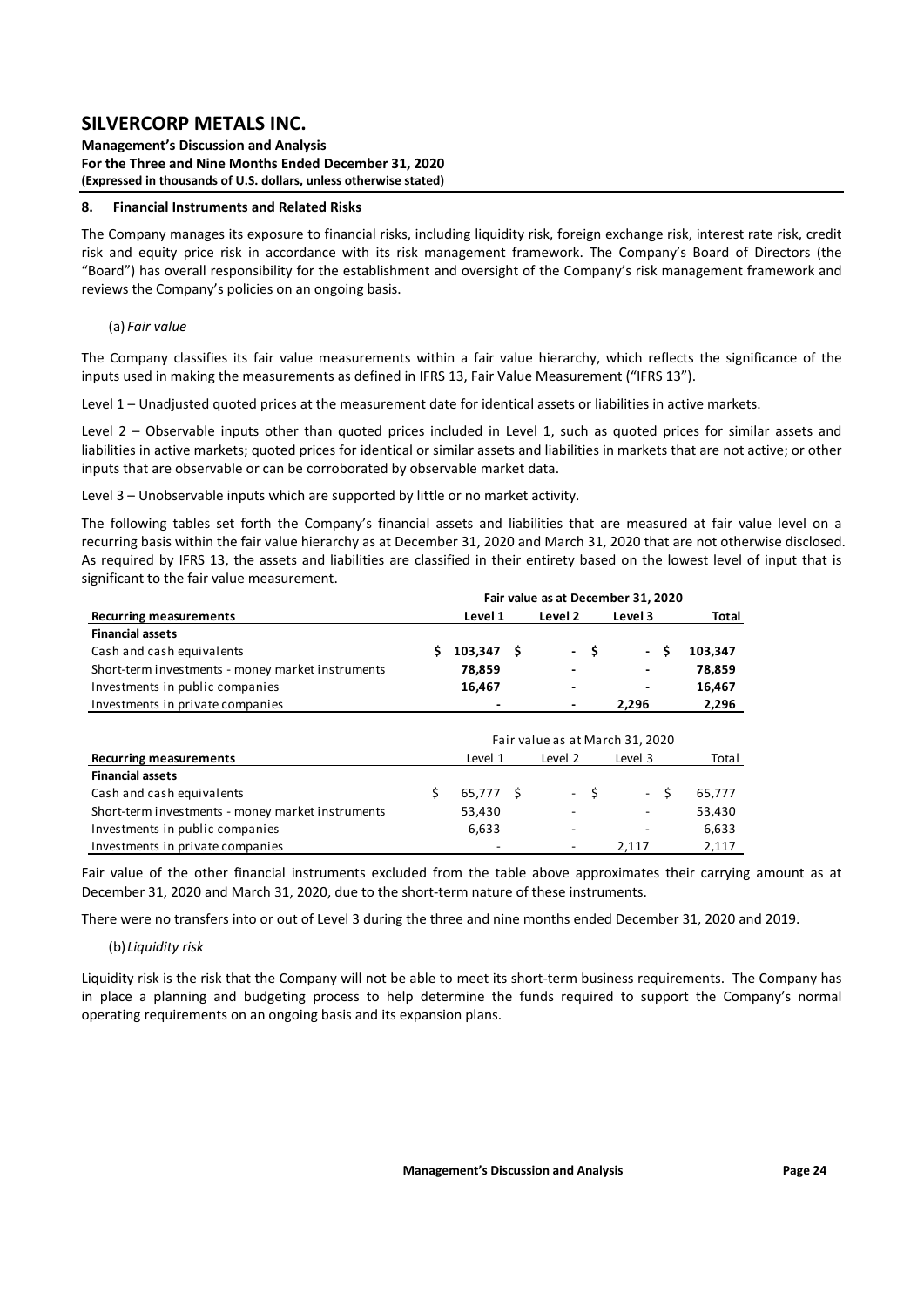#### **Management's Discussion and Analysis For the Three and Nine Months Ended December 31, 2020 (Expressed in thousands of U.S. dollars, unless otherwise stated)**

In the normal course of business, the Company enters into contracts that give rise to commitments for future minimum payments. The following summarizes the remaining contractual maturities of the Company's financial liabilities.

|                                          |               | December 31, 2020 |                          |        | March 31, 2020 |  |  |  |  |
|------------------------------------------|---------------|-------------------|--------------------------|--------|----------------|--|--|--|--|
|                                          | Within a vear | 2-5 years         | Over 5 years             | Total  | Total          |  |  |  |  |
| Accounts payable and accrued liabilities | 45.446        |                   | -                        | 45.446 | 23,129         |  |  |  |  |
| Lease obligation                         | 644           | 1.225             | -                        | 1.869  | 2.069          |  |  |  |  |
|                                          | 46.090        | 1.225             | $\overline{\phantom{0}}$ | 47.315 | 25.198         |  |  |  |  |

## (c) *Foreign exchange risk*

The Company reports its financial statements in US dollars. The functional currency of the head office, Canadian subsidiaries and all intermediate holding companies is CAD and the functional currency of all Chinese subsidiaries is RMB. The Company is exposed to foreign exchange risk when the Company undertakes transactions and holds assets and liabilities in currencies other than its functional currencies.

The Company currently does not engage in foreign exchange currency hedging. The Company's exposure to currency risk affect net income is summarized as follows:

|                                              | December 31, 2020 | March 31. 2020 |
|----------------------------------------------|-------------------|----------------|
| Financial assets denominated in U.S. Dollars | 58.210            | 60.534         |

As at December 31, 2020, with other variables unchanged, a 10% strengthening (weakening) of the CAD against the USD would have decreased (increased) net income by approximately \$5.8 million.

### (d)*Interest rate risk*

The Company is exposed to interest rate risk on its cash equivalents and short term investments. As at December 31, 2020, all of its interest-bearing cash equivalents and short-term investments earn interest at market rates that are fixed to maturity or at variable interest rates with terms of less than one year. The Company monitors its exposure to changes in interest rates on cash equivalents and short term investments. Due to the short-term nature of these financial instruments, fluctuations in interest rates would not have a significant impact on the Company's net income.

## (e) *Credit risk*

Credit risk is the risk that one party to a financial instrument will fail to discharge an obligation and cause the other party to incur a financial loss. The Company is exposed to credit risk primarily associated to accounts receivable, due from related parties, cash and cash equivalents, and short-term investments. The carrying amount of assets included on the balance sheet represents the maximum credit exposure.

The Company undertakes credit evaluations on counterparties as necessary, requests deposits from customers prior to delivery, and has monitoring processes intended to mitigate credit risks. There were no amounts in trade or other receivables which were past due on December 31, 2020 (at March 31, 2020 ‐ \$nil) for which no provision is recognized.

## (f)  *Equity price risk*

The Company holds certain marketable securities that will fluctuate in value as a result of trading on Canadian financial markets. As the Company's marketable securities holdings are mainly in mining companies, the value will also fluctuate based on commodity prices. Based upon the Company's portfolio as at December 31, 2020, a 10% increase (decrease) in the market price of the securities held, ignoring any foreign currency effects, would have resulted in an increase (decrease) to the net income and other comprehensive income of \$1,163 and \$484, respectively.

### **9. Off‐Balance Sheet Arrangements**

The Company does not have any off‐balance sheet arrangements.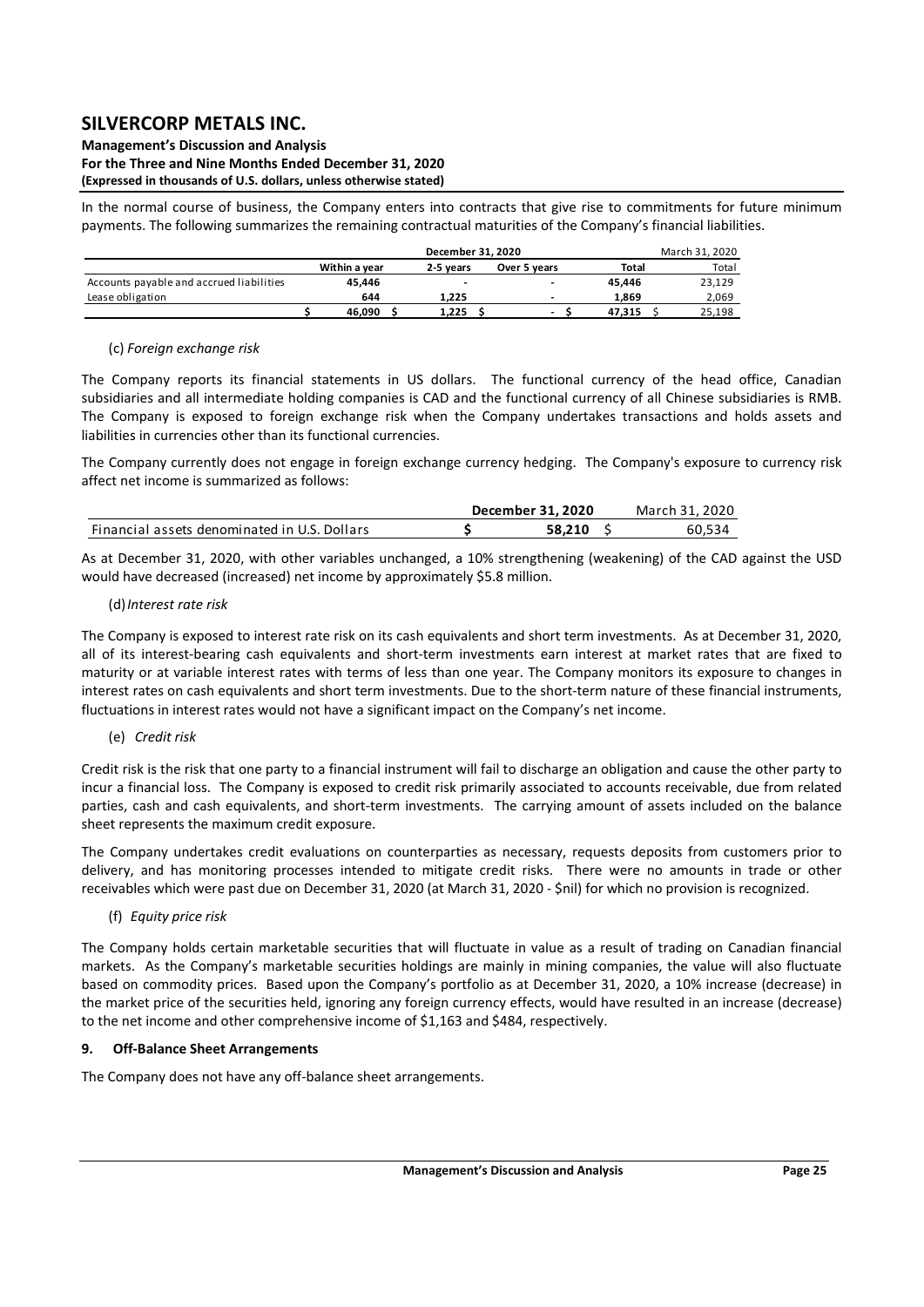**Management's Discussion and Analysis For the Three and Nine Months Ended December 31, 2020 (Expressed in thousands of U.S. dollars, unless otherwise stated)** 

### **10. Transactions with Related Parties**

Related party transactions are made on terms agreed upon by the related parties. The balances with related parties are unsecured, non‐interest bearing, and due on demand. Related party transactions not disclosed elsewhere in the condensed consolidated interim financial statements are as follows:

| Due from related parties |  | December 31, 2020 March 31, 2020 |       |
|--------------------------|--|----------------------------------|-------|
| NUAG (a)                 |  | 86                               | 94    |
| WHG(b)                   |  | 16                               |       |
| Henan Non-ferrous (c)    |  | $\overline{\phantom{0}}$         | 1,425 |
|                          |  | 102                              | 1.519 |

- (a) The Company recovers costs for services rendered to NUAG and expenses incurred on behalf of NUAG pursuant to a services and administrative costs reallocation agreement. During the three and nine months ended December 31, 2020, the Company recovered \$136 and \$476, respectively (the three and nine months ended December 31, 2019 ‐ \$183 and \$397, respectively), from NUAG for services rendered and expenses incurred on behalf of NUAG. The costs recovered from NUAG were recorded as a direct reduction of general and administrative expenses on the consolidated statements of income.
- (b) The Company recovers costs for services rendered to WHG and expenses incurred on behalf of WHG pursuant to a services and administrative costs reallocation agreement. During the three and nine months ended December 31, 2020, the Company recovered \$44 and \$44, respectively (the three and nine months ended December 31, 2019 - \$nil and \$nil), from WHG for services rendered and expenses incurred on behalf of WHG. The costs recovered from WHG were recorded as a direct reduction of general and administrative expenses on the consolidated statements of income.
- (c) In January 2020, Henan Found advanced a loan of \$1,426 (RMB¥10 million) to Henan Non‐ferrous. The loan has a term of four months and bears an interest rate of 4.35% per annum. In May 2020, the loan, including accumulated interest, of \$1,423 (RMB¥10.1 million) was repaid in full.

The balances with related parties are unsecured.

## **11. Alternative Performance (non‐IFRS) Measures**

The following alternative performance measures are used by the Company to manage and evaluate operating performance of the Company's mines and are widely reported in the silver mining industry as benchmarks for performance, but are alternative performance (non‐IFRS) measures that do not have standardized meaning prescribed by IFRS and therefore unlikely to be comparable to similar measures presented by other companies. Accordingly, it is intended to provide additional information and should not be considered in isolation or as a substitute for measures of performance prepared in accordance with IFRS. To facilitate a better understanding of these measures, the tables in this section provide the reconciliation of these measures to the financial statements for the three and nine months ended December 31, 2020 and 2019:

### (a) Costs per Ounce of Silver

Cash cost and all-in sustaining cost ("AISC") per ounce of silver, net of by-product credits, are non-IFRS measures. The Company produces by-product metals incidentally to our silver mining activities. We have adopted the practice of calculating a performance measure with the net cost of producing an ounce of silver, our primary payable metal, after deducting revenues gained from incidental by‐product production. This performance measure has been commonly used in the mining industry for many years and was developed as a relatively simple way of comparing the net production costs of the primary metal for a specific period against the prevailing market price of such metal.

Cash cost is calculated by deducting revenue from the sales of all metals other than silver and is calculated per ounce of silver sold.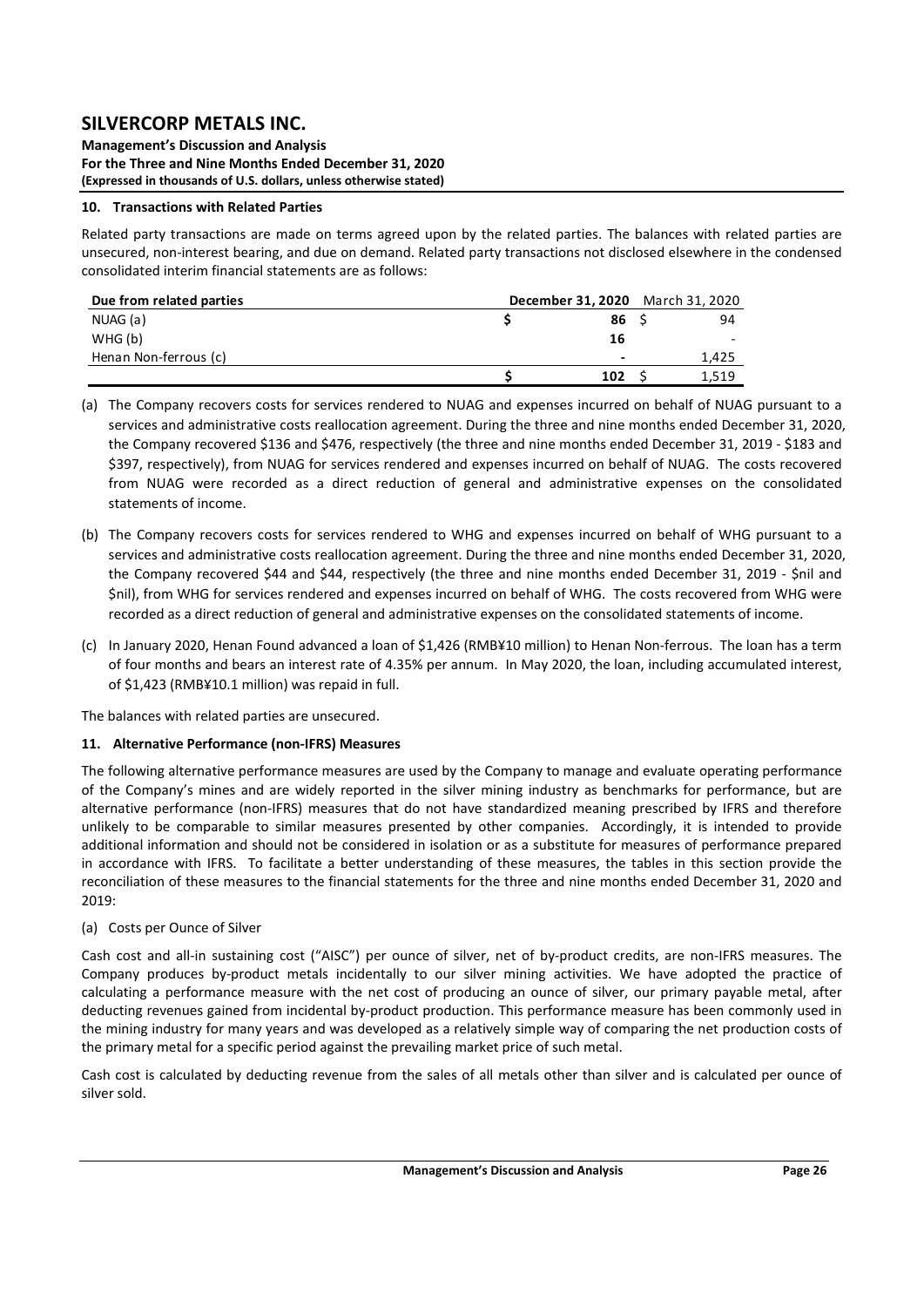#### **Management's Discussion and Analysis For the Three and Nine Months Ended December 31, 2020 (Expressed in thousands of U.S. dollars, unless otherwise stated)**

AISC is an extension of the "cash cost" metric and provides a comprehensive measure of the Company's operating performance and ability to generate cash flows. AISC has been calculated based on World Gold Council ("WGC") guidance released in 2013 and undated in 2018. The WGC is not a regulatory organization and does not have the authority to develop accounting standards for disclosure requirements.

AISC is based on the Company's cash costs, net of by-product sales, and further includes corporate general and administrative expense, government fee and other taxes, reclamation cost accretion, lease liability payments, and sustaining capital expenditures. Sustaining capital expenditures are those costs incurred to sustain and maintain existing assets at current productive capacity and constant planned levels of production output. Excluded are non‐sustaining capital expenditures, which result in a material increase in the life of assets, materially increase resources or reserves, productive capacity, or future earning potential, or significant improvement in recovery or grade, or which do not relate to the current production activities. The Company believes that this measure represents the total sustainable costs of producing silver from current operations and provides additional information about the Company's operational performance and ability to generate cash flows.

#### The following table provides a reconciliation of cash cost and AISC per ounce of silver, net of by-product credits:

|                                                                       |             | Three months ended December 31, 2020 |                 |    |                           |    |                          |   |                          | Three months ended December 31, 2019 |                               |         |                          |  |              |      |              |    |       |    |                        |
|-----------------------------------------------------------------------|-------------|--------------------------------------|-----------------|----|---------------------------|----|--------------------------|---|--------------------------|--------------------------------------|-------------------------------|---------|--------------------------|--|--------------|------|--------------|----|-------|----|------------------------|
| (Expressed in thousands of U.S. dollars, except ounce and per ounce   |             | <b>Ying Mining</b>                   |                 |    |                           |    |                          |   |                          | <b>Ying Mining</b>                   |                               |         |                          |  |              |      |              |    |       |    |                        |
| amount)                                                               |             |                                      | <b>District</b> |    | GC                        |    | Other                    |   |                          |                                      | <b>Corporate Consolidated</b> |         | <b>District</b>          |  | GC           |      | Other        |    |       |    | Corporate Consolidated |
| Production costs expensed as reported                                 | A           | Ś.                                   | 12,852          |    | \$5,174                   | Ŝ. |                          | Ś |                          | Ŝ                                    | 18,026                        | Š.      | 13,184                   |  | 5,211        | Ŝ.   | ٠            | Ś  |       | Ś. | 18,395                 |
| <b>By-product sales</b>                                               |             |                                      |                 |    |                           |    |                          |   |                          |                                      |                               |         |                          |  |              |      |              |    |       |    |                        |
| Gold                                                                  |             |                                      | (1, 194)        |    |                           |    | (28)                     |   |                          |                                      | (1,222)                       |         | (890)                    |  |              |      |              |    |       |    | (890)                  |
| Lead                                                                  |             |                                      | (10, 892)       |    | (1,961)                   |    |                          |   | ٠                        |                                      | (12, 853)                     |         | (11, 112)                |  | (3,021)      |      |              |    |       |    | (14, 133)              |
| Zinc                                                                  |             |                                      | (2, 114)        |    | (5,809)                   |    |                          |   |                          |                                      | (7, 923)                      |         | (1,836)                  |  | (3,203)      |      |              |    |       |    | (5,039)                |
| Other                                                                 |             |                                      | (273)           |    | (305)                     |    | $\overline{\phantom{a}}$ |   | $\overline{\phantom{a}}$ |                                      | (578)                         |         | (406)                    |  |              |      |              |    |       |    | (406)                  |
| <b>Total by-product sales</b>                                         | в           |                                      | (14, 473)       |    | (8,075)                   |    | (28)                     |   | $\overline{\phantom{a}}$ |                                      | (22, 576)                     |         | (14, 244)                |  | (6, 224)     |      |              |    |       |    | (20, 468)              |
| Total cash cost, net of by-product credits                            | $C = A - B$ |                                      | (1,621)         |    | (2,901)                   |    | (28)                     |   | $\overline{\phantom{a}}$ |                                      | (4,550)                       |         | (1.060)                  |  | (1,013)      |      | $\sim$       |    | ٠     |    | (2,073)                |
| Add: Mineral resources tax                                            |             |                                      | 1,050           |    | 288                       |    |                          |   | $\overline{\phantom{a}}$ |                                      | 1,338                         |         | 1,057                    |  | 265          |      | ٠            |    | ٠     |    | 1,322                  |
| General and administrative                                            |             |                                      | 1.676           |    | 870                       |    | 214                      |   | 3,524                    |                                      | 6,284                         |         | 1,020                    |  | 733          |      | 104          |    | 3,059 |    | 4,916                  |
| Amortization included in general and administrative                   |             |                                      | (134)           |    | (96)                      |    | (99)                     |   | (139)                    |                                      | (468)                         |         | (111)                    |  | (80)         |      | (74)         |    | (117) |    | (382)                  |
| Property evaluation and business development*                         |             |                                      |                 |    | $\overline{\phantom{a}}$  |    |                          |   | 207                      |                                      | 207                           |         | $\overline{\phantom{a}}$ |  | ٠            |      | L.           |    | 232   |    | 232                    |
| Government fees and other taxes                                       |             |                                      | 483             |    | 290                       |    | 3                        |   |                          |                                      | 776                           |         | 452                      |  | 334          |      | $\mathbf{1}$ |    |       |    | 787                    |
| <b>Reclamation accretion</b>                                          |             |                                      | 34              |    | $\overline{7}$            |    | 5                        |   | $\overline{\phantom{a}}$ |                                      | 46                            |         | 91                       |  | 6            |      | 8            |    | ٠     |    | 105                    |
| Lease payment                                                         |             |                                      |                 |    |                           |    |                          |   | 143                      |                                      | 143                           |         |                          |  |              |      |              |    | 81    |    | 81                     |
| Sustaining capital expenditures                                       |             |                                      | 6.083           |    | 1.330                     |    | 194                      |   | 15                       |                                      | 7.622                         |         | 6.772                    |  | 264          |      |              |    | 290   |    | 7,326                  |
| All-in sustaining cost, net of by-product credits                     | F.          |                                      | 7,571           |    | (212)                     |    | 289                      |   | 3,750                    |                                      | 11,398                        |         | 8.221                    |  | 509          |      | 39           |    | 3,545 |    | 12,314                 |
| Add: Non-sustaining capital expenditures                              |             |                                      | 6.805           |    | 322                       |    | 733                      |   | ٠                        |                                      | 7,860                         |         | 2,197                    |  | 298          |      | (1)          |    |       |    | 2,494                  |
| All-in cost, net of by-product credits                                | G           |                                      | 14,376          |    | 110                       |    | 1,022                    |   | 3,750                    |                                      | 19,258                        |         | 10,418                   |  | 807          |      | 38           |    | 3,545 |    | 14,808                 |
| Silver ounces sold ('000s)                                            | н           |                                      | 1,446           |    | 201                       |    |                          |   |                          |                                      | 1,647                         |         | 1,475                    |  | 234          |      |              |    |       |    | 1,709                  |
| Cash cost per ounce of silver, net of by-product credits              | $(A+B)/H$   | Ś.                                   | (1.12)          | Ŝ  | $(14.43)$ \$              |    | $\blacksquare$           |   | $\overline{\phantom{a}}$ | Ś                                    | (2.76)                        | S.      | (0.72)                   |  | $(4.33)$ \$  |      | ٠            | Ś. | ٠     | Ś. | (1.21)                 |
| All-in sustaining cost per ounce of silver, net of by-product credits | F/H         | S.                                   | 5.24            | Ŝ. | $(1.05)$ \$               |    | $\overline{\phantom{a}}$ |   |                          | Ŝ                                    | 6.92                          | Ŝ.      | 5.57                     |  | 2.18         | - \$ |              | ς  |       |    | 7.21                   |
| All-in cost per ounce of silver, net of by-product credits            | G/H         |                                      | 9.94            | Ŝ. | 0.55S                     |    |                          | Ś |                          | Ŝ                                    | 11.69                         | $\zeta$ | 7.06                     |  | $3.45$ \$    |      |              | Š. |       |    | 8.66                   |
| By-product credits per ounce of silver                                |             |                                      |                 |    |                           |    |                          |   |                          |                                      |                               |         |                          |  |              |      |              |    |       |    |                        |
| Gold                                                                  |             |                                      |                 |    |                           |    |                          |   |                          |                                      |                               |         |                          |  |              |      |              |    |       |    |                        |
|                                                                       |             |                                      | (0.83)          |    |                           |    |                          |   |                          |                                      | (0.74)                        |         | (0.60)                   |  |              |      |              |    |       |    | (0.52)                 |
| Lead                                                                  |             |                                      | (7.53)          |    | (9.76)                    |    |                          |   |                          |                                      | (7.80)                        |         | (7.53)                   |  | (12.91)      |      |              |    |       |    | (8.27)                 |
| Zinc                                                                  |             |                                      | (1.46)          |    | (28.90)                   |    |                          |   |                          |                                      | (4.81)                        |         | (1.24)                   |  | (13.69)      |      |              |    |       |    | (2.95)                 |
| Other                                                                 |             |                                      | (0.19)          |    | (1.52)                    |    |                          |   |                          |                                      | (0.35)                        |         | (0.28)                   |  |              |      |              |    |       |    | (0.24)                 |
| Total by-product credits per ounce of silver                          |             |                                      |                 |    | $(10.01)$ \$ $(40.18)$ \$ |    |                          |   |                          |                                      | (13.70)                       |         | $(9.65)$ \$              |  | $(26.60)$ \$ |      |              | Ś. |       |    | (11.98)                |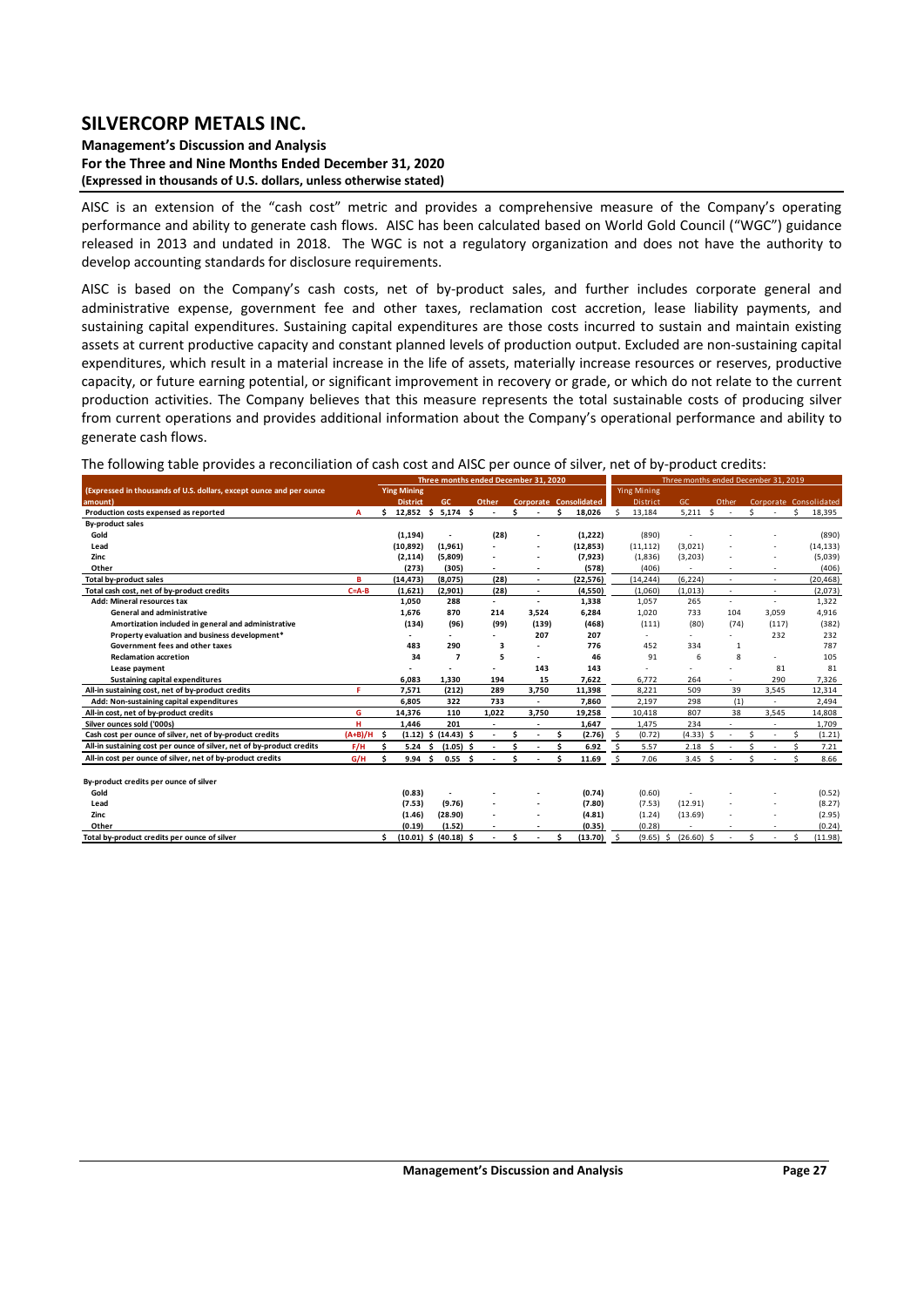**Management's Discussion and Analysis** 

**For the Three and Nine Months Ended December 31, 2020 (Expressed in thousands of U.S. dollars, unless otherwise stated)** 

|                                                                                |             | Nine months ended December 31, 2020 |                                       |                          |                          |    |                                     |    |           |         | Nine months ended December 31, 2019   |      |             |  |                          |    |        |    |                        |  |  |  |
|--------------------------------------------------------------------------------|-------------|-------------------------------------|---------------------------------------|--------------------------|--------------------------|----|-------------------------------------|----|-----------|---------|---------------------------------------|------|-------------|--|--------------------------|----|--------|----|------------------------|--|--|--|
| (Expressed in thousands of U.S. dollars, except ounce and per ounce<br>amount) |             |                                     | <b>Ying Mining</b><br><b>District</b> | GC.                      |                          |    | <b>Other Corporate Consolidated</b> |    |           |         | <b>Ying Mining</b><br><b>District</b> |      | <b>GC</b>   |  | Other                    |    |        |    | Corporate Consolidated |  |  |  |
| Production costs expensed as reported                                          | A           | \$                                  |                                       | 41,916 \$13,095 \$       | 449 \$                   |    |                                     | ¢  | 55,460    | $\zeta$ | 40,313                                |      | 13,372 \$   |  | ٠                        | Ś. |        | Š. | 53,685                 |  |  |  |
| <b>By-product sales</b>                                                        |             |                                     |                                       |                          |                          |    |                                     |    |           |         |                                       |      |             |  |                          |    |        |    |                        |  |  |  |
| Gold                                                                           |             |                                     | (4, 164)                              |                          | (1, 553)                 |    |                                     |    | (5,717)   |         | (3, 286)                              |      |             |  |                          |    |        |    | (3, 286)               |  |  |  |
| Lead                                                                           |             |                                     | (35, 386)                             | (6, 228)                 |                          |    |                                     |    | (41, 614) |         | (37,750)                              |      | (7, 763)    |  |                          |    |        |    | (45, 513)              |  |  |  |
| Zinc                                                                           |             |                                     | (4,556)                               | (12,758)                 |                          |    |                                     |    | (17, 314) |         | (4, 460)                              |      | (9,776)     |  |                          |    |        |    | (14, 236)              |  |  |  |
| Other                                                                          |             |                                     | (1, 112)                              | (665)                    |                          |    |                                     |    | (1,777)   |         | (1,609)                               |      | (289)       |  |                          |    |        |    | (1,898)                |  |  |  |
| Total by-product sales                                                         | в           |                                     | (45, 218)                             | (19, 651)                | (1, 553)                 |    |                                     |    | (66, 422) |         | (47, 105)                             |      | (17, 828)   |  |                          |    |        |    | (64, 933)              |  |  |  |
| Total cash cost, net of by-product credits                                     | $C = A + B$ |                                     | (3, 302)                              | (6, 556)                 | (1, 104)                 |    | $\overline{\phantom{a}}$            |    | (10, 962) |         | (6, 792)                              |      | (4, 456)    |  | ٠                        |    | $\sim$ |    | (11, 248)              |  |  |  |
| <b>Add: Mineral resources tax</b>                                              |             |                                     | 3,347                                 | 760                      | $\overline{\phantom{a}}$ |    | $\sim$                              |    | 4,107     |         | 3,255                                 |      | 726         |  | $\overline{\phantom{a}}$ |    | $\sim$ |    | 3,981                  |  |  |  |
| General and administrative                                                     |             |                                     | 4,591                                 | 2,114                    | 451                      |    | 8,996                               |    | 16.152    |         | 4,543                                 |      | 1,761       |  | 384                      |    | 7,504  |    | 14,192                 |  |  |  |
| Amortization included in general and administrative                            |             |                                     | (371)                                 | (275)                    | (276)                    |    | (391)                               |    | (1, 313)  |         | (333)                                 |      | (241)       |  | (224)                    |    | (324)  |    | (1, 122)               |  |  |  |
| Property evaluation and business development*                                  |             |                                     |                                       |                          |                          |    | 519                                 |    | 519       |         |                                       |      |             |  |                          |    | 405    |    | 405                    |  |  |  |
| Government fees and other taxes                                                |             |                                     | 1.460                                 | 500                      | 5                        |    |                                     |    | 1.965     |         | 1.375                                 |      | 475         |  | $\overline{2}$           |    | 25     |    | 1.877                  |  |  |  |
| <b>Reclamation accretion</b>                                                   |             |                                     | 145                                   | 19                       | 22                       |    | $\sim$                              |    | 186       |         | 275                                   |      | 18          |  | 23                       |    | $\sim$ |    | 316                    |  |  |  |
| Lease payment                                                                  |             |                                     |                                       |                          |                          |    | 414                                 |    | 414       |         |                                       |      |             |  |                          |    | 369    |    | 369                    |  |  |  |
| <b>Sustaining capital expenditures</b>                                         |             |                                     | 18,929                                | 3.380                    | 195                      |    | 494                                 |    | 22,998    |         | 19,733                                |      | 1.514       |  | $\overline{\phantom{0}}$ |    | 768    |    | 22,015                 |  |  |  |
| All-in sustaining cost, net of by-product credits                              | я           |                                     | 24,799                                | (58)                     | (707)                    |    | 10,032                              |    | 34,066    |         | 22,056                                |      | (203)       |  | 185                      |    | 8,747  |    | 30,785                 |  |  |  |
| Add: Non-sustaining capital expenditures                                       |             |                                     | 10.164                                | 712                      | 1,315                    |    | $\sim$                              |    | 12,191    |         | 5,360                                 |      | 697         |  | 87                       |    | $\sim$ |    | 6,144                  |  |  |  |
| All-in cost, net of by-product credits                                         | G           |                                     | 34,963                                | 654                      | 608                      |    | 10,032                              |    | 46,257    |         | 27,416                                |      | 494         |  | 272                      |    | 8,747  |    | 36,929                 |  |  |  |
| Silver ounces sold ('000s)                                                     | н           |                                     | 4.674                                 | 585                      | $\overline{\phantom{a}}$ |    |                                     |    | 5,259     |         | 4.848                                 |      | 610         |  | ٠                        |    |        |    | 5,458                  |  |  |  |
| Cash cost per ounce of silver, net of by-product credits                       | $(A+B)/H$   | $\ddot{\bm{s}}$                     |                                       | $(0.71)$ \$ $(11.21)$ \$ |                          | Ś  |                                     | Ś. | (2.08)    | \$      | $(1.40)$ \$                           |      | $(7.30)$ \$ |  | $\overline{\phantom{a}}$ | Ś  |        | Ś. | (2.06)                 |  |  |  |
| All-in sustaining cost per ounce of silver, net of by-product credits          | F/H         | Ś                                   | 5.31                                  | $(0.10)$ \$<br>\$.       |                          |    |                                     | Ś. | 6.48      | Š.      | 4.55                                  | - \$ | $(0.33)$ \$ |  |                          | Ś. |        | Ś. | 5.64                   |  |  |  |
| All-in cost per ounce of silver, net of by-product credits                     | G/H         | Ś.                                  | 7.48 <sub>5</sub>                     | 1.12 <sub>5</sub>        |                          | \$ |                                     | Ś. | 8.80      | .S      | 5.66 <sup>5</sup>                     |      | 0.81S       |  |                          | Ś. |        |    | 6.77                   |  |  |  |
| By-product credits per ounce of silver                                         |             |                                     |                                       |                          |                          |    |                                     |    |           |         |                                       |      |             |  |                          |    |        |    |                        |  |  |  |
| Gold                                                                           |             |                                     | (0.89)                                |                          |                          |    |                                     |    | (1.09)    |         | (0.68)                                |      |             |  |                          |    |        |    | (0.60)                 |  |  |  |
| Lead                                                                           |             |                                     | (7.57)                                | (10.65)                  |                          |    |                                     |    | (7.91)    |         | (7.79)                                |      | (12.73)     |  |                          |    |        |    | (8.34)                 |  |  |  |
| Zinc                                                                           |             |                                     | (0.97)                                | (21.81)                  |                          |    |                                     |    | (3.29)    |         | (0.92)                                |      | (16.03)     |  |                          |    |        |    | (2.61)                 |  |  |  |
| Other                                                                          |             |                                     | (0.24)                                | (1.14)                   |                          |    |                                     |    | (0.34)    |         | (0.33)                                |      | (0.47)      |  |                          |    |        |    | (0.35)                 |  |  |  |

Total by-product credits per ounce of silver<br>
\*Recovery of \$3,970, arising from the receipt of \$6,497 (CAD\$9,000) break fee from Guyana Goldfield net of expenses of \$2,527, was excluded for the nine months ended December 31, 2020. Total by-product credits per ounce of silver

#### (b) Costs per Tonne of Ore Processed

The Company uses cost per tonne of ore processed to manage and evaluate operating performance at each of its mines. Cost per tonne of ore processed is calculated based on total production costs on a sales basis, adjusted for changes in inventory, to arrive at total production costs that relate to ore production during the period. These total production costs are then further divided into mining cost, shipping cost, and milling cost. Cost per tonne of ore processed is the total of per tonne mining cost, per tonne shipping cost, and per tonne milling cost.

All-in sustaining production cost per tonne is an extension of the cash production cost per tonne and provides a comprehensive measure of the Company's operating performance and ability to generate cash flows. All-in sustaining production cost per tonne is based on the Company's cash production cost, and further includes corporate general and administrative expense, government fee and other taxes, reclamation cost accretion, lease liability payments, and sustaining capital expenditures. The Company believes that this measure represents the total sustainable costs of processing ore from current operations and provides additional information about the Company's operational performance and ability to generate cash flows.

The following table provides a reconciliation of production cost and all-in sustaining production cost per tonne of ore processed: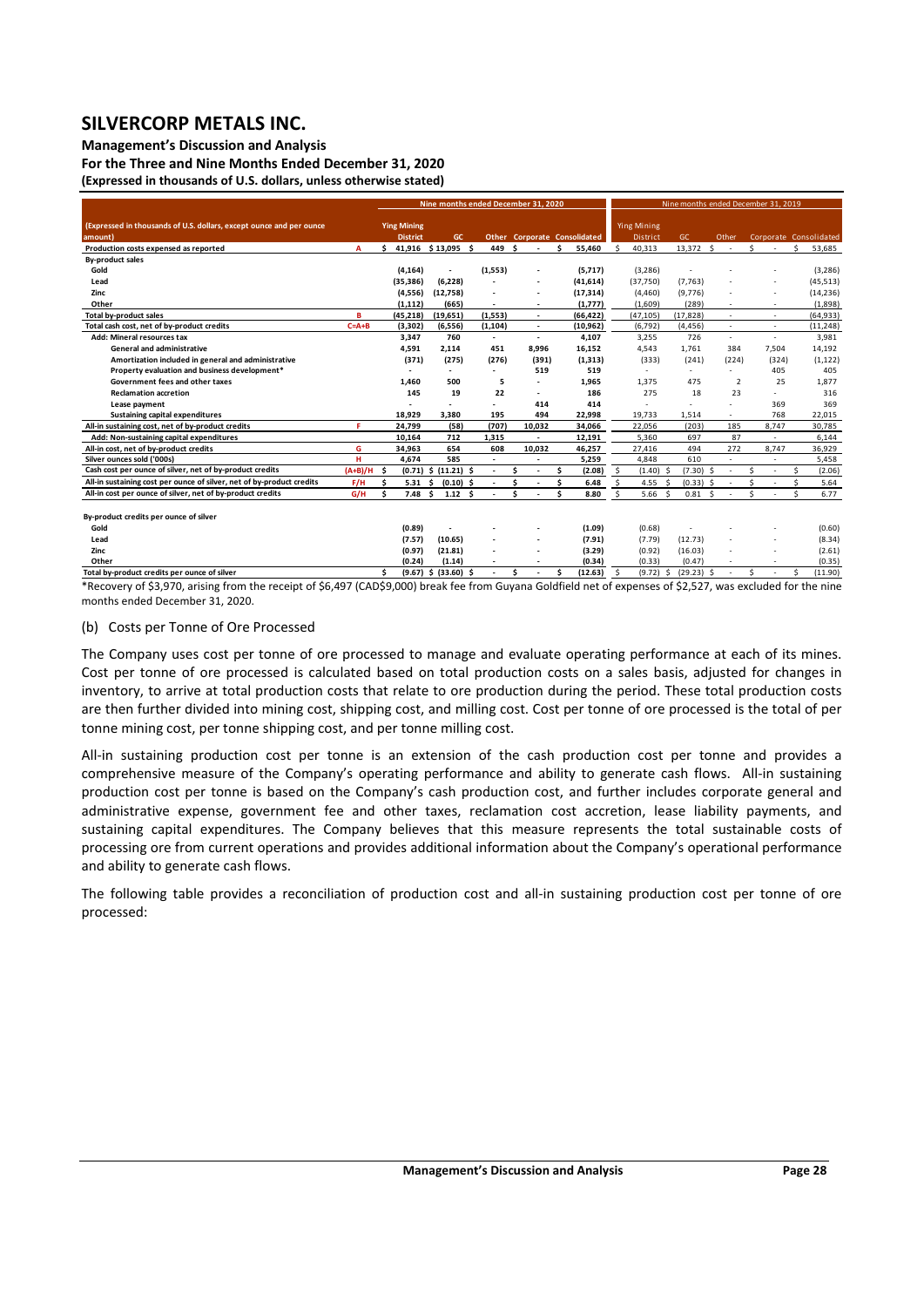### **Management's Discussion and Analysis**

**For the Three and Nine Months Ended December 31, 2020 (Expressed in thousands of U.S. dollars, unless otherwise stated)** 

|                                                        |                      |     |                    |         | Three months ended December 31, 2020 |    |                          |        |                      |     |                                     |              |                    |               | Three months ended December 31, 2019 |                    |                 |               |        |         |                              |
|--------------------------------------------------------|----------------------|-----|--------------------|---------|--------------------------------------|----|--------------------------|--------|----------------------|-----|-------------------------------------|--------------|--------------------|---------------|--------------------------------------|--------------------|-----------------|---------------|--------|---------|------------------------------|
| (Expressed in thousands of U.S. dollars, except ounce  |                      |     | <b>Ying Mining</b> |         |                                      |    |                          |        |                      |     |                                     |              | <b>Ying Mining</b> |               |                                      |                    |                 |               |        |         |                              |
| and per ounce amount)                                  |                      |     | <b>District</b>    |         | GC.                                  |    |                          |        |                      |     | <b>Other</b> Corporate Consolidated |              | District           |               | GC.                                  |                    |                 |               |        |         | Other Corporate Consolidated |
| Production costs expensed as reported                  |                      | \$. | 12,852 \$          |         | 5.174                                | \$ |                          | Ś      |                      | \$. | 18,026                              | Š.           | 13.184             | Ŝ.            | $5,211$ \$                           |                    |                 | $\mathsf{s}$  |        | Ś.      | 18,395                       |
| Depreciation and amortization as reported              |                      |     | 4,623              |         | 973                                  |    |                          |        |                      |     | 5,596                               |              | 4,984              |               | 902                                  |                    |                 |               |        |         | 5,886                        |
| Change in stockpile and concentrate inventory          |                      |     |                    |         |                                      |    |                          |        |                      |     |                                     |              |                    |               |                                      |                    |                 |               |        |         |                              |
| Less: stockpile and concentrate inventory - Beginning  |                      |     | (3,052)            |         | (365)                                |    | (32)                     |        |                      |     | (3,449)                             |              | (5,014)            |               | (600)                                |                    | (784)           |               |        |         | (6, 398)                     |
| Add: stockpile and concentrate inventory - Ending      |                      |     | 6,156              |         | 499                                  |    | 34                       |        |                      |     | 6,689                               |              | 6.158              |               | 322                                  |                    | 805             |               |        |         | 7,285                        |
| Adjustment for foreign exchange movement               |                      |     | (614)              |         | (30)                                 |    | (2)                      |        | ٠                    |     | (646)                               |              | (199)              |               | (17)                                 |                    | (21)            |               | х.     |         | (237)                        |
|                                                        |                      |     | 2,490              |         | 104                                  |    |                          |        | ż.                   |     | 2,594                               |              | 945                |               | (295)                                |                    | $\sim$          |               |        |         | 650                          |
| <b>Total production cost</b>                           |                      | \$. | 19,965             | Ŝ       | 6,251                                | \$ | $\sim$                   | Ś.     | $\ddot{\phantom{1}}$ | ¢   | 28,810                              | Ŝ.           | 19,113             | Ś             | 5,818                                | $\mathsf{\hat{S}}$ | $\sim$          |               |        | Š.      | 24,931                       |
| Depreciation and amortization charged to mining costs  | A                    |     | 4,740              |         | 880                                  |    |                          |        |                      |     | 5,620                               |              | 4,795              |               | 747                                  |                    |                 |               |        |         | 5,542                        |
| Depreciation and amortization charged to milling costs | в                    |     | 301                |         | 109                                  |    |                          |        | ÷,                   |     | 410                                 |              | 311                |               | 106                                  |                    |                 |               |        |         | 417                          |
| Total non-cash production cost                         |                      | \$. | 5.041 S            |         | 989                                  | Ś  | $\sim$                   | Ś      | ٠                    | \$  | 6.030                               | \$           | 5,106              | Ŝ.            | 853                                  | \$                 | $\sim$          |               |        | \$      | 5.959                        |
| Cash mining cost                                       | c                    |     | 12,398             |         | 4,030                                |    | ٠                        |        | ä,                   |     | 16,428                              |              | 11,395             |               | 3,713                                |                    | ٠               |               | $\sim$ |         | 15,108                       |
| <b>Shipping cost</b>                                   | D                    |     | 720                |         |                                      |    |                          |        |                      |     | 720                                 |              | 683                |               | ÷                                    |                    |                 |               |        |         | 683                          |
| Cash milling cost                                      | F                    |     | 1.807              |         | 1.232                                |    |                          |        |                      |     | 3.039                               |              | 1.929              |               | 1.252                                |                    |                 |               |        |         | 3.181                        |
| <b>Total cash production cost</b>                      |                      | ¢   | 14.925             | \$.     | 5.262                                | \$ | ٠.                       | ⋖      | ÷,                   | ¢   | 20,187                              | \$           | 14.007             | ⋖             | 4.965                                | \$.                | ٠               | $\hat{\zeta}$ |        | Š.      | 18,972                       |
| <b>General and administrative</b>                      |                      |     | 1,676              |         | 870                                  |    | 214                      |        | 3.524                |     | 6,284                               |              | 1,020              |               | 733                                  |                    | 104             |               | 3,059  |         | 4,916                        |
| Property evaluation and business development*          |                      |     |                    |         | $\overline{\phantom{a}}$             |    | ٠                        |        | 207                  |     | 207                                 |              | ٠                  |               | ٠                                    |                    | ٠               |               | 232    |         | 232                          |
| Amortization included in general and administrative    |                      |     | (134)              |         | (96)                                 |    | (99)                     |        | (139)                |     | (468)                               |              | (111)              |               | (80)                                 |                    | (74)            |               | (117)  |         | (382)                        |
| Government fees and other taxes                        |                      |     | 483                |         | 290                                  |    | 3                        |        | ÷                    |     | 776                                 |              | 452                |               | 334                                  |                    | 1               |               |        |         | 787                          |
| <b>Reclamation accretion</b>                           |                      |     | 34                 |         | $\overline{ }$                       |    | 5                        |        | ä,                   |     | 46                                  |              | 91                 |               | 6                                    |                    | 8               |               | ä,     |         | 105                          |
| Lease payment                                          |                      |     |                    |         |                                      |    |                          |        | 143                  |     | 143                                 |              |                    |               |                                      |                    |                 |               | 81     |         | 81                           |
| <b>Sustaining capital expenditures</b>                 |                      |     | 6,083              |         | 1.330                                |    | 194                      |        | 15                   |     | 7,622                               |              | 6.772              |               | 264                                  |                    |                 |               | 290    |         | 7,326                        |
| All-in sustaining production cost                      | F.                   | ≺   | 23.067             | s.      | 7.663                                | ¢. | 317                      | \$.    | 3.750                | ¢   | 34.797                              | Ŝ.           | 22,231             | $\mathsf{s}$  | 6,222                                | Ŝ.                 | 39              | $\mathsf{s}$  | 3.545  | Ŝ.      | 32,037                       |
| Non-sustaining capital expenditures                    |                      |     | 6.805              |         | 322                                  |    | 733                      |        | $\Delta$             |     | 7.860                               |              | 2.197              |               | 298                                  |                    | (1)             |               | ÷,     |         | 2.494                        |
| All in production cost                                 | G                    | \$  | 29.872 \$          |         | 7,985                                |    | \$1,050                  | Ŝ      | 3,750                | \$. | 42,657                              | \$           | 24.428             | $\hat{\zeta}$ | 6,520                                | $\mathsf{s}$       | 38 <sub>5</sub> |               | 3,545  | - Ś     | 34,531                       |
| Ore mined ('000s)                                      | н                    |     | 182.268            |         | 97.177                               |    | ÷                        |        | ä,                   |     | 279.445                             |              | 176.149            |               | 86.437                               |                    |                 |               |        |         | 262.586                      |
| Ore shipped ('000s)                                    |                      |     | 180.906            |         | 97.177                               |    |                          |        | ÷,                   |     | 278.083                             |              | 175.639            |               | 86.437                               |                    |                 |               | ÷,     |         | 262.076                      |
| Ore milled ('000s)                                     |                      |     | 162.905            |         | 97.743                               |    |                          |        | ٠                    |     | 260.648                             |              | 175.488            |               | 89.372                               |                    |                 |               | ÷      |         | 264.860                      |
| <b>Per tonne Production cost</b>                       |                      |     |                    |         |                                      |    |                          |        |                      |     |                                     |              |                    |               |                                      |                    |                 |               |        |         |                              |
| Non-cash mining cost (\$/tonne)                        | $K = A/H$            |     | 26.01              |         | 9.06                                 |    |                          |        |                      |     | 20.11                               |              | 27.22              |               | 8.64                                 |                    |                 |               |        |         | 21.11                        |
| Non-cash milling cost (\$/tonne)                       | $L = B/J$            | \$  | 1.85<br>27.86      |         | 1.12                                 |    |                          | \$     |                      | ¢   | 1.57<br>21.68                       | $\mathsf{S}$ | 1.77<br>28.99      | ¢             | 1.19<br>9.83                         |                    |                 | ¢             |        | ¢       | 1.57                         |
| Non-cash production cost (\$/tonne)                    | $M=K+L$<br>$N = C/H$ |     |                    | -Ś      | 10.18                                | Ŝ  | $\sim$                   |        | $\Delta$             |     | 58.79                               |              | 64.69              |               |                                      | Ŝ.                 | $\sim$          |               | $\sim$ |         | 22.68<br>57.54               |
| Cash mining cost (\$/tonne)                            |                      |     | 68.02              |         | 41.47                                |    |                          |        |                      |     |                                     |              | 3.89               |               | 42.96                                |                    |                 |               |        |         | 2.61                         |
| Shipping costs (\$/tonne)                              | $O=D/I$              |     | 3.98               |         |                                      |    |                          |        |                      |     | 2.59                                |              |                    |               |                                      |                    |                 |               |        |         |                              |
| Cash milling costs (\$/tonne)                          | $P=E/J$<br>$Q=N+O+P$ |     | 11.09<br>83.09     |         | 12.60<br>54.07                       | \$ |                          |        | ÷,                   | ¢   | 11.66<br>73.04                      |              | 10.99<br>79.57     | ⋖             | 14.01<br>56.97                       |                    | ÷               | $\hat{\zeta}$ |        |         | 12.01<br>72.16               |
| Cash production costs (\$/tonne)                       |                      | Ś.  |                    | Ŝ<br>÷, |                                      |    |                          | Ŝ<br>⋖ |                      | ¢   |                                     | \$           |                    |               |                                      | \$.                | ÷,              | $\hat{\zeta}$ |        | Ś.<br>¢ |                              |
| All-in sustaining production costs (\$/tonne)          | $P=(F-C-D-E)/J+Q$ \$ |     | 133.07             |         | 78.63                                | s  |                          |        | ÷,                   |     | 129.09                              | Ŝ.           | 126.43             |               | 71.03                                |                    | ÷,              | Ś             |        |         | 121.49                       |
| All in costs (\$/tonne)                                | $S = P + (G - F)/J$  | \$  | 174.84 \$          |         | 81.93                                | Ŝ. | $\overline{\phantom{a}}$ | \$     |                      | \$  | 159.25                              | \$           | 138.95             | Ŝ             | 74.37                                | \$                 |                 |               |        | \$.     | 130.90                       |

|                                                        |                     |     |                    |                      | Nine months ended December 31, 2020 |    |                          |     |                      |     |                                     |              |                    |               | Nine months ended December 31, 2019 |               |                |          |       |     |                              |
|--------------------------------------------------------|---------------------|-----|--------------------|----------------------|-------------------------------------|----|--------------------------|-----|----------------------|-----|-------------------------------------|--------------|--------------------|---------------|-------------------------------------|---------------|----------------|----------|-------|-----|------------------------------|
| (Expressed in thousands of U.S. dollars, except ounce  |                     |     | <b>Ying Mining</b> |                      |                                     |    |                          |     |                      |     |                                     |              | <b>Ying Mining</b> |               |                                     |               |                |          |       |     |                              |
| and per ounce amount)                                  |                     |     | <b>District</b>    |                      | GC.                                 |    |                          |     |                      |     | <b>Other</b> Corporate Consolidated |              | <b>District</b>    |               | GC.                                 |               |                |          |       |     | Other Corporate Consolidated |
| Production costs expensed as reported                  |                     | \$  | 41.916             | - \$                 | 13,095                              | s. | 449                      | Ŝ.  |                      | Ś   | 55,460                              | \$           | 40,313             |               | \$13,372\$                          |               |                | Ś        |       | Ś.  | 53,685                       |
| Depreciation and amortization                          |                     |     | 14,042             |                      | 2,568                               |    | 318                      |     |                      |     | 16,928                              |              | 15,123             |               | 2,446                               |               |                |          |       |     | 17,569                       |
| Changes in stockpile and concentrate inventory         |                     |     |                    |                      |                                     |    |                          |     |                      |     |                                     |              |                    |               |                                     |               |                |          |       |     |                              |
| Less: stockpile and concentrate inventory - Beginning  |                     |     | (4, 474)           |                      | (241)                               |    | (790)                    |     |                      |     | (5,505)                             |              | (5,947)            |               | (213)                               |               | (834)          |          |       |     | (6,994)                      |
| Add: stockpile and concentrate inventory - Ending      |                     |     | 6,156              |                      | 499                                 |    | 34                       |     |                      |     | 6,689                               |              | 6,158              |               | 322                                 |               | 805            |          |       |     | 7,285                        |
| Adjustment for foreign exchange movement               |                     |     | (724)              |                      | (34)                                |    | (11)                     |     | $\sim$               |     | (769)                               |              | 95                 |               | 9                                   |               | 29             |          |       |     | 133                          |
|                                                        |                     |     | 958                |                      | 224                                 |    | (767)                    |     |                      |     | 415                                 |              | 306                |               | 118                                 |               |                |          |       |     | 424                          |
| <b>Total production cost</b>                           |                     |     | 56,916             | Ŝ.                   | 15,887                              | Ś  | $\overline{a}$           | ¢   |                      | ۹   | 72,803                              | Ŝ.           | 55,742             |               | \$15,936                            | $\mathsf{s}$  | $\sim$         |          |       | Ś.  | 71,678                       |
| Depreciation and amortization charged to mining costs  | A                   |     | 13,329             |                      | 2,292                               |    |                          |     |                      |     | 15,621                              |              | 14,457             |               | 2,044                               |               |                |          | ×,    |     | 16,501                       |
| Depreciation and amortization charged to milling costs | в                   |     | 867                |                      | 313                                 |    |                          |     |                      |     | 1,180                               |              | 936                |               | 415                                 |               |                |          |       |     | 1,351                        |
| Total non-cash production cost                         |                     |     | 14,196             | −\$                  | 2,605                               | Ś  |                          | Ś   |                      | \$  | 16,801                              | Ŝ            | 15,393             | <sup>\$</sup> | 2,459                               | <sup>\$</sup> |                | Ŝ        |       |     | 17,852                       |
| Cash mining cost                                       | Ċ                   |     | 35,834             |                      | 10,017                              |    |                          |     |                      |     | 45,851                              |              | 32,963             |               | 9,995                               |               |                |          |       |     | 42,958                       |
| <b>Shipping cost</b>                                   | D                   |     | 2,055              |                      |                                     |    |                          |     |                      |     | 2,055                               |              | 2,074              |               |                                     |               |                |          |       |     | 2,074                        |
| Cash milling cost                                      |                     |     | 4,831              |                      | 3,265                               |    |                          |     | $\ddot{\phantom{1}}$ |     | 8,096                               |              | 5,313              |               | 3.482                               |               |                |          |       |     | 8,795                        |
| Total cash production cost                             |                     | \$. | 42,720             | Ŝ                    | 13,282                              | Ŝ  | $\overline{\phantom{a}}$ | \$  | $\sim$               | ٩   | 56,002                              | -\$          | 40,350             | Ŝ.            | 13,477                              | ¢             | ٠              | ς        |       | Ś.  | 53,827                       |
| <b>General and administrative</b>                      |                     |     | 4,591              |                      | 2,114                               |    | 451                      |     | 8,996                |     | 16,152                              |              | 4,543              |               | 1,761                               |               | 384            |          | 7,504 |     | 14,192                       |
| Property evaluation and business development*          |                     |     |                    |                      | $\sim$                              |    | $\sim$                   |     | 519                  |     | 519                                 |              | ÷.                 |               | $\sim$                              |               |                |          | 405   |     | 405                          |
| Amortization included in general and administrative    |                     |     | (371)              |                      | (275)                               |    | (276)                    |     | (391)                |     | (1,313)                             |              | (333)              |               | (241)                               |               | (224)          |          | (324) |     | (1, 122)                     |
| Government fees and other taxes                        |                     |     | 1,460              |                      | 500                                 |    | 5                        |     |                      |     | 1,965                               |              | 1,375              |               | 475                                 |               | $\overline{2}$ |          | 25    |     | 1,877                        |
| <b>Reclamation accretion</b>                           |                     |     | 145                |                      | 19                                  |    | 22                       |     | $\sim$               |     | 186                                 |              | 275                |               | 18                                  |               | 23             |          | ÷.    |     | 316                          |
| Lease payment                                          |                     |     |                    |                      |                                     |    |                          |     | 414                  |     | 414                                 |              | ÷.                 |               |                                     |               |                |          | 369   |     | 369                          |
| Sustaining capital expenditures                        |                     |     | 18,929             |                      | 3.380                               |    | 195                      |     | 494                  |     | 22,998                              |              | 19.733             |               | 1.514                               |               |                |          | 768   |     | 22,015                       |
| All-in sustaining production cost                      | в                   | ¢   | 67,474             | Ŝ.                   | 19,020                              | Ŝ  | 397                      | \$. | 10,032               | - Ś | 96,923                              | Ŝ            | 65,943             |               | \$17,004                            | Ŝ.            | 185            | \$       | 8,747 | Ŝ.  | 91,879                       |
| Non-sustaining capital expenditures                    |                     |     | 10.164             |                      | 712                                 |    | 1.315                    |     |                      |     | 12.191                              |              | 5.360              |               | 697                                 |               | 87             |          |       |     | 6.144                        |
| All in production cost                                 | G                   | ¢   | 77,638             |                      | \$19,732                            |    | \$1,712                  | Ŝ.  | 10,032               | ŝ.  | 109,114                             | $\mathsf{s}$ | 71,303             |               | \$17,701                            | <sup>\$</sup> | 272            | <b>S</b> | 8,747 | Š.  | 98,023                       |
| Ore mined ('000s)                                      | н                   |     | 537.464            |                      | 264.389                             |    |                          |     |                      |     | 801.853                             |              | 528.818            |               | 250.417                             |               |                |          |       |     | 779.235                      |
| Ore shipped ('000s)                                    |                     |     | 540.131            |                      | 264.389                             |    |                          |     |                      |     | 804.520                             |              | 529.590            |               | 250.417                             |               |                |          |       |     | 780.007                      |
| Ore milled ('000s)                                     |                     |     | 519.677            |                      | 267.230                             |    |                          |     |                      |     | 786.907                             |              | 532.317            |               | 257.367                             |               |                |          |       |     | 789.684                      |
| <b>Per tonne Production cost</b>                       |                     |     |                    |                      |                                     |    |                          |     |                      |     |                                     |              |                    |               |                                     |               |                |          |       |     |                              |
| Non-cash mining cost (\$/tonne)                        | $K = A/H$           |     | 24.80              |                      | 8.67                                |    |                          |     |                      |     | 19.48                               |              | 27.34              |               | 8.16                                |               |                |          |       |     | 21.18                        |
| Non-cash milling cost (\$/tonne)                       | $L=B/J$             |     | 1.67               |                      | 1.17                                |    |                          |     | $\sim$               |     | 1.50                                |              | 1.76               |               | 1.61                                |               |                |          | ٠     |     | 1.71                         |
| Non-cash production cost (\$/tonne)                    | $M=K+L$             | Ś.  | 26.47              | Ŝ                    | 9.84                                | ⋖  | $\overline{\phantom{a}}$ | Ś.  | ÷                    | Ś   | 20.98                               | $\mathsf{S}$ | 29.10              | ¢             | 9.77                                | Š.            | $\sim$         | ς        |       | Ś.  | 22.89                        |
| Cash mining cost (\$/tonne)                            | $N = C/H$           |     | 66.67              |                      | 37.89                               |    |                          |     |                      |     | 57.18                               |              | 62.33              |               | 39.91                               |               |                |          |       |     | 55.13                        |
| Shipping costs (\$/tonne)                              | $O = D/I$           |     | 3.80               |                      |                                     |    |                          |     |                      |     | 2.55                                |              | 3.92               |               |                                     |               |                |          |       |     | 2.66                         |
| Cash milling costs (\$/tonne)                          | $P=E/J$             |     | 9.30               |                      | 12.22                               |    |                          |     |                      |     | 10.29                               |              | 9.98               |               | 13.53                               |               |                |          |       |     | 11.14                        |
| Cash production costs (\$/tonne)                       | $Q=N+O+P$           | \$. | 79.77              | ÷.                   | 50.11                               | Ś. |                          | ¢   |                      | Ś   | 70.02                               | \$           | 76.23              | Ŝ.            | 53.44                               | Š.            |                | ¢        |       | Ś   | 68.93                        |
| All-in sustaining production costs (\$/tonne)          | P=(F-C-D-E)/J+Q \$  |     | 127.40             | s.                   | 71.58                               | ŝ. |                          | \$  | $\sim$               | \$. | 122.02                              | <sub>S</sub> | 124.31             | Ŝ.            | 67.14                               | S.            | $\sim$         | Ś        |       | \$. | 117.12                       |
| All in costs (\$/tonne)                                | $S = P + (G - F)/1$ | ⋖   | 146.96             | $\ddot{\phantom{1}}$ | 74.25                               | ¢  |                          | ¢   |                      | ٩   | 137.51                              | Ś            | 13438              | $\hat{\zeta}$ | 69.85                               | $\prec$       |                | ¢        |       | ¢   | 124 90                       |

All in costs (\$/tonne)  $s = P+(G-F)/J$  \$ 14.38 \$ 74.25 \$  $\cdot$  \$ 137.51  $\frac{1}{5}$  134.38 \$ 69.85 \$  $\cdot$  \$ 124.90 \$ 124.90 \$ 124.90 \$ 124.90 \$ 124.90 \$ 124.90 \$ 124.90 \$ 124.90 \$ 124.90 \$ 124.90 \$ 124.90 \$ 124.90 \$ 124.90 \$ 124. months ended December 31, 2020.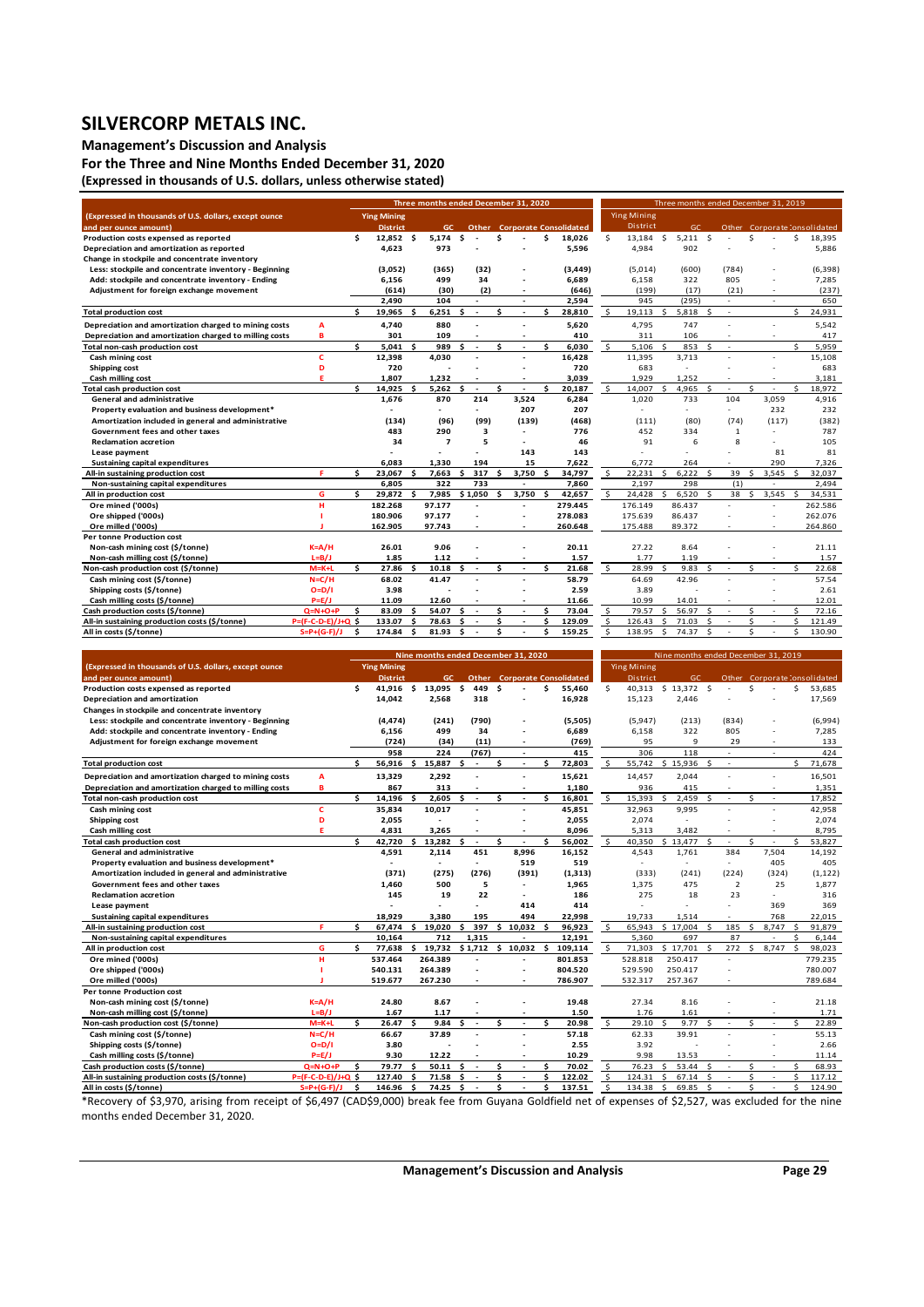**Management's Discussion and Analysis For the Three and Nine Months Ended December 31, 2020 (Expressed in thousands of U.S. dollars, unless otherwise stated)** 

#### (c) Working Capital

Working capital is an alternative performance (non-IFRS) measure calculated as current asset less current liabilities. Working capital dose not have any standardized meaning prescribed by IFRS and is therefore unlikely to be comparable to similar measures presented by other companies. The Company and certain investors use this information to evaluate whether the Company is able to meet its current obligations using its current assets.

#### **12. Critical Accounting Policies and Estimates**

The preparation of financial statements in conformity with IFRS requires management to make estimates and assumptions that affect the amounts reported on the consolidated financial statements. These critical accounting estimates represent management estimates that are uncertain and any changes in these estimates could materially impact the Company's consolidated financial statements. Management continuously reviews its estimates and assumptions using the most current information available.

The Company's critical accounting policies and estimates are described in Note 2 of the unaudited condensed consolidated financial statements for the three and nine months ended December 31, 2020, as well as the audited consolidated financial statements for the year ended March 31, 2020.

#### **13. New Accounting Standards**

### **(a) Changes in accounting standards**

The accounting policies applied in the preparation of the unaudited condensed interim consolidated financial statements for the three and nine months ended December 31, 2020 are consistent with those applied and disclosed in the Company's audited consolidated financial statements for the year ended March 31, 2020.

### **(b) Accounting standards not yet effective**

New accounting standards and interpretations have been published that are not mandatory for the current period have not been early adopted. These standards ae not expected to have a material impact on the Company in the current or future reporting periods. The Company has not early adopted any amendment, standard or interpretation that has been issued by the IASB but is not yet effective.

#### **14. Other MD&A Requirements**

Additional information relating to the Company may be found:

- (a) on SEDAR at www.sedar.com or EDGAR at www.sec.gov;
- (b) at the Company's website www.silvercorp.ca;
- (c) in the Company's Annual Information Form; and
- (d) in the Company's annual audited consolidated financial statements as of March 31, 2020.

### **15. Outstanding Share Data**

As at the date of this MD&A, the following securities were outstanding:

- (a) Share Capital
- Authorized ‐ unlimited number of common shares without par value
- Issued and outstanding **175,358,212** common shares with a recorded value of **\$248.8 million**
- Shares subject to escrow or pooling agreements ‐ nil
- (b) Options

As at the date of this MD&A, there are 2,117,001 options outstanding comprised as follows: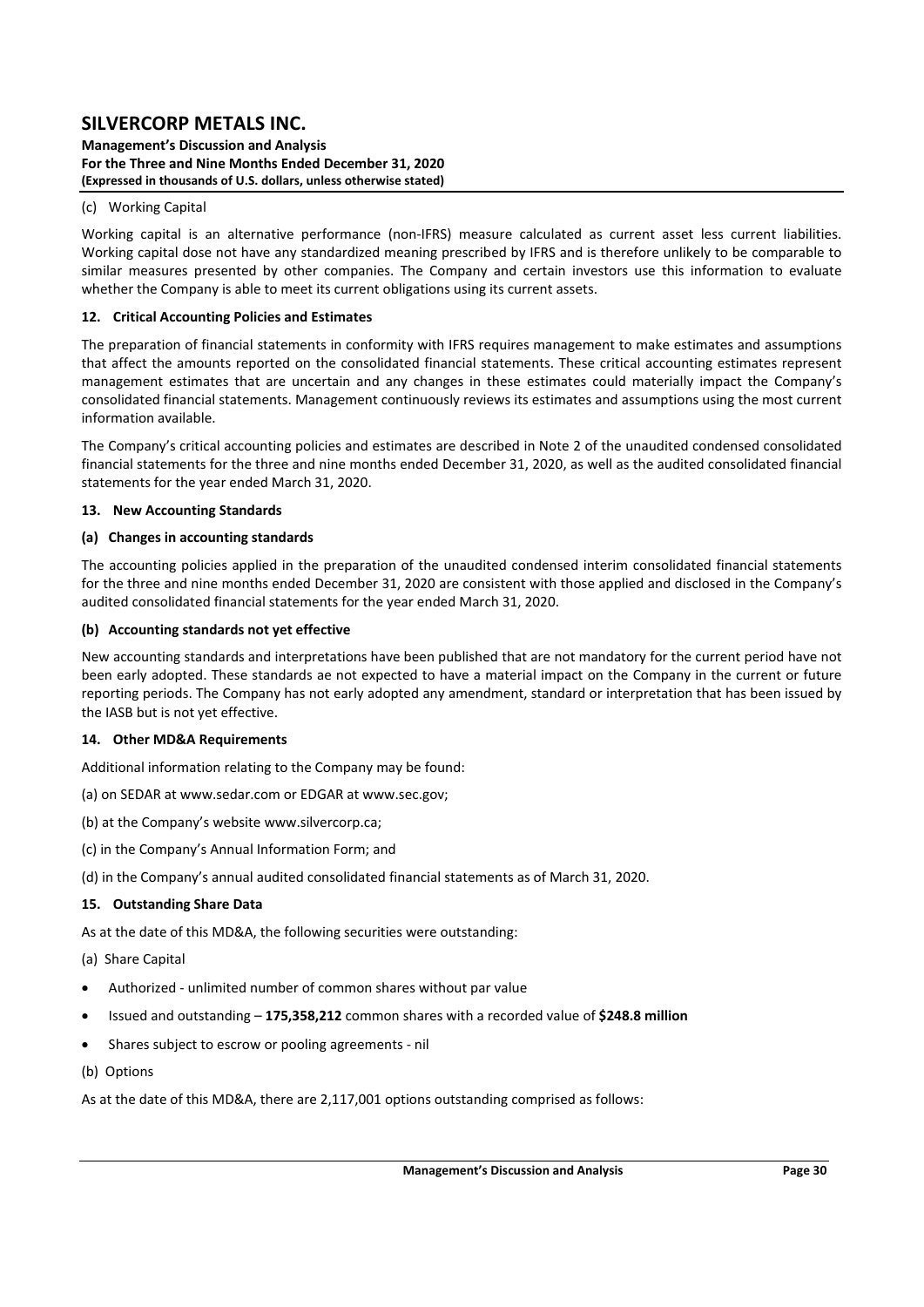**Management's Discussion and Analysis** 

**For the Three and Nine Months Ended December 31, 2020 (Expressed in thousands of U.S. dollars, unless otherwise stated)** 

| <b>Number of Options</b> | <b>Exercise Price (CADS)</b> | <b>Expiry Date</b> |
|--------------------------|------------------------------|--------------------|
| 445,000                  | \$2.60                       | 2021-11-16         |
| 207,500                  | \$3.23                       | 2021-03-12         |
| 382,500                  | \$3.40                       | 2021-08-24         |
| 587,001                  | \$5.46                       | 2025-05-26         |
| 495,000                  | \$9.45                       | 2025-11-11         |
| 2,117,001                |                              |                    |

(c) Restricted Share Units ("RSUs")

Outstanding – 1,405,751 RSUs outstanding with weighted average grant date closing price of CAD\$5.21 per share.

## **16. Risks, Uncertainties, and Contingencies**

The Company is exposed to many risks in conducting its business, including but not limited to: metal price risk as the Company derives its revenue from the sale of silver, lead, zinc, and gold; credit risk in the normal course of dealing with other companies and financial institutions; foreign exchange risk as the Company reports its financial statements in USD whereas the Company operates in jurisdictions that utilize other currencies; equity price risk and interest rate risk as the Company has investments in marketable securities that are traded in the open market or earn interest at market rates that are fixed to maturity or at variable interest rates; inherent risk of uncertainties in estimating mineral reserves and mineral resources; political risks; economic and social risks related to conducting business in foreign jurisdictions such as China; environmental risks; risks related to its relations with employees and local communities where the Company operates, and emerging risks relating to the spread of COVID-19, which has to date resulted in profound health and economic impacts globally and which presents future risks and uncertainties that are largely unknown at this time.

Management and the Board continuously assess risks that the Company is exposed to and attempt to mitigate these risks where practical through a range of risk management strategies.

These and other risks are described in the Company's Annual Information Form, NI 43‐101 technical reports, Form 40‐F, and Audited Consolidated Financial Statements, which are available on SEDAR at www.sedar.com and on EDGAR at www.sec.gov. Readers are encouraged to refer to these documents for a more detailed description of some of the risks and uncertainties inherent to Silvercorp's business.

## COVID‐19

The Company's business, operations and financial condition could be materially adversely affected by the outbreak of pandemics or other health crises, such as the outbreak of COVID‐19 that was designated as a pandemic by the World Health Organization on March 11, 2020. The international response to the spread of COVID‐19 has led to significant restrictions on travel, temporary business closures, quarantines, global stock market volatility, and a general reduction in consumer activity. Such public health crises can result in operating, supply chain and project development delays and disruptions, global stock market and financial market volatility, declining trade and market sentiment, reduced movement of people and labour shortages, and travel and shipping disruption and shutdowns, including as a result of government regulation and prevention measures, or a fear of any of the foregoing, all of which could affect commodity prices, interest rates, credit risk and inflation. In addition, the current COVID-19 pandemic, and any future emergence and spread of similar pathogens could have an adverse impact on global economic conditions which may adversely impact the Company's operations, and the operations of suppliers, contractors and service providers.

The Company may experience business interruptions, including suspended (whether government mandated or otherwise) or reduced operations relating to COVID‐19 and other such events outside of the Company's control, which could have a material adverse impact on its business, operations and operating results, financial condition and liquidity.

As at the date of this MD&A, the duration of the business disruptions internationally and related financial impact of COVID‐ 19 cannot be reasonably estimated. It is unknown whether and how the Company may be affected if the pandemic persists for an extended period of time.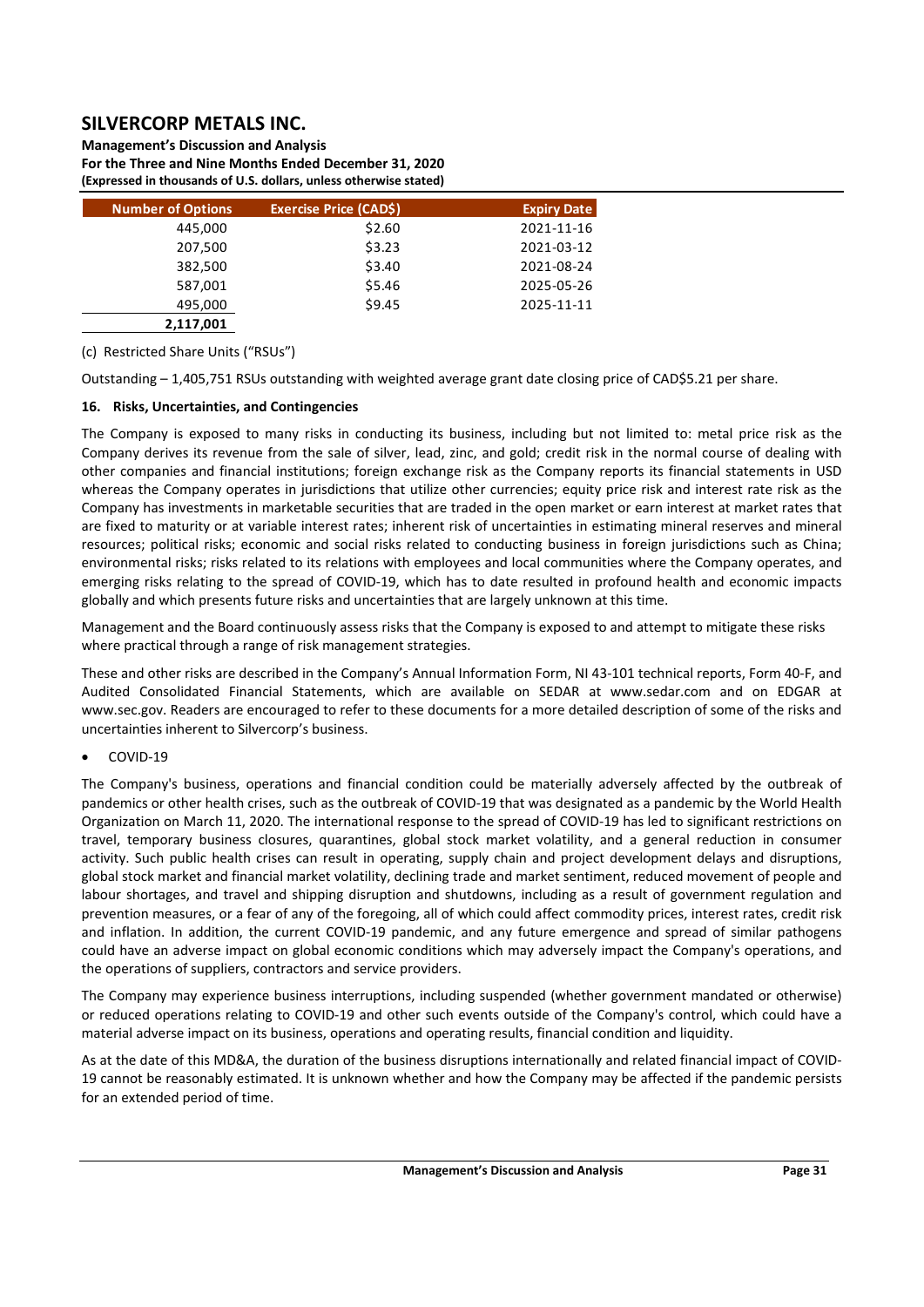**Management's Discussion and Analysis For the Three and Nine Months Ended December 31, 2020 (Expressed in thousands of U.S. dollars, unless otherwise stated)** 

The Company's exposure to such public health crises also includes risks to employee health and safety. Should an employee, contractor, community member or visitor become infected with a serious illness that has the potential to spread rapidly, this could place the Company's workforce at risk.

## Metal Price Risk

The Company's sales prices for lead and zinc pounds are fixed against the SME as quoted at www.shmet.com; gold ounces are fixed against the Shanghai Gold Exchange as quoted at www.sge.com.cn and silver ounces are fixed against the Shanghai White Platinum & Silver Exchange as quoted at www.ex‐silver.com.

The Company's revenues, if any, are expected to be in large part derived from the mining and sale of silver, lead, zinc, and gold contained in metal concentrates. The prices of those commodities have fluctuated widely, particularly in recent years, and are affected by numerous factors beyond the Company's control including international and regional economic and political conditions; expectations of inflation; currency exchange fluctuations; interest rates; global or regional supply and demand for jewellery and industrial products containing silver and other metals; sale of silver and other metals by central banks and other holders, speculators and producers of silver and other metals; availability and cost of metal substitutes; and increased production due to new mine developments and improved mining and production methods. The price of base and precious metals may have a significant influence on the market price of the Company's shares and the value of its projects. The effect of these factors on the price of base and precious metals, and therefore the viability of the Company's exploration projects and mining operations, cannot be accurately predicted.

If silver and other metals prices were to decline significantly or for an extended period of time, the Company may be unable to continue operations, develop its projects, or fulfil obligations under agreements with the Company's joint venture partners or under its permits or licenses.

Permits and licenses

All mineral resources and mineral reserves of the Company's subsidiaries are owned by their respective governments, and mineral exploration and mining activities may only be conducted by entities that have obtained or renewed exploration or mining permits and licenses in accordance with the relevant mining laws and regulations. No guarantee can be given that the necessary exploration and mining permits and licenses will be issued to the Company or, if they are issued, that they will be renewed, or if renewed under reasonable operational and/or financial terms, or in a timely manner, or that the Company will be in a position to comply with all conditions that are imposed.

Nearly all mining projects require government approval. There can be no certainty that approvals necessary to develop and operate mines on the Company's properties will be granted or renewed in a timely and/or economical manner, or at all.

Title to properties

With respect to the Company's Chinese properties, while the Company has investigated title to all of its mineral claims and to the best of its knowledge, title to all of its properties is in good standing, the properties may be subject to prior unregistered agreements or transfers and title may be affected by undetected defects. There may be valid challenges to the title of the Company's properties which, if successful, could impair development and/or operations. The Company cannot give any assurance that title to its properties will not be challenged. Title insurance is generally not available for mineral properties and the Company's ability to ensure that it has obtained secure claims to individual mineral properties or mining concessions may be severely constrained. The Company's mineral properties in China have not been surveyed, and the precise location and extent thereof may be in doubt.

Operations and political conditions

All the properties in which the Company has an interest are located in China, which has different regulatory and legal standards than those in North America. Even when the Company's mineral properties are proven to host economic reserves of metals, factors such as political instability, terrorism, opposition and harassment from local miners, or governmental expropriation or regulation may prevent or restrict mining of any such deposits or repatriation of profits.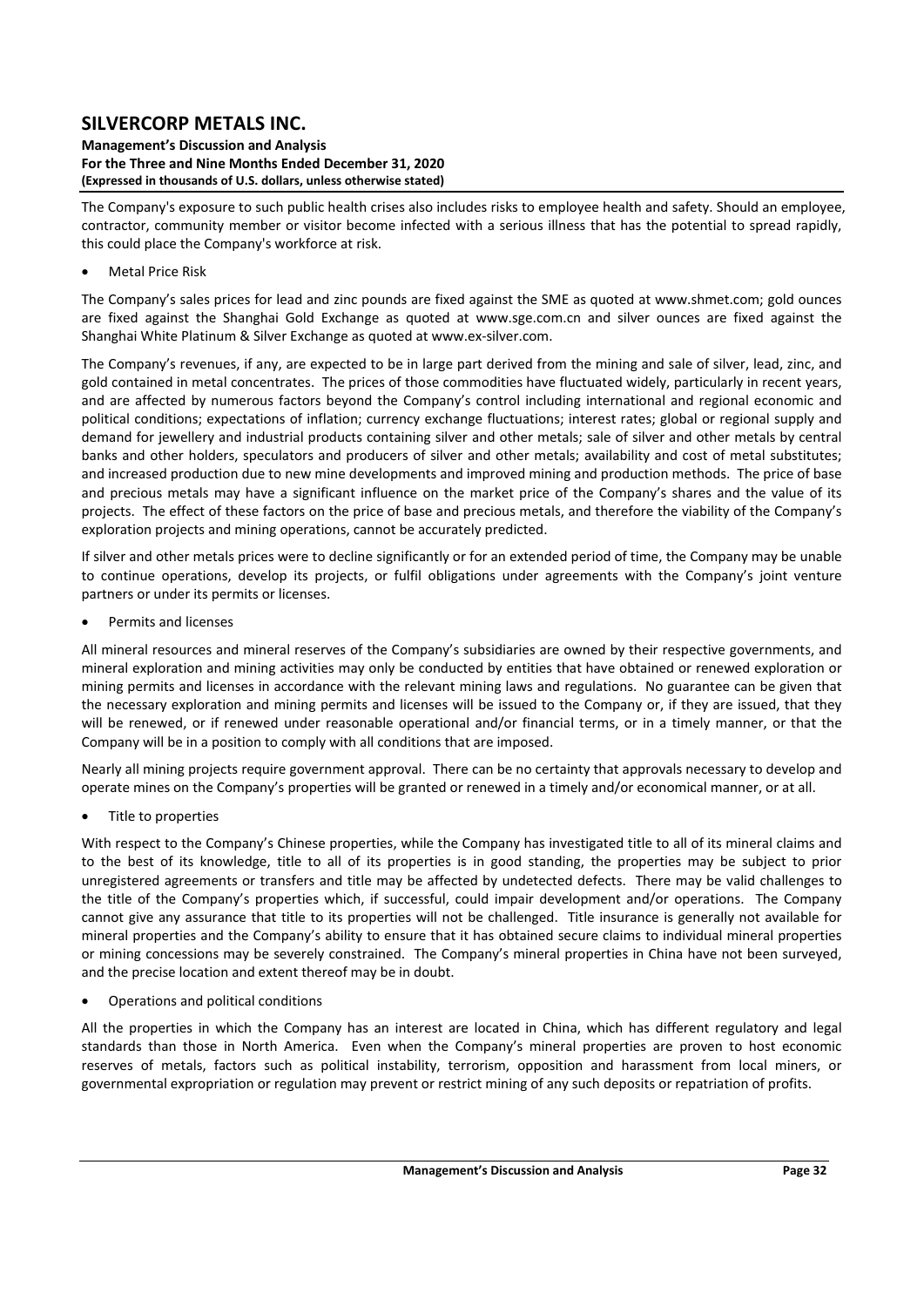#### **Management's Discussion and Analysis For the Three and Nine Months Ended December 31, 2020 (Expressed in thousands of U.S. dollars, unless otherwise stated)**

All the Company's operations are located in China. These operations are subject to the risks normally associated with conducting business in China. Some of these risks are more prevalent in countries which are less developed or have emerging economies, including uncertain political and economic environments, as well as risks of war and civil disturbances or other risks which may limit or disrupt a project, restrict the movement of funds or result in the deprivation of contractual rights or the taking of property by nationalization or expropriation without fair compensation, risk of adverse changes in laws or policies, increases in foreign taxation or royalty obligations, license fees, permit fees, delays in obtaining or the inability to obtain necessary governmental permits, limitations on ownership and repatriation of earnings, and foreign exchange controls and currency devaluations.

In addition, the Company may face import and export regulations, including export restrictions, disadvantages of competing against companies from countries that are not subject to similar laws, restrictions on the ability to pay dividends offshore, and risk of loss due to disease and other potential endemic health issues. Although the Company is not currently experiencing any significant or extraordinary problems in China arising from such risks, there can be no assurance that such problems will not arise in the future. The Company currently does not carry political risk insurance coverage.

The Company's interests in its mineral properties are held through joint venture companies established under and governed by the laws of China. The Company's joint venture partners in China include state‐sector entities and, like other state-sector entities, their actions and priorities may be dictated by government policies instead of purely commercial considerations. Additionally, companies with a foreign ownership component operating in China may be required to work within a framework which is different from that imposed on domestic Chinese companies. The Chinese government currently allows foreign investment in certain mining projects under central government guidelines. There can be no assurance that these guidelines will not change in the future.

Regulatory environment in China

The Company conducts its operations in China. The laws of China differ significantly from those of Canada and all such laws are subject to change. Mining is subject to potential risks and liabilities associated with pollution of the environment and disposal of waste products occurring as a result of mineral exploration and production.

Failure to comply with applicable laws and regulations may result in enforcement actions and may also include corrective measures requiring capital expenditures, installation of additional equipment or remedial actions. Parties engaged in mining operations may be required to compensate those suffering loss or damage by reason of mining activities and may have civil or criminal fines or penalties imposed for violations of applicable laws and regulations.

New laws and regulations, amendments to existing laws and regulations, administrative interpretation of existing laws and regulations, or more stringent enforcement of existing laws and regulations could have a material adverse impact on future cash flow, results of operations and the financial condition of the Company.

Environmental risks

The Company's activities are subject to extensive laws and regulations governing environmental protection and employee health and safety, including environmental laws and regulations in China. These laws address emissions into the air, discharges into water, management of waste, management of hazardous substances, protection of natural resources, antiquities and endangered species, and reclamation of lands disturbed by mining operations.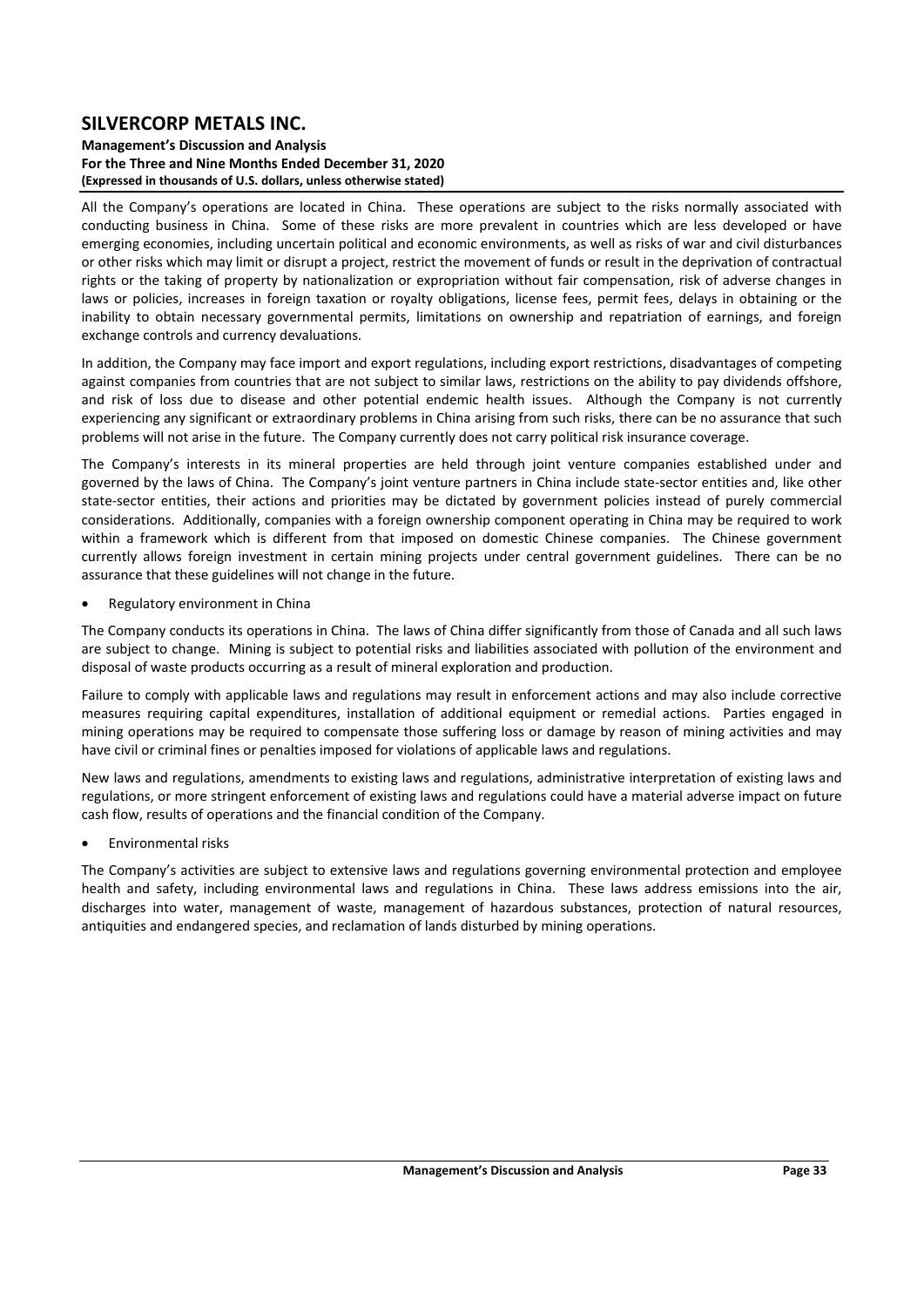**Management's Discussion and Analysis For the Three and Nine Months Ended December 31, 2020 (Expressed in thousands of U.S. dollars, unless otherwise stated)** 

There are also laws and regulations prescribing reclamation activities on some mining properties. Environmental legislation in many countries, including China, is evolving and the trend has been toward stricter standards and enforcement, increased fines and penalties for non-compliance, more stringent environmental assessments of proposed projects and increasing responsibility for companies and their officers, directors and employees. Compliance with environmental laws and regulations may require significant capital outlays on behalf of the Company and may cause material changes or delays in the Company's intended activities. There can be no assurance that the Company has been or will be at all times in complete compliance with current and future environmental and health and safety laws and permits will not materially adversely affect the Company's business, results of operations or financial condition. It is possible that future changes in these laws or regulations could have a significant adverse impact on some portion of the Company's business, causing the Company to re‐evaluate those activities at that time. The Company's compliance with environmental laws and regulations entail uncertain cost.

Risks and hazards of mining operations

Mining is inherently dangerous, and the Company's operations are subject to a number of risks and hazards including, without limitation:

- (i) environmental hazards;
- (ii) discharge of pollutants or hazardous chemicals;
- (iii) industrial accidents;
- (iv) failure of processing and mining equipment;
- (v) labour disputes;
- (vi) supply problems and delays;
- (vii) encountering unusual or unexpected geologic formations or other geological or grade problems;
- (viii)encountering unanticipated ground or water conditions;
- (ix) cave‐ins, pit wall failures, flooding, rock bursts and fire;
- (x) periodic interruptions due to inclement or hazardous weather conditions;
- (xi) equipment breakdown;
- (xii) other unanticipated difficulties or interruptions in development, construction or production;
- (xiii) other acts of God or unfavourable operating conditions; and
- (xiv)health and safety risks associated with spread of COVID‐19 and any future emergence and spread of similar pathogens.

Such risks could result in damage to, or destruction of, mineral properties or processing facilities, personal injury or death, loss of key employees, environmental damage, delays in mining, monetary losses and possible legal liability. Satisfying such liabilities may be very costly and could have a material adverse effect on the Company's future cash flow, results of operations and financial condition.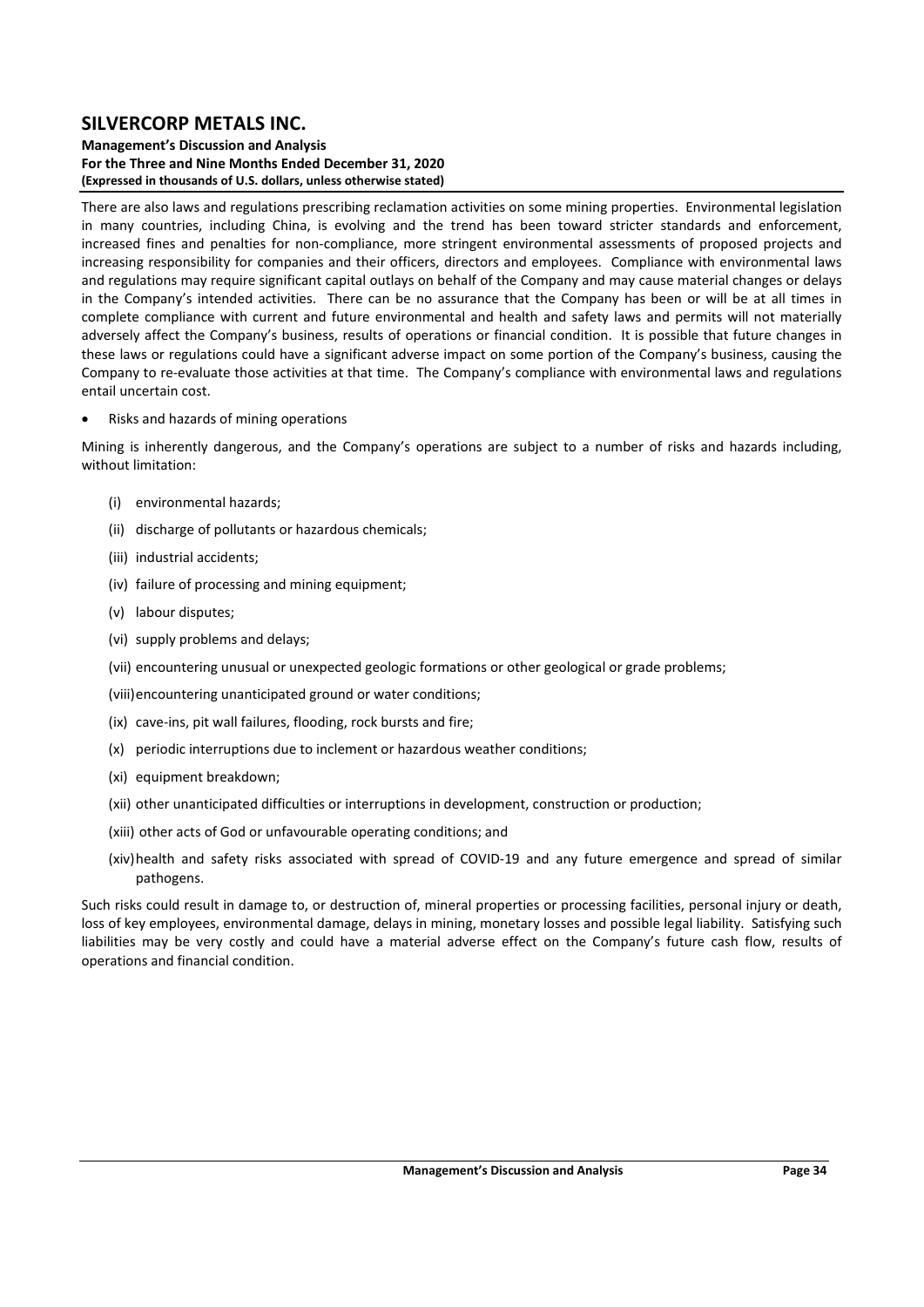#### **Management's Discussion and Analysis For the Three and Nine Months Ended December 31, 2020 (Expressed in thousands of U.S. dollars, unless otherwise stated)**

### Cybersecurity Risks

The Company is subject to cybersecurity risks including, without limitation: unauthorized access to privileged information and risks related to the destruction of data or the disabling, degrading or sabotaging of the Company's systems, including through the introduction of computer viruses. Although the Company takes steps to secure configurations and manage information system, including, without limitation, computer systems, internet sites, emails and other telecommunications, and financial/geological data, there can be no assurance that measures the Company takes to ensure the integrity of our systems will provide protection, especially because cyberattack techniques used change frequently or are often not recognized until successful. The Company has not experienced any material cybersecurity incident in the past, but there can be no assurance that the Company would not experience the same in the future. If the Company's systems are compromised, do not operate properly or are disabled, the Company could, among other things, suffer financial loss, disruption of business, loss of geology data which could affect our ability to conduct effective mine planning and accurate mineral resources estimates, and loss of financial data which could affect our ability to provide accurate and timely financial reporting.

### General Economic Conditions

General economic conditions may adversely affect the Company's growth, profitability and ability to obtain financing. Events in global financial markets in the past several years have had a profound impact on the global economy. Many industries, including the silver and gold mining industry, have been and continue to be impacted by these market conditions. Some of the key impacts of the current financial market turmoil include contraction in credit markets resulting in a widening of credit risk, devaluations, high volatility in global equity, commodity, foreign exchange and precious metal markets and a lack of market confidence and liquidity. A continued or worsened slowdown in the financial markets or other economic conditions, including but not limited to, consumer spending, employment rates, business conditions, inflation, fuel and energy costs, consumer debt levels, lack of available credit, the state of the financial markets, interest rates and tax rates, may adversely affect the Company's growth, profitability and ability to obtain financing. A number of issues related to economic conditions could have a material adverse effect on our business, financial condition and results of operations, including:

- (i) significant disruption to the global economic conditions caused by COVID‐19 as discussed above;
- (ii) contraction in credit markets could impact the cost and availability of financing and our overall liquidity;
- (iii) the volatility of silver, gold and other metal prices would impact our revenues, profits, losses and cash flow;
- (iv) recessionary pressures could adversely impact demand for our production;
- (v) volatile energy, commodity and consumables prices and currency exchange rates could impact our production costs; and
- (vi) the devaluation and volatility of global stock markets could impact the valuation of our equity and other securities.

## **17. Management's Report on Internal Control over Financial Reporting**

## **(a) Internal Control over Financial Reporting**

Management of the Company is responsible for establishing and maintaining an adequate system of internal control, including internal controls over financial reporting. Internal control over financial reporting is a process designed by and/or under the supervision of the Chief Executive Officer and the Chief Financial Officer and effected by the Board, management and other personnel to provide reasonable assurance regarding the reliability of financial reporting and the preparation of financial statements for external purposes in accordance with IFRS as issued by IASB. It includes those policies and procedures that:

- (i) pertain to the maintenance of records that in reasonable detail accurately and fairly reflect the transactions and dispositions of the assets of the Company;
- (ii) are designed to provide reasonable assurance that transactions are recorded as necessary to permit preparation of financial statements in accordance with IFRS, and that receipts and expenditures of the Company's are being made only in accordance with authorizations of management and the Company's directors; and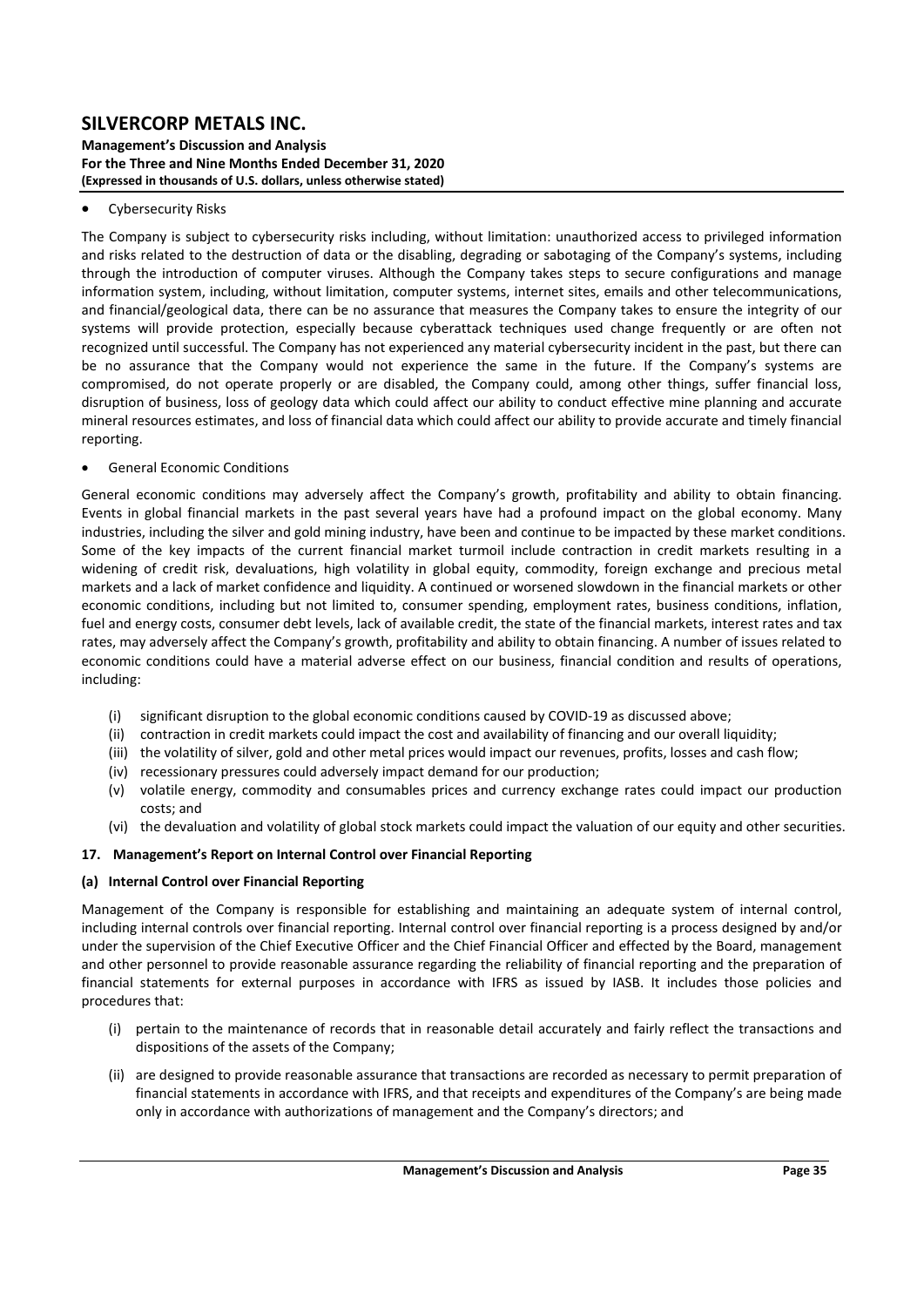**Management's Discussion and Analysis For the Three and Nine Months Ended December 31, 2020 (Expressed in thousands of U.S. dollars, unless otherwise stated)** 

(iii) are designed to provide reasonable assurance regarding prevention or timely detection of unauthorized acquisition, use or disposition of the Company's assets that could have a material effect on the annual financial statements or interim financial reports.

The Company's management, including its Chief Executive Officer and Chief Financial Officer, believes that due to its inherent limitations, internal control over financial reporting may not prevent or detect misstatements on a timely basis. In addition, projections of any evaluation of the effectiveness of internal control over financial reporting to future periods are subject to the risk that the controls may become inadequate because of changes in conditions, or that the degree of compliance with the policies or procedures may deteriorate.

The Company's management evaluates the effectiveness of the Company's internal control over financial reporting based upon the criteria set forth in *Internal Control - Integrated Framework (2013)* issued by the Committee of Sponsoring Organization of the Treadway Commission. Based on the evaluation, management concluded that the Company's internal control over financial reporting as of December 31, 2020 was effective and provides a reasonable assurance of the reliability of the Company's financial reporting and preparation of the financial statements.

### **(b) Changes in Internal Control over Financial Reporting**

There has been no change in the Company's internal control over financial reporting during the three months ended December 31, 2020 that has materially affected or is reasonably likely to materially affect the Company's internal control over financial reporting.

### **18. Directors and Officers**

As at the date of this MD&A, the Company's directors and officers are as follows:

| <b>Directors</b>                 | <b>Officers</b>                                     |  |  |  |  |  |
|----------------------------------|-----------------------------------------------------|--|--|--|--|--|
| Dr. Rui Feng, Director, Chairman | Dr. Rui Feng, Chief Executive Officer               |  |  |  |  |  |
| Yikang Liu, Director             | Derek Liu, Chief Financial Officer                  |  |  |  |  |  |
| Paul Simpson, Director           | Yong-Jae Kim, General Counsel & Corporate Secretary |  |  |  |  |  |
| David Kong, Director             | Lon Shaver, Vice President                          |  |  |  |  |  |
| Marina A. Katusa, Director       |                                                     |  |  |  |  |  |

### **Technical Information**

Scientific and technical information contained in this MD&A has been reviewed and approved by Mr. Guoliang Ma, P.Geo., Manager of Exploration and Resources of the Company and a Qualified Person as such term is defined in NI 43‐101.

## **Forward Looking Statements**

*Certain of the statements and information in this MD&A constitute "forward‐looking statements" within the meaning of the United States Private Securities Litigation Reform Act of 1995 and "forward‐looking information" within the meaning of applicable Canadian provincial securities laws. Any statements or information that express or involve discussions with respect to predictions, expectations, beliefs, plans, projections, objectives, assumptions or future events or performance (often, but not always, using words or phrases such as "expects", "is expected", "anticipates", "believes", "plans", "projects", "estimates", "assumes", "intends", "strategies", "targets", "goals", "forecasts", "objectives", "budgets", "schedules", "potential" or variations thereof or stating that certain actions, events or results "may", "could", "would", "might" or "will" be taken, occur or be achieved, or the negative of any of these terms and similar expressions) are not statements of historical fact and may be forward‐looking statements or information. Forward‐looking statements or information relate to, among other things:* 

- *the price of silver and other metals;*
- *estimates of the Company's revenues and capital expenditures;*
- *estimated ore production and grades from the Company's mines in the Ying Mining District and the GC Mine;*